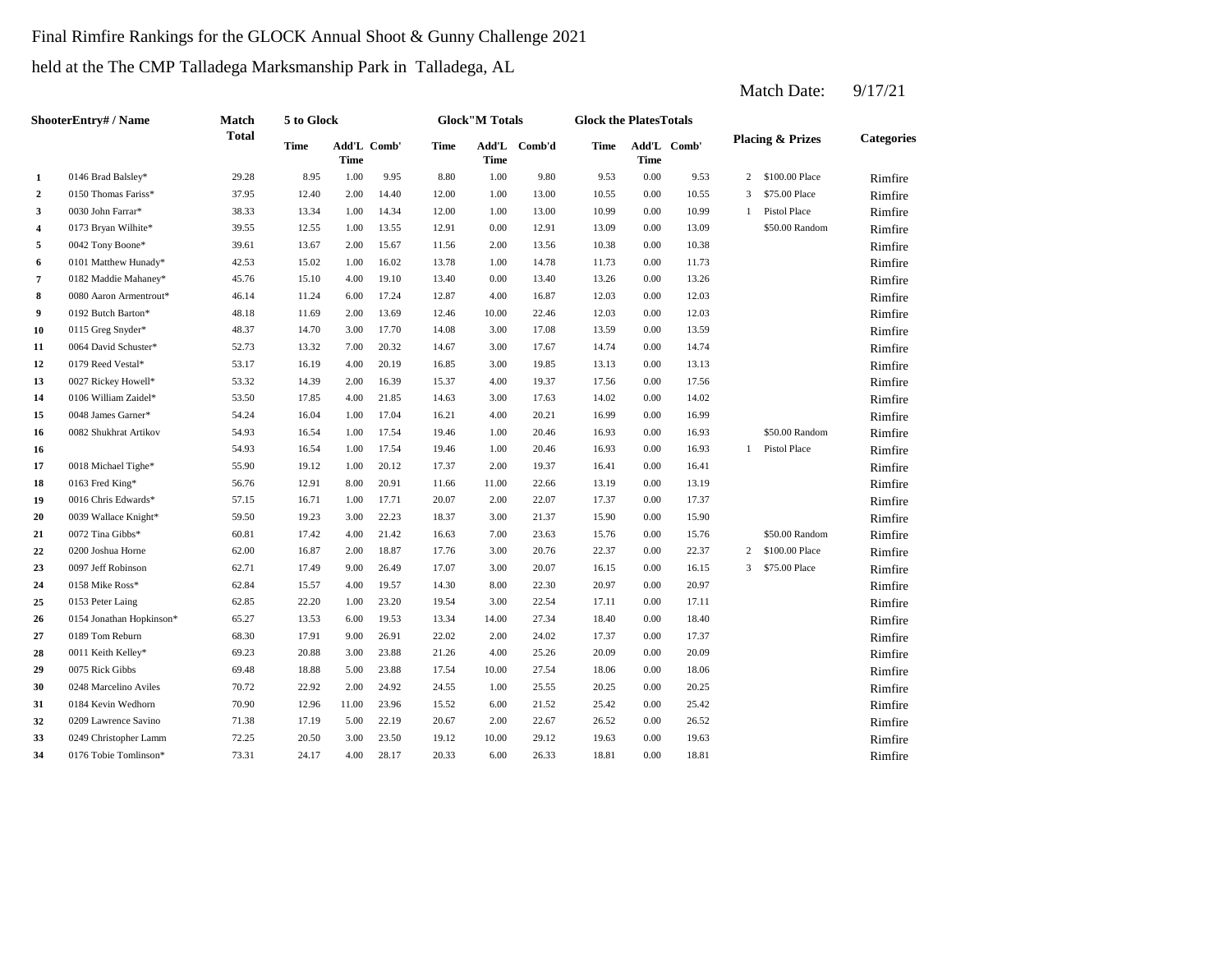|    | <b>ShooterEntry#/Name</b> | Match        | 5 to Glock  |       |             |       | <b>Glock</b> "M Totals |        | <b>Glock the PlatesTotals</b> |             |             |                             |                   |
|----|---------------------------|--------------|-------------|-------|-------------|-------|------------------------|--------|-------------------------------|-------------|-------------|-----------------------------|-------------------|
|    |                           | <b>Total</b> | <b>Time</b> | Time  | Add'L Comb' | Time  | Add'L<br><b>Time</b>   | Comb'd | Time                          | <b>Time</b> | Add'L Comb' | <b>Placing &amp; Prizes</b> | <b>Categories</b> |
| 35 | 0122 Shannon McGill*      | 73.70        | 14.82       | 20.00 | 34.82       | 13.13 | 6.00                   | 19.13  | 19.75                         | 0.00        | 19.75       |                             | Rimfire           |
| 36 | 0062 Brian Thompson       | 73.82        | 24.03       | 6.00  | 30.03       | 17.62 | 1.00                   | 18.62  | 25.17                         | $0.00\,$    | 25.17       |                             | Rimfire           |
| 37 | 0196 Martha Goodfellow    | 74.43        | 19.86       | 7.00  | 26.86       | 21.72 | 5.00                   | 26.72  | 20.85                         | 0.00        | 20.85       |                             | Rimfire           |
| 38 | 0086 David Dickerson      | 76.71        | 19.16       | 13.00 | 32.16       | 17.10 | 7.00                   | 24.10  | 20.45                         | 0.00        | 20.45       |                             | Rimfire           |
| 39 | 0244 Steve Dorman         | 76.76        | 18.86       | 10.00 | 28.86       | 19.37 | 3.00                   | 22.37  | 25.53                         | 0.00        | 25.53       |                             | Rimfire           |
| 40 | 0202 Cody Hudlow          | 78.47        | 21.14       | 12.00 | 33.14       | 22.03 | 2.00                   | 24.03  | 21.30                         | 0.00        | 21.30       |                             | Rimfire           |
| 41 | 0232 Glenn Waterworth     | 79.49        | 13.19       | 24.00 | 37.19       | 14.76 | 5.00                   | 19.76  | 22.54                         | $0.00\,$    | 22.54       |                             | Rimfire           |
| 42 | 0033 Scott Gilbertson     | 81.27        | 23.10       | 8.00  | 31.10       | 21.67 | 6.00                   | 27.67  | 22.50                         | $0.00\,$    | 22.50       |                             | Rimfire           |
| 43 | 0129 James Wallis* Jr.    | 81.98        | 24.51       | 5.00  | 29.51       | 22.05 | 6.00                   | 28.05  | 24.42                         | $0.00\,$    | 24.42       |                             | Rimfire           |
| 44 | 0140 Jackie Graham        | 82.79        | 18.98       | 6.00  | 24.98       | 18.97 | 12.00                  | 30.97  | 26.84                         | 0.00        | 26.84       |                             | Rimfire           |
| 45 | 0178 James Ford III       | 82.80        | 15.22       | 22.00 | 37.22       | 24.99 | 0.00                   | 24.99  | 20.59                         | 0.00        | 20.59       |                             | Rimfire           |
| 46 | 0046 Bryant Brough        | 82.84        | 15.33       | 24.00 | 39.33       | 17.42 | 4.00                   | 21.42  | 22.09                         | 0.00        | 22.09       | \$50.00 Random              | Rimfire           |
| 47 | 0113 Carl Wilson          | 82.87        | 15.32       | 16.00 | 31.32       | 18.07 | 9.00                   | 27.07  | 24.48                         | $0.00\,$    | 24.48       |                             | Rimfire           |
| 48 | 0186 Chris Evans          | 83.19        | 24.37       | 5.00  | 29.37       | 23.46 | 2.00                   | 25.46  | 28.36                         | $0.00\,$    | 28.36       |                             | Rimfire           |
| 49 | 0162 Austin Crane         | 84.61        | 14.21       | 5.00  | 19.21       | 15.88 | 12.00                  | 27.88  | 37.52                         | 0.00        | 37.52       |                             | Rimfire           |
| 50 | 0112 Jonathan Wood        | 84.68        | 19.92       | 3.00  | 22.92       | 21.79 | 12.00                  | 33.79  | 27.97                         | 0.00        | 27.97       |                             | Rimfire           |
| 51 | 0099 Patrick Norton       | 87.08        | 23.49       | 2.00  | 25.49       | 21.90 | 7.00                   | 28.90  | 32.69                         | 0.00        | 32.69       |                             | Rimfire           |
| 52 | 0091 Ken McLemore         | 87.35        | 28.55       | 2.00  | 30.55       | 23.56 | 6.00                   | 29.56  | 27.24                         | 0.00        | 27.24       |                             | Rimfire           |
| 53 | 0236 Mark Mayo            | 89.18        | 19.65       | 19.00 | 38.65       | 18.28 | 3.00                   | 21.28  | 29.25                         | $0.00\,$    | 29.25       |                             | Rimfire           |
| 54 | 0199 Jason Worley         | 89.47        | 21.69       | 11.00 | 32.69       | 23.10 | 10.00                  | 33.10  | 23.68                         | $0.00\,$    | 23.68       |                             | Rimfire           |
| 55 | 0013 Rick Steinberger     | 89.48        | 24.28       | 7.00  | 31.28       | 22.71 | 12.00                  | 34.71  | 23.49                         | 0.00        | 23.49       |                             | Rimfire           |
| 56 | 0037 Robert Milner*       | 90.98        | 19.10       | 9.00  | 28.10       | 17.96 | 4.00                   | 21.96  | 20.92                         | 20.00       | 40.92       |                             | Rimfire           |
| 57 | 0223 Daly Daniel          | 91.73        | 20.67       | 9.00  | 29.67       | 20.47 | 14.00                  | 34.47  | 27.59                         | 0.00        | 27.59       |                             | Rimfire           |
| 58 | 0211 Thomas Mansfield Jr. | 92.93        | 19.79       | 14.00 | 33.79       | 22.50 | 8.00                   | 30.50  | 28.64                         | 0.00        | 28.64       |                             | Rimfire           |
| 59 | 0227 Eric Schmidt         | 94.46        | 18.96       | 9.00  | 27.96       | 17.78 | 7.00                   | 24.78  | 21.72                         | 20.00       | 41.72       |                             | Rimfire           |
| 60 | 0084 Derek Burton         | 96.11        | 27.50       | 5.00  | 32.50       | 23.37 | 7.00                   | 30.37  | 33.24                         | $0.00\,$    | 33.24       |                             | Rimfire           |
| 61 | 0156 Brandon Radcliffe    | 97.30        | 17.42       | 8.00  | 25.42       | 13.55 | 36.00                  | 49.55  | 22.33                         | 0.00        | 22.33       |                             | Rimfire           |
| 62 | 0024 John Moody           | 97.61        | 18.47       | 14.00 | 32.47       | 18.20 | 15.00                  | 33.20  | 31.94                         | 0.00        | 31.94       |                             | Rimfire           |
| 63 | 0063 Robert Faber         | 100.79       | 23.04       | 18.00 | 41.04       | 24.04 | 3.00                   | 27.04  | 32.71                         | 0.00        | 32.71       |                             | Rimfire           |
| 64 | 0002 Jim Graf*            | 102.44       | 23.80       | 13.00 | 36.80       | 22.84 | 8.00                   | 30.84  | 34.80                         | 0.00        | 34.80       | \$50.00 Random              | Rimfire           |
| 65 | 0069 Thomas Lowe          | 103.23       | 31.24       | 8.00  | 39.24       | 27.98 | 4.00                   | 31.98  | 32.01                         | 0.00        | 32.01       |                             | Rimfire           |
| 66 | 0169 Michael Heater       | 105.55       | 19.41       | 9.00  | 28.41       | 16.45 | 13.00                  | 29.45  | 37.69                         | 10.00       | 47.69       | \$50.00 Random              | Rimfire           |
| 67 | 0034 Kemit Grafton*       | 106.52       | 16.25       | 18.00 | 34.25       | 17.63 | 9.00                   | 26.63  | 35.64                         | 10.00       | 45.64       | \$50.00 Random              | Rimfire           |
| 68 | 0166 Charles Matthess*    | 108.05       | 29.84       | 8.00  | 37.84       | 26.51 | 14.00                  | 40.51  | 29.70                         | 0.00        | 29.70       |                             | Rimfire           |
| 69 | 0213 Julie Hartley        | 108.33       | 22.59       | 2.00  | 24.59       | 26.11 | 6.00                   | 32.11  | 31.63                         | 20.00       | 51.63       |                             | Rimfire           |
| 70 | 0051 Ed Grissom           | 108.40       | 17.80       | 13.00 | 30.80       | 17.33 | 26.00                  | 43.33  | 34.27                         | $0.00\,$    | 34.27       |                             | Rimfire           |
| 71 | 0110 Thad Burton          | 111.58       | 21.69       | 17.00 | 38.69       | 20.38 | 8.00                   | 28.38  | 44.51                         | $0.00\,$    | 44.51       |                             | Rimfire           |
| 72 | 0142 Marcus Christian     | 114.21       | 13.28       | 34.00 | 47.28       | 11.37 | 37.00                  | 48.37  | 18.56                         | 0.00        | 18.56       |                             | Rimfire           |
| 73 | 0217 Don Schleicher       | 114.77       | 24.30       | 18.00 | 42.30       | 28.32 | 12.00                  | 40.32  | 32.15                         | 0.00        | 32.15       |                             | Rimfire           |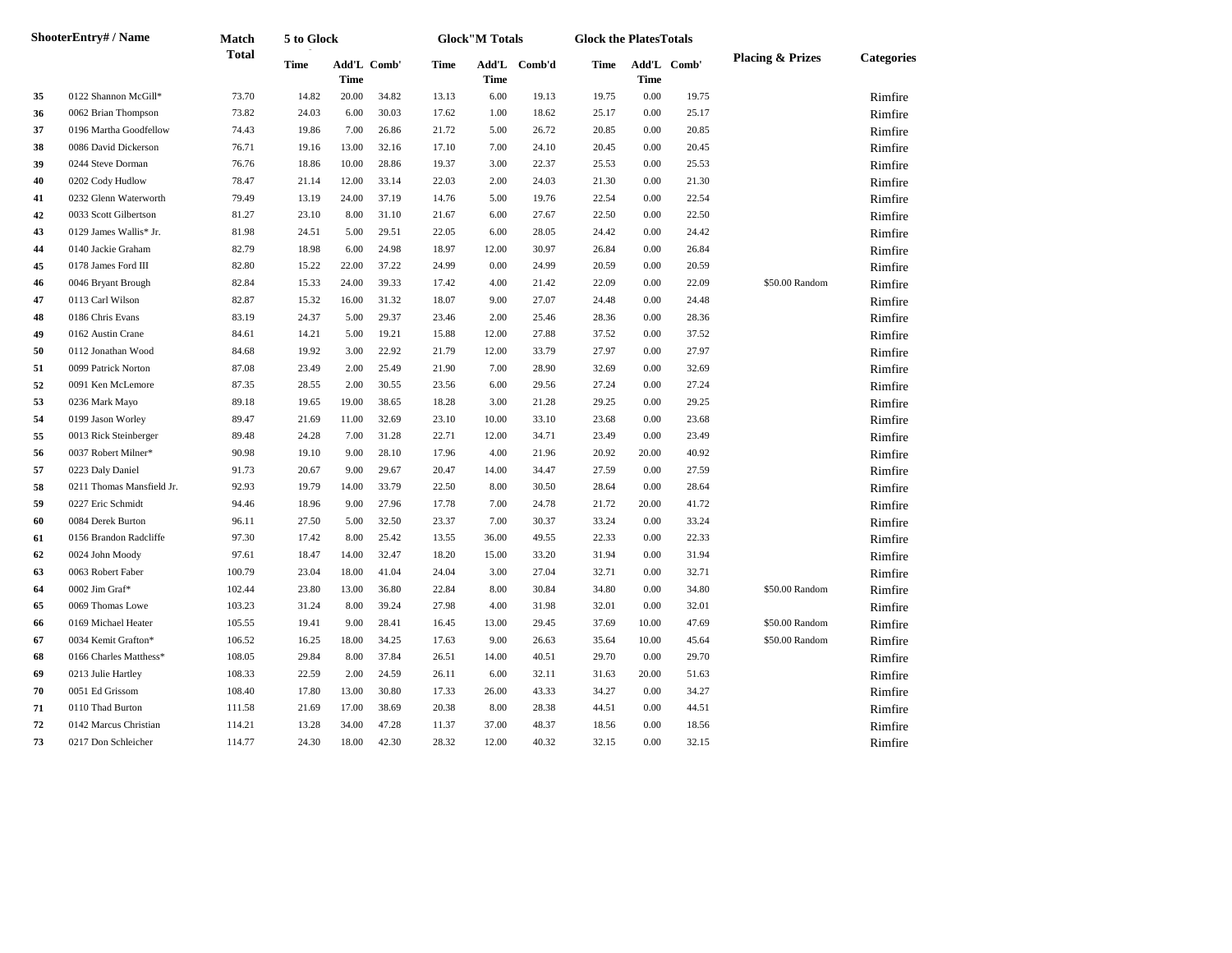|    | <b>ShooterEntry#/Name</b> | Match        | 5 to Glock  |             |                    |             | <b>Glock</b> "M Totals |        | <b>Glock the PlatesTotals</b> |             |             |                             |                   |
|----|---------------------------|--------------|-------------|-------------|--------------------|-------------|------------------------|--------|-------------------------------|-------------|-------------|-----------------------------|-------------------|
|    |                           | <b>Total</b> | <b>Time</b> | <b>Time</b> | <b>Add'L Comb'</b> | <b>Time</b> | Add'L<br><b>Time</b>   | Comb'd | <b>Time</b>                   | <b>Time</b> | Add'L Comb' | <b>Placing &amp; Prizes</b> | <b>Categories</b> |
| 74 | 0224 Martin Daniel        | 119.10       | 27.60       | 10.00       | 37.60              | 29.08       | 25.00                  | 54.08  | 27.42                         | 0.00        | 27.42       |                             | Rimfire           |
| 75 | 0221 Ronnie Shrout        | 126.62       | 22.68       | 11.00       | 33.68              | 29.42       | 24.00                  | 53.42  | 39.52                         | 0.00        | 39.52       |                             | Rimfire           |
| 76 | 0226 Tim Burks            | 129.58       | 36.10       | 10.00       | 46.10              | 31.12       | 13.00                  | 44.12  | 39.36                         | 0.00        | 39.36       |                             | Rimfire           |
| 77 | 0066 Mark Fricton         | 136.58       | 37.66       | 9.00        | 46.66              | 25.89       | 8.00                   | 33.89  | 46.03                         | 10.00       | 56.03       |                             | Rimfire           |
| 78 | 0022 Sherry Moody         | 139.89       | 20.52       | 40.00       | 60.52              | 29.33       | 13.00                  | 42.33  | 37.04                         | 0.00        | 37.04       | \$50.00 Random              | Rimfire           |
| 79 | 0246 Justan Mosley        | 141.54       | 17.95       | 36.00       | 53.95              | 16.80       | 38.00                  | 54.80  | 32.79                         | 0.00        | 32.79       |                             | Rimfire           |
| 80 | 0231 Rodney Schmidt       | 144.42       | 44.15       | 18.00       | 62.15              | 34.30       | 4.00                   | 38.30  | 43.97                         | 0.00        | 43.97       | 2 year membership re        | Rimfire           |
| 81 | 0247 Anita Connor         | 154.11       | 20.99       | 29.00       | 49.99              | 32.34       | 19.00                  | 51.34  | 52.78                         | 0.00        | 52.78       |                             | Rimfire           |
| 82 | 0012 Scott Saxton         | 167.59       | 19.23       | 63.00       | 82.23              | 18.67       | 40.00                  | 58.67  | 26.69                         | 0.00        | 26.69       | Pistol Random               | Rimfire           |
| 83 | 0109 Steve Waller         | 169.16       | 25.23       | 37.00       | 62.23              | 27.72       | 13.00                  | 40.72  | 56.21                         | 10.00       | 66.21       | \$50.00 Random              | Rimfire           |
| 84 | 0105 Jeff Hudlow          | 173.33       | 23.99       | 10.00       | 33.99              | 24.75       | 17.00                  | 41.75  | 67.59                         | 30.00       | 97.59       |                             | Rimfire           |
| 85 | 0138 Kenneth Kerr         | 176.35       | 29.30       | 30.00       | 59.30              | 28.55       | 23.00                  | 51.55  | 65.50                         | 0.00        | 65.50       |                             | Rimfire           |
| 86 | 0001 Keith Nolen          | 178.57       | 21.07       | 15.00       | 36.07              | 24.20       | 26.00                  | 50.20  | 62.30                         | 30.00       | 92.30       |                             | Rimfire           |
| 87 | 0055 Cynthia Werner       | 183.74       | 27.12       | 50.00       | 77.12              | 21.84       | 27.00                  | 48.84  | 37.78                         | 20.00       | 57.78       |                             | Rimfire           |
| 88 | 0218 Rosemary Schleicher  | 216.84       | 35.43       | 8.00        | 43.43              | 40.16       | 8.00                   | 48.16  | 115.25                        | 10.00       | 125.25      |                             | Rimfire           |
| 89 | 0135 Edgar Clauser III    | 223.69       | 23.45       | 40.00       | 63.45              | 22.59       | 33.00                  | 55.59  | 54.65                         | 50.00       | 104.65      |                             | Rimfire           |
| 90 | 0126 Cierra Langer        | 290.46       | 29.09       | 19.00       | 48.09              | 35.01       | 44.00                  | 79.01  | 73.36                         | 90.00       | 163.36      |                             | Rimfire           |
| 91 | 0222 Jody Daniel          | 300.37       | 31.48       | 20.00       | 51.48              | 51.16       | 20.00                  | 71.16  | 117.73                        | 60.00       | 177.73      |                             | Rimfire           |
| 92 | 0114 Stephanie Padgett    | 306.87       | 34.52       | 46.00       | 80.52              | 43.68       | 46.00                  | 89.68  | 76.67                         | 60.00       | 136.67      |                             | Rimfire           |
| 93 | 0229 Lana Schmidt         | 324.29       | 66.46       | 21.00       | 87.46              | 55.33       | 31.00                  | 86.33  | 90.50                         | 60.00       | 150.50      | LM-\$100 New Memb           | Rimfire           |
| 94 | 0134 Paula Clauser        | 337.39       | 59.65       | 39.00       | 98.65              | 80.24       | 52.00                  | 132.24 | 106.50                        | 0.00        | 106.50      |                             | Rimfire           |
| 95 | 0230 Hunter Schmidt       | 494.29       | 40.55       | 62.00       | 102.55             | 36.96       | 92.00                  | 128.96 | 92.78                         | 170.00      | 262.78      |                             | Rimfire           |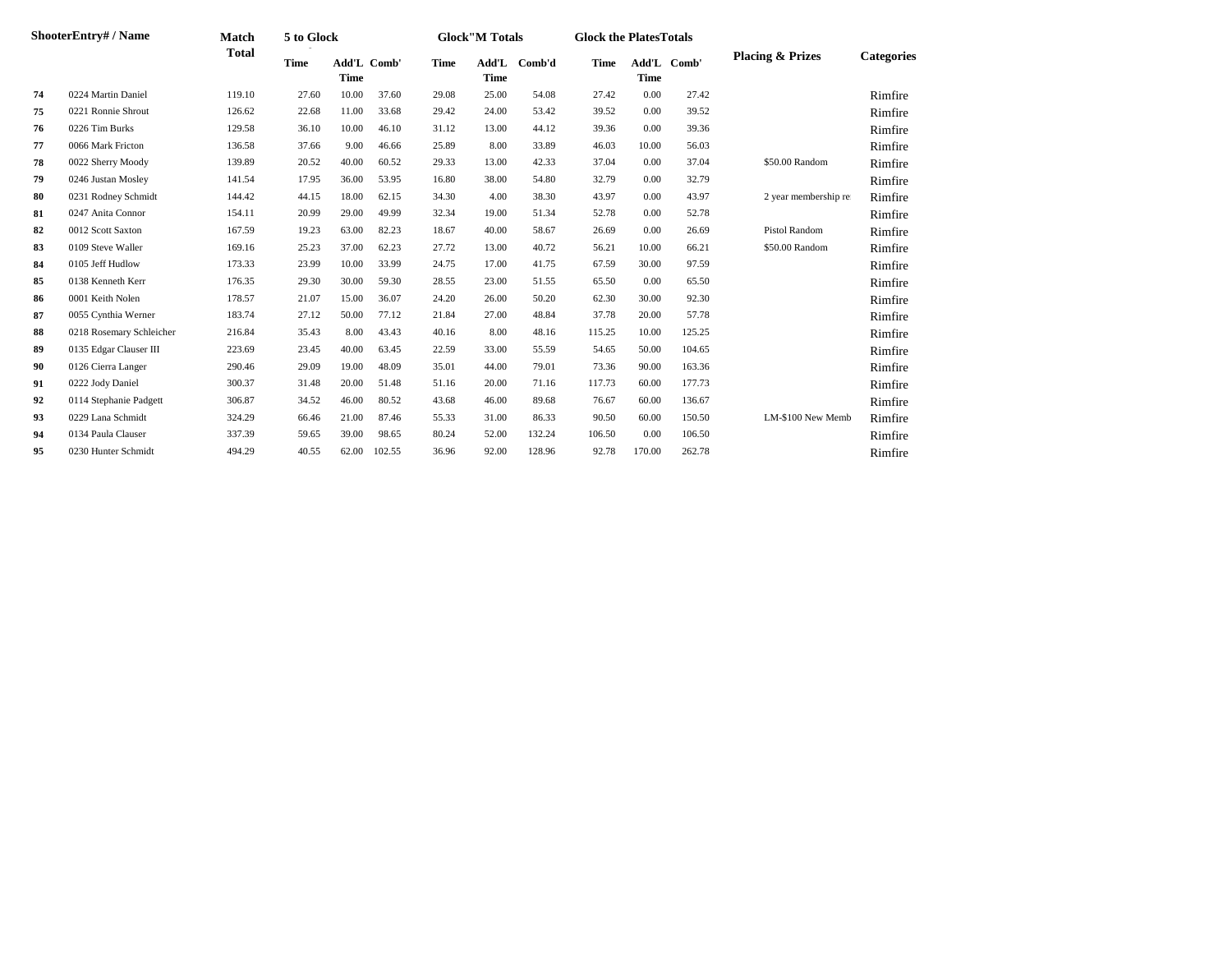### Final GLOCK Girls Rankings for the GLOCK Annual Shoot & Gunny Challenge 2021

held at the The CMP Talladega Marksmanship Park in Talladega, AL

**2** 6.00 21.09 0183 Maddie Mahaney\* 64.16 18.42 1.00 19.42 **3** 7.00 **24.37** 18.08 **64.81** 18.36 4.00 **22.36** 17.37 7.00 **24.37** 18.08 **4** 8.00 0100 Cheryll Allison 76.64 20.22 9.00 29.22 17.87 8.00 25.87 21.55 **5 6.00 26.27 19.63 6.00 26.27 19.63 6.00 26.27 19.63 6** 3.00 24.12 0160 Barbara Thibodaux\* 79.26 25.76 4.00 29.76 22.38 25.38 **7** 3.00 25.10 0198 Martha Goodfellow 87.70 26.26 10.00 36.26 23.34 26.34 **8** 3.00 35.69 34.15 **8** 32.69 32.69 32.69 3.00 31.32 32.69 3.00 35.69 34.15 **9** 8.00 **1 Jamie Sue Sloan** 104.88 30.68 6.00 36.68 31.01 8.00 39.01 29.19 **10** 0061 Robin Haygood 107.76 29.66 7.00 36.66 28.61 11.00 39.61 31.49 **11** 0195 Carol Scott 108.96 29.51 13.00 42.51 29.85 10.00 39.85 26.60 **12** 0057 Tamire McKenna **117.01** 32.44 4.00 36.44 27.96 10.00 37.96 42.61 0.00 **13** 6.00 **122.94** 122.94 26.63 9.00 35.63 28.94 34.94 34.94 42.37 10.00 52.37 **14** 36.00 47.53 0225 Amanda Moore 144.83 19.17 16.00 35.17 16.13 **15** 2.00 45.44 0214 Julie Hartley 156.99 23.75 3.00 26.75 22.80 24.80 **16** 0239 Ainsley Cash-Conner 189.21 34.33 26.00 60.33 46.56 14.00 60.56 58.32 10.00 **17** 0023 Sherry Moody 226.49 24.98 37.00 61.98 28.41 18.00 46.41 58.10 60.00 118.10 **18** 0188 Cristi Fiorentini 244.62 27.26 29.00 56.26 34.57 22.00 56.57 51.79 **19** 37.00 90.97 0243 Shelby Martin 261.13 48.46 42.00 90.46 42.70 79.70 **20** 0056 Cynthia Werner 280.91 30.74 32.00 62.74 32.42 56.00 88.42 49.75 **21** 0137 Paula Clauser **297.66** 58.49 35.00 93.49 65.14 11.00 76.14 98.03 30.00 22 0168 Abena Kuumba 303.19 49.44 16.00 65.44 60.41 26.00 86.41 81.34 70.00 151.34 **23** 0234 Taylor McDougle 438.30 44.71 54.00 98.71 37.49 42.00 79.49 170.10 **24** 0205 Bailey Trout **167.37** 42.59 77.00 119.59 53.06 114.00 167.06 60.72 **25** 112.00 178.14 0242 Lakibria Hughley 835.63 69.46 148.00 217.46 98.03 210.03 230.00 **26** 99.00 193.50 0233 Kierstin Bramwell 995.10 161.30 131.00 292.30 220.30 319.30 190.00 383.50 408.14 120.00 180.72 79.49 170.10 90.00 260.10 128.03 80.00 129.75 0.00 90.97 \$20.00 Random 56.57 80.00 131.79 68.32 60.00 105.44 52.13 10.00 57.53 42.61 0.00 26.60 39.61 0.00 31.49 31.01 39.01 0.00 29.19 35.69 0.00 34.15 3 \$75.00 Place 0.00 25.10 2 \$100.00 Place 0.00 24.12 \$50.00 Random 26.27 0.00 19.63 0.00 21.55 1 Pistol Place 24.37 0.00 18.08 17.65 6.00 23.65 21.09 0.00 21.09 11.21 0.00 11.21 1 \$100.00 Place Add'L Comb' **1** 0118 Andrea Boone\* 42.26 13.62 1.00 14.62 12.43 4.00 16.43 Add'L Comb' **Time Add'L Comb'd Time Add'L Time Time ShooterEntry# / Name Match Total 5 to Glock Time Glock"M Totals Glock the PlatesTotals Placing & Prizes Time Add'L Time**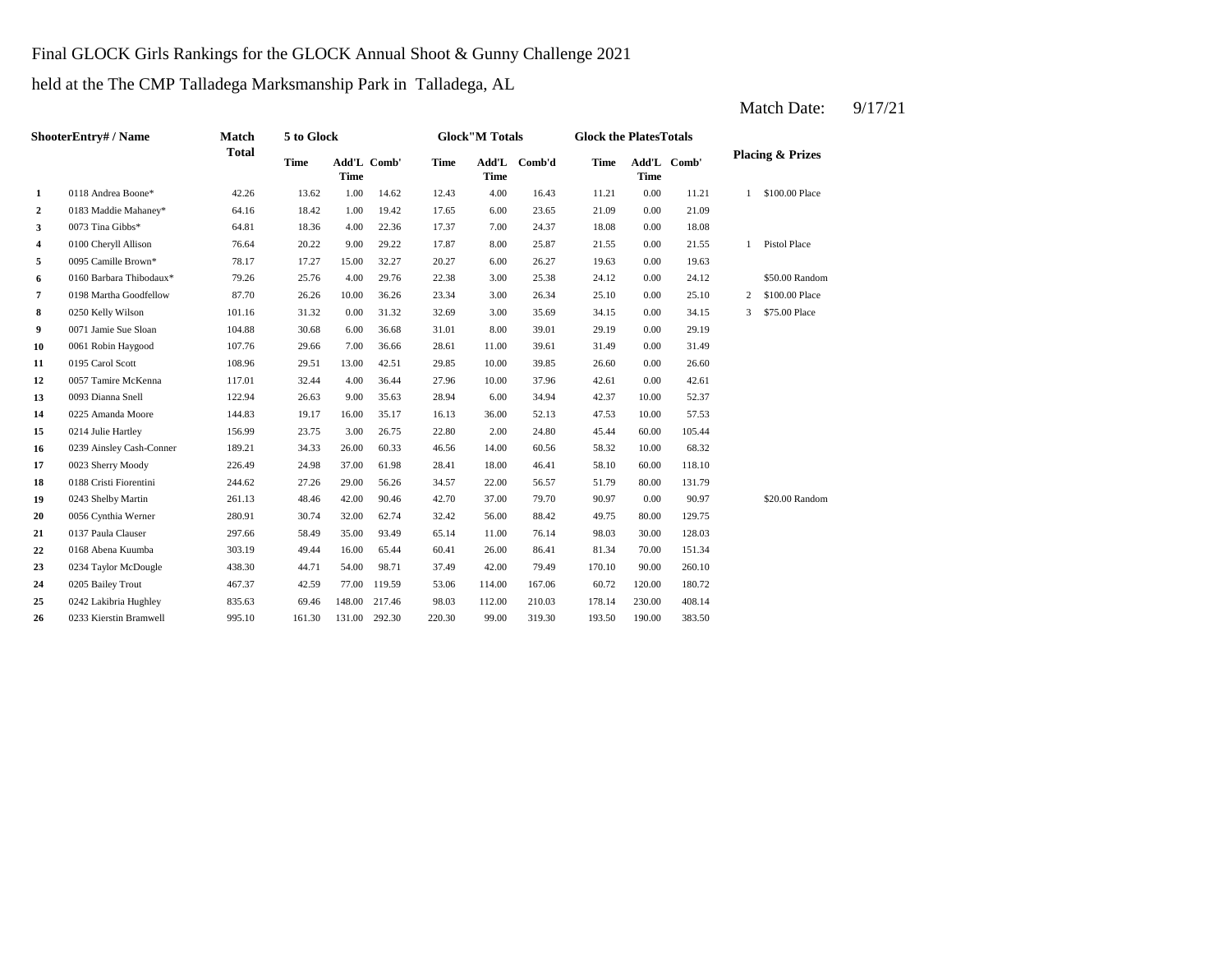## Final Pocket GLOCK Rankings for the GLOCK Annual Shoot & Gunny Challenge 2021

held at the The CMP Talladega Marksmanship Park in Talladega, AL

**2** 0151 Thomas Fariss\* 35.20 9.14 0.00 9.14 9.59 1.00 10.59 15.47 0.00 15.47 **3** 0174 Bryan Wilhite\* 36.20 9.82 1.00 10.82 10.82 0.00 10.82 14.56 0.00 **4** 1.00 15.20 0102 Matthew Hunady\* 37.93 11.34 0.00 11.34 10.39 11.39 **5** 0116 Greg Snyder\* 38.36 11.32 0.00 11.32 11.37 1.00 12.37 14.67 **6** 0177 Joey Dicicco\* 38.61 10.53 1.00 11.53 9.93 1.00 10.93 16.15 **7** 0159 Mike Ross\* **43.37** 11.49 1.00 12.49 11.04 0.00 11.04 19.84 0.00 **8** 0021 Rodney Leeber\* 44.26 11.17 1.00 12.17 9.56 1.00 10.56 21.53 0.00 21.53 **9** 0206 Gary Thibodaux\* **46.66** 10.95 1.00 11.95 10.38 3.00 13.38 21.33 **10** 0031 John Farrar\* **48.35** 9.01 4.00 13.01 8.59 2.00 10.59 14.75 **11**  $\frac{0180 \text{ Reed Vesta}^*}{0.950 \text{ Red Vesta}^*}$   $\frac{49.15}{49.15}$   $\frac{14.05}{14.05}$   $\frac{100}{15.05}$   $\frac{15.05}{12.15}$   $\frac{3.00}{3.00}$   $\frac{15.15}{18.95}$   $\frac{18.95}{18.95}$ **12** 2.00 18.19 0059 Danny Clifton\* 49.88 9.18 10.00 19.18 10.51 12.51 0.00 18.19 **13** 5.00 20.86 0028 Rickey Howell\* 50.35 12.15 1.00 13.15 11.34 **14** 0049 James Garner\* 51.84 15.02 0.00 15.02 12.71 0.00 12.71 24.11 **15** 0190 Tom Reburn 56.06 14.29 1.00 15.29 15.94 1.00 16.94 23.83 0.00 **16** 0164 Fred King\* **6.200 11.86** 5.00 11.86 9.74 9.00 9.74 15.80 **17** 0040 Wallace Knight\* 58.71 13.43 1.00 14.43 12.77 1.00 13.77 20.51 10.00 **18** 0035 Kemit Grafton\* 66.80 14.67 9.00 23.67 14.61 5.00 19.61 23.52 0.00 23.52 19 0155 Jonathan Hopkinson\* 68.70 11.64 8.00 19.64 10.25 7.00 17.25 21.81 **20** 0143 Marcus Christian 69.12 12.53 2.00 14.53 8.32 14.00 22.32 22.27 **21** 0187 Chris Evans 69.59 18.38 1.00 19.38 17.25 5.00 22.25 27.96 **22** 0038 Robert Milner\* 70.36 13.15 1.00 14.15 16.13 5.00 21.13 25.08 **23** 0081 Aaron Armentrout\* 71.65 8.67 6.00 14.67 10.27 1.00 11.27 15.71 **24** 0067 Barry Miles **22.21** 14.14 7.00 21.14 15.59 1.00 16.59 34.48 **25** 0.00 25.03 **26** 8.00 **Dickerson** 76.19 13.86 15.00 28.86 16.59 8.00 24.59 22.74 8.00 22.74 **27** 0251 James Masters **27** 20.98 1.00 21.98 1.7.56 1.00 18.56 26.15 **28** 0107 William Zaidel\* 81.99 13.92 3.00 16.92 12.99 0.00 12.99 22.08 **29** 0197 Martha Goodfellow 82.03 15.75 5.00 20.75 14.72 2.00 16.72 24.56 20.00 **30** 0130 James Wallis\* Jr. 83.34 16.43 11.00 27.43 17.88 4.00 21.88 34.03 0.00 34.03 **31** 0210 Lawrence Savino 88.60 16.72 5.00 21.72 21.36 1.00 22.36 34.52 **32** 9.0058 Glenn Meyer\* 91.41 17.83 4.00 21.83 18.34 9.00 27.34 32.24 **33** 0216 Aaron Cobb 91.56 14.57 8.00 22.57 17.93 15.00 32.93 26.06 **34** 2.00 35.12 0133 Bret Lankford\* 94.14 15.02 6.00 21.02 16.00 18.00 **35** 0141 Jackie Graham **94.16** 14.27 6.00 20.27 15.76 5.00 20.76 23.13 30.00 53.13 20.00 55.12 10.00 36.06 \$20.00 Random 10.00 42.24 \$50.00 Random 22.36 10.00 44.52 44.56 30.00 52.08 18.56 10.00 36.15 35.03 0.00 34.48 0094 Karl Snell 25.03 10.00 14.59 0.00 14.59 23.81 0.00 23.81 25.03 10.00 11.27 30.00 45.71 16.13 5.00 21.13 25.08 10.00 35.08 22.25 27.96 0.00 27.96 3 ETool Place 10.00 32.27 2 \$75.00 Place 17.25 21.81 10.00 31.81 30.51 20.00 35.80 23.83 1 Pistol Place 0.00 24.11 16.34 0.00 20.86 18.95 10.00 24.75 0180 Reed Vestal\* 49.15 14.05 1.00 15.05 12.15 15.15 0.00 13.38 0.00 21.33 19.84 0.00 16.15 0.00 14.67 \$50.00 Random 0.00 15.20 2 year membership re 14.56 3 \$75.00 Place 1 Pistol Place \$100.00 Place 1.00 10.73 13.82 0.00 13.82 2 **Time Add'L Comb' Time 1** 0043 Tony Boone\* 35.02 10.47 0.00 10.47 9.73 **Time Add'L Comb' Time Time Add'L Comb'd Time ShooterEntry# / Name Match Total 5 to Glock Time Glock"M Totals Glock the PlatesTotals Placing & Prizes**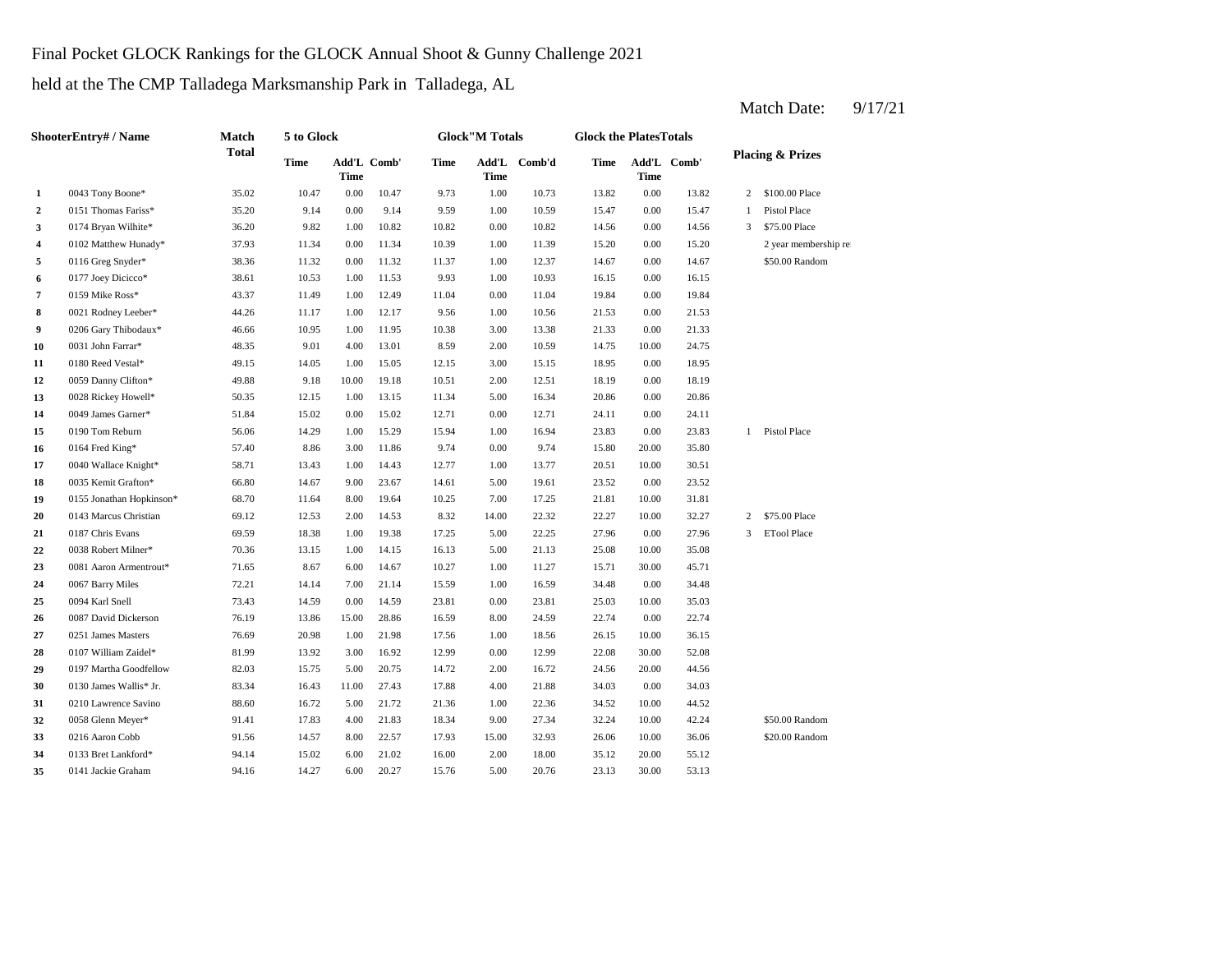|    | <b>ShooterEntry#/Name</b> | <b>Match</b> | 5 to Glock |       |             |       | <b>Glock</b> "M Totals |        | <b>Glock the Plates Totals</b> |        |             |                             |
|----|---------------------------|--------------|------------|-------|-------------|-------|------------------------|--------|--------------------------------|--------|-------------|-----------------------------|
|    |                           | Total        | Time       | Time  | Add'L Comb' | Time  | Add'L<br>Time          | Comb'd | Time                           | Time   | Add'L Comb' | <b>Placing &amp; Prizes</b> |
| 36 | 0124 Steven Langer        | 99.97        | 18.11      | 4.00  | 22.11       | 17.59 | 11.00                  | 28.59  | 29.27                          | 20.00  | 49.27       |                             |
| 37 | 0019 Michael Tighe*       | 102.73       | 14.95      | 4.00  | 18.95       | 15.06 | 4.00                   | 19.06  | 24.72                          | 40.00  | 64.72       |                             |
| 38 | $0003$ Jim Graf*          | 105.44       | 16.18      | 8.00  | 24.18       | 18.99 | 9.00                   | 27.99  | 33.27                          | 20.00  | 53.27       |                             |
| 39 | 0120 Jacob Everett        | 111.92       | 12.77      | 7.00  | 19.77       | 16.24 | 13.00                  | 29.24  | 22.91                          | 40.00  | 62.91       |                             |
| 40 | 0089 Woody Geisler        | 123.88       | 18.37      | 6.00  | 24.37       | 16.65 | 24.00                  | 40.65  | 38.86                          | 20.00  | 58.86       |                             |
| 41 | 0167 Charles Matthess*    | 125.83       | 21.31      | 9.00  | 30.31       | 22.91 | 7.00                   | 29.91  | 45.61                          | 20.00  | 65.61       |                             |
| 42 | 0203 Christopher Digges*  | 129.94       | 18.72      | 6.00  | 24.72       | 19.19 | 4.00                   | 23.19  | 32.03                          | 50.00  | 82.03       | \$50.00 Random              |
| 43 | 0193 Camille Brown*       | 140.59       | 14.66      | 3.00  | 17.66       | 11.56 | 1.00                   | 12.56  | 30.37                          | 80.00  | 110.37      |                             |
| 44 | 0245 Steve Dorman         | 154.24       | 15.26      | 4.00  | 19.26       | 15.75 | 7.00                   | 22.75  | 32.23                          | 80.00  | 112.23      |                             |
| 45 | 0085 Derek Burton         | 163.61       | 18.70      | 6.00  | 24.70       | 20.09 | 0.00                   | 20.09  | 28.82                          | 90.00  | 118.82      |                             |
| 46 | 0132 Scott Gilbertson     | 204.10       | 17.69      | 10.00 | 27.69       | 21.32 | 2.00                   | 23.32  | 43.09                          | 110.00 | 153.09      |                             |
| 47 | 0215 Macy Fowler          | 220.24       | 17.15      | 8.00  | 25.15       | 24.09 | 22.00                  | 46.09  | 49.00                          | 100.00 | 149.00      |                             |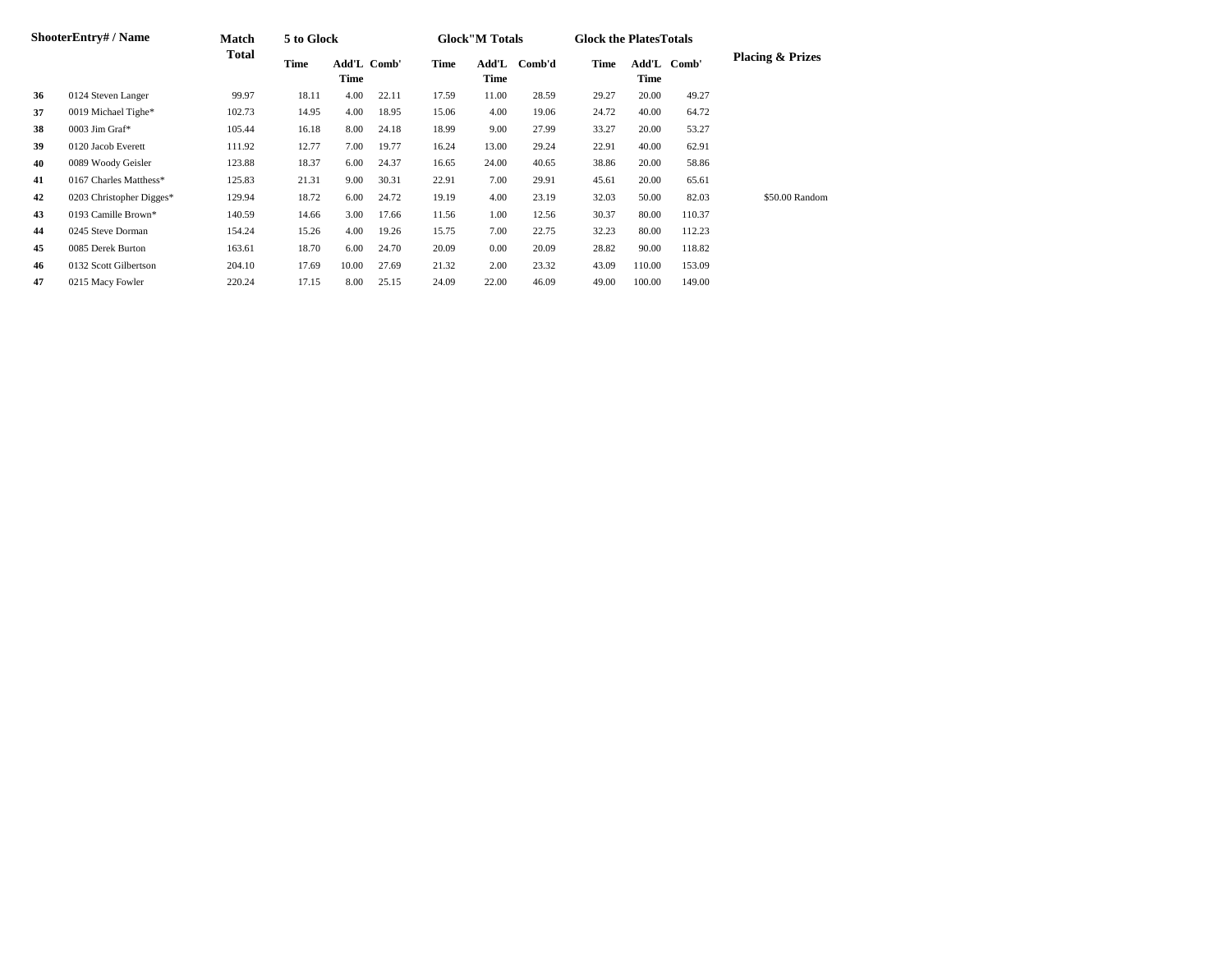### Final Stock GLOCK MOS Rankings for the GLOCK Annual Shoot & Gunny Challenge 2021

held at the The CMP Talladega Marksmanship Park in Talladega, AL

**2** 0060 Danny Clifton\* 37.42 12.06 1.00 13.06 12.85 1.00 13.85 10.51 **3** 1.00 13.43 10.73 13.97 1.00 14.97 12.43 1.00 13.43 10.73 **4** 1.00 11.46 0044 Tony Boone\* 40.87 14.72 1.00 15.72 12.69 13.69 **5** 0.075 Bryan Wilhite\* **40.90** 16.57 0.00 16.57 15.28 0.00 15.28 9.05 0.00 **6** 0090 David Knight\* **42.09** 14.35 3.00 17.35 13.67 0.00 13.67 11.07 0.00 11.07 **7**  $0.152$  Thomas Fariss\*  $42.94$  15.74  $0.00$  15.74 13.82  $3.00$  16.82 10.38 **8** 0.029 Rickey Howell\* 43.09 16.85 1.00 17.85 13.84 0.00 13.84 11.40 **9** 0117 Greg Snyder\* **43.97** 15.86 1.00 16.86 12.73 1.00 13.73 13.38 **10** 0181 Reed Vestal\* **48.09** 16.18 2.00 18.18 14.36 3.00 17.36 12.55 **11** 0.00 11.95 0220 James Mielnik\* 50.17 19.68 1.00 20.68 17.54 17.54 **12** 0.050 James Garner\* 51.70 19.22 0.00 19.22 14.97 0.00 14.97 17.51 0.00 **13** 1.00 13.70 0108 William Zaidel\* 51.75 15.75 5.00 20.75 16.30 17.30 0.00 13.70 **14** 0119 Roger Read\* 52.37 14.11 4.00 18.11 13.22 7.00 20.22 14.04 **15** 0.00 16.17 0041 Wallace Knight\* 55.56 20.24 1.00 21.24 18.15 18.15 **16 10103** Matthew Hunady\* **55.81 16.78 1.00 17.78 16.39 4.00 20.39 17.64 0.00 17** 7.00 14.38 0157 Brandon Radcliffe 56.05 13.94 6.00 19.94 14.73 21.73 0.00 14.38 **18** 0083 Shukhrat Artikov 56.07 19.71 0.00 19.71 20.32 0.00 20.32 16.04 0.00 **19** 0171 Robert Radecki 58.50 18.45 4.00 22.45 17.53 1.00 18.53 17.52 0.00 **20** 0145 Steven Pariseau 58.82 15.95 8.00 23.95 10.64 8.00 18.64 16.23 **21** 0165 Joseph Parent\* III 58.86 16.37 1.00 17.37 14.03 12.00 26.03 15.46 **22** 0127 Hugh Sosebee Jr. 58.90 18.40 5.00 23.40 15.99 1.00 16.99 18.51 **23** 0047 Bryant Brough 59.14 18.64 5.00 23.64 16.91 2.00 18.91 16.59 0.00 **24** 0208 Chuck Evans 60.33 16.38 2.00 18.38 14.22 9.00 23.22 18.73 0.00 18.73 **25** 0.00 14.39 0020 Michael Tighe\* 60.77 18.66 10.00 28.66 17.72 **26** 0076 Rick Gibbs **26.23.49 20.39 20.89 20.89 20.89 20.89 17.49 20.80 23.49 17.32 27** 0036 Kemit Grafton\* 62.23 20.25 1.00 21.25 17.46 4.00 21.46 19.52 **28** 1.00 20.65 0219 Jonathan Hopkinson\* 65.39 18.81 8.00 26.81 16.93 17.93 **29** 0201 Joshua Horne 67.46 23.72 3.00 26.72 19.93 4.00 23.93 16.81 0.00 **30**  $\frac{0.074 \text{ Tina Gibbs*}}{1.00 \text{ Time}}$  **58.89 21.05 3.00 24.05 17.87 1.00 18.87 15.97 31** 0185 Kevin Wedhorn 69.28 17.05 12.00 29.05 17.44 5.00 22.44 17.79 0.00 17.79 **32** 2.00 17.99 0025 John Moody 69.44 21.73 6.00 27.73 21.72 **33** 1.00 22.47 0045 Ralph Alley 69.97 22.58 3.00 25.58 20.92 21.92 **34** 0161 Barbara Thibodaux\* 71.42 20.24 3.00 23.24 18.17 8.00 26.17 22.01 0.00 22.01 0.00 22.47 23.72 0.00 17.99 \$50.00 Random 16.81 0074 Tina Gibbs\* 68.89 21.05 3.00 24.05 17.87 1.00 18.87 15.97 10.00 25.97 0.00 20.65 0.00 19.52 \$50.00 Random 0.00 17.32 \$50.00 Random 17.72 14.39 0.00 14.39 0076 Rick Gibbs 61.70 20.89 0.00 20.89 17.49 6.00 23.49 16.59 0.00 18.51 26.03 0.00 15.46 0.00 16.23 3 \$45 Place 17.52 2 \$70 Place 16.04 Pistol Random 1 Pistol Place 17.64 0.00 16.17 20.22 0.00 14.04 17.51 0.00 11.95 0.00 12.55 \$50.00 Random 13.73 0.00 13.38 0.00 11.40 1 Pistol Place 16.82 0.00 10.38 9.05 0.00 11.46 13.43 0.00 10.73 0.00 10.51 3 \$75.00 Place 8.58 2 \$100.00 Place 9.82 9.87 1.00 10.87 8.58 0.00 **Add'L Comb'd Time Add'L Time Time Comb' 1** 0147 Brad Balsley\* 29.27 9.82 0.00 **ShooterEntry# / Name Match Total 5 to Glock Time Glock"M Totals Glock the PlatesTotals Placing & Prizes Time Add'L Time Comb' Time**

**35** 6.00 21.80 0191 Fletcher Rutter 73.10 23.00 0.00 23.00 22.30 28.30 0.00 21.80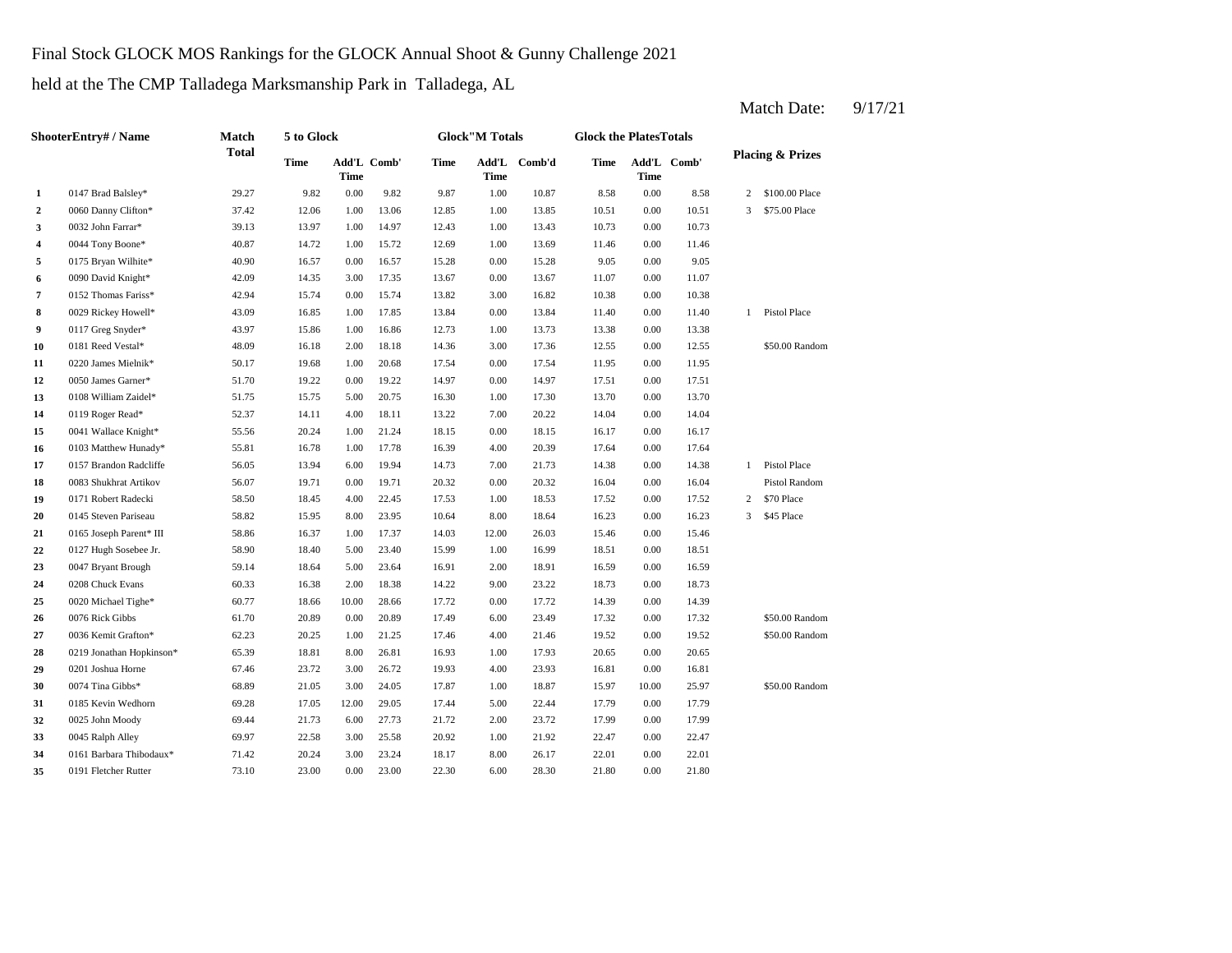|    | ShooterEntry# / Name      | Match        | 5 to Glock  |             |             |       | <b>Glock</b> "M Totals |        | <b>Glock the PlatesTotals</b> |          |             |                             |
|----|---------------------------|--------------|-------------|-------------|-------------|-------|------------------------|--------|-------------------------------|----------|-------------|-----------------------------|
|    |                           | <b>Total</b> | <b>Time</b> | <b>Time</b> | Add'L Comb' | Time  | Add'L<br>Time          | Comb'd | Time                          | Time     | Add'L Comb' | <b>Placing &amp; Prizes</b> |
| 36 | 0123 Shannon McGill*      | 73.34        | 22.65       | 2.00        | 24.65       | 17.72 | 9.00                   | 26.72  | 21.97                         | $0.00\,$ | 21.97       |                             |
| 37 | 0096 Camille Brown*       | 73.41        | 17.11       | 1.00        | 18.11       | 12.98 | 28.00                  | 40.98  | 14.32                         | 0.00     | 14.32       | 2 year membership re        |
| 38 | 0098 Jeff Robinson        | 73.98        | 25.30       | 3.00        | 28.30       | 23.65 | 1.00                   | 24.65  | 21.03                         | 0.00     | 21.03       |                             |
| 39 | 0212 Thomas Mansfield Jr. | 76.86        | 20.31       | 1.00        | 21.31       | 20.54 | 9.00                   | 29.54  | 26.01                         | 0.00     | 26.01       |                             |
| 40 | 0144 Marcus Christian     | 77.38        | 17.19       | 14.00       | 31.19       | 18.27 | 8.00                   | 26.27  | 19.92                         | 0.00     | 19.92       |                             |
| 41 | 0131 James Wallis* Jr.    | 78.10        | 25.31       | 4.00        | 29.31       | 23.29 | 2.00                   | 25.29  | 23.50                         | 0.00     | 23.50       |                             |
| 42 | 0111 Thad Burton          | 79.15        | 23.94       | 0.00        | 23.94       | 23.00 | 7.00                   | 30.00  | 25.21                         | 0.00     | 25.21       | Pistol Random               |
| 43 | 0207 Benjamin Rios        | 79.58        | 16.79       | 15.00       | 31.79       | 14.75 | 16.00                  | 30.75  | 17.04                         | 0.00     | 17.04       |                             |
| 44 | 0092 Ken McLemore         | 80.05        | 26.21       | 1.00        | 27.21       | 23.99 | 6.00                   | 29.99  | 22.85                         | 0.00     | 22.85       | \$50.00 Random              |
| 45 | 0068 Joseph Brendemuehl   | 80.50        | 28.94       | 1.00        | 29.94       | 30.13 | 1.00                   | 31.13  | 19.43                         | 0.00     | 19.43       |                             |
| 46 | 0125 Steven Langer        | 82.17        | 27.37       | 2.00        | 29.37       | 22.64 | 7.00                   | 29.64  | 23.16                         | 0.00     | 23.16       |                             |
| 47 | 0128 William Sims         | 83.50        | 27.71       | 6.00        | 33.71       | 25.65 | 2.00                   | 27.65  | 22.14                         | 0.00     | 22.14       |                             |
| 48 | 0228 Eric Schmidt         | 83.55        | 28.52       | 5.00        | 33.52       | 25.02 | 3.00                   | 28.02  | 22.01                         | 0.00     | 22.01       |                             |
| 49 | 0170 Paul Achary          | 86.55        | 24.42       | 4.00        | 28.42       | 21.35 | 7.00                   | 28.35  | 29.78                         | 0.00     | 29.78       |                             |
| 50 | 0078 Christian Green      | 88.56        | 23.88       | 0.00        | 23.88       | 27.87 | 13.00                  | 40.87  | 23.81                         | 0.00     | 23.81       |                             |
| 51 | 0104 Stephen Shearin      | 90.88        | 23.96       | 11.00       | 34.96       | 22.50 | 12.00                  | 34.50  | 21.42                         | 0.00     | 21.42       |                             |
| 52 | 0009 David Goodrich       | 93.39        | 28.16       | 5.00        | 33.16       | 25.37 | 8.00                   | 33.37  | 26.86                         | 0.00     | 26.86       |                             |
| 53 | 0004 Jim Graf*            | 94.01        | 26.27       | 0.00        | 26.27       | 22.94 | 14.00                  | 36.94  | 30.80                         | 0.00     | 30.80       |                             |
| 54 | 0172 Amin Khan            | 94.71        | 30.46       | 15.00       | 45.46       | 27.67 | 2.00                   | 29.67  | 19.58                         | 0.00     | 19.58       |                             |
| 55 | 0015 John L. Johnson      | 98.67        | 29.44       | 5.00        | 34.44       | 28.29 | 5.00                   | 33.29  | 30.94                         | 0.00     | 30.94       |                             |
| 56 | 0005 John Fields          | 105.17       | 32.04       | 12.00       | 44.04       | 28.52 | 8.00                   | 36.52  | 24.61                         | 0.00     | 24.61       |                             |
| 57 | 0079 Carl Green           | 106.03       | 28.75       | 6.00        | 34.75       | 32.83 | 11.00                  | 43.83  | 27.45                         | 0.00     | 27.45       |                             |
| 58 | 0088 David Dickerson      | 109.41       | 37.24       | 9.00        | 46.24       | 24.29 | 13.00                  | 37.29  | 25.88                         | 0.00     | 25.88       |                             |
| 59 | 0014 Rick Steinberger     | 110.15       | 29.17       | 16.00       | 45.17       | 26.36 | 15.00                  | 41.36  | 23.62                         | 0.00     | 23.62       |                             |
| 60 | 0139 Kenneth Kerr         | 111.54       | 28.70       | 5.00        | 33.70       | 28.95 | 13.00                  | 41.95  | 35.89                         | 0.00     | 35.89       |                             |
| 61 | 0194 David Scott          | 113.08       | 22.92       | 8.00        | 30.92       | 21.59 | 12.00                  | 33.59  | 38.57                         | 10.00    | 48.57       |                             |
| 62 | 0204 Robin Haygood        | 121.30       | 30.46       | 11.00       | 41.46       | 29.12 | 22.00                  | 51.12  | 28.72                         | 0.00     | 28.72       |                             |
| 63 | 0026 William Brendemuehl  | 135.50       | 27.43       | 17.00       | 44.43       | 23.78 | 16.00                  | 39.78  | 31.29                         | 20.00    | 51.29       |                             |
| 64 | 0149 Darryl Daugherty     | 143.54       | 21.13       | 13.00       | 34.13       | 20.12 | 67.00                  | 87.12  | 22.29                         | 0.00     | 22.29       |                             |
| 65 | 0235 JJ Faro              | 149.10       | 35.27       | 22.00       | 57.27       | 32.64 | 10.00                  | 42.64  | 49.19                         | 0.00     | 49.19       |                             |
| 66 | 0148 Montell Charley      | 150.21       | 29.01       | 30.00       | 59.01       | 30.47 | 20.00                  | 50.47  | 40.73                         | 0.00     | 40.73       | Pistol Random               |
| 67 | 0070 Thomas Lowe          | 162.46       | 32.53       | 16.00       | 48.53       | 37.46 | 29.00                  | 66.46  | 47.47                         | 0.00     | 47.47       | \$50.00 Random              |
| 68 | 0136 Edgar Clauser III    | 165.77       | 29.62       | 37.00       | 66.62       | 29.45 | 31.00                  | 60.45  | 38.70                         | 0.00     | 38.70       |                             |
| 69 | 0077 Todd McCollum        | 180.21       | 39.71       | 33.00       | 72.71       | 30.13 | 37.00                  | 67.13  | 40.37                         | 0.00     | 40.37       |                             |
| 70 | 0240 Ainsley Cash-Conner  | 182.85       | 43.25       | 14.00       | 57.25       | 36.12 | 24.00                  | 60.12  | 45.48                         | 20.00    | 65.48       |                             |
| 71 | 0010 Keith Nolen          | 316.92       | 27.09       | 31.00       | 58.09       | 25.23 | 37.00                  | 62.23  | 66.60                         | 130.00   | 196.60      |                             |
| 72 | 0237 Taylor McDougle      | 424.33       | 71.50       | 94.00       | 165.50      | 50.17 | 26.00                  | 76.17  | 122.66                        | 60.00    | 182.66      |                             |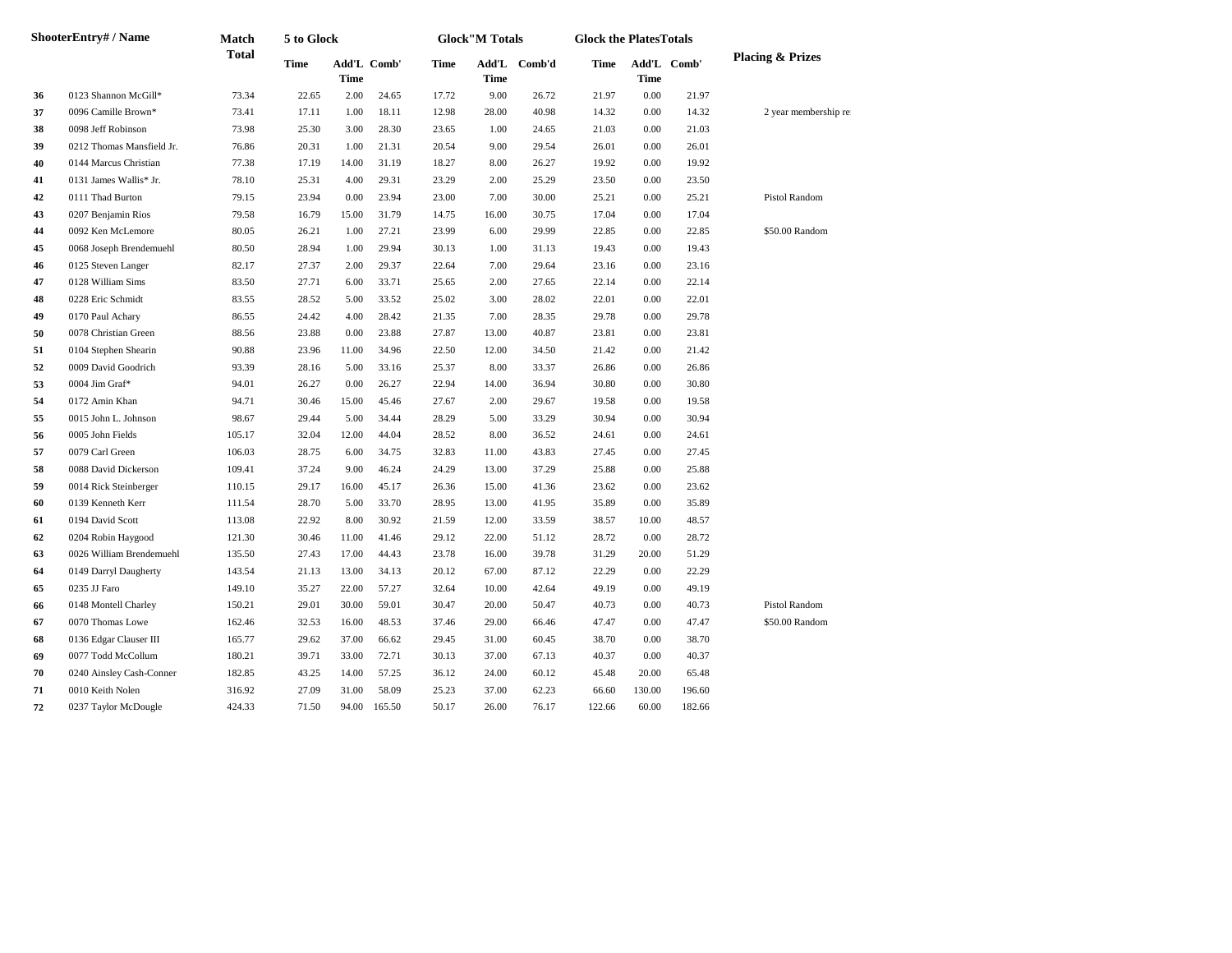Match Date:

**The following scores have not been included in the above results due to administrative issues or scoring errors Please call the GSSF office (770) 437-4718 as soon as possible for further clarification. Thank you.**

**Shooters who did not finish the match...**

### **Shooters who did not show**

1 0241 2 0006 3 0007 4 0008 5 0065 0052 7 0053 8 0054 **7** Andy Peters\* **8** Andy Peters\* **4** David Turner **5** Candi Legursky **6** 0052 Andy Peters\* **1** Mary Clark **2** Regina Turner **3** Regina Turner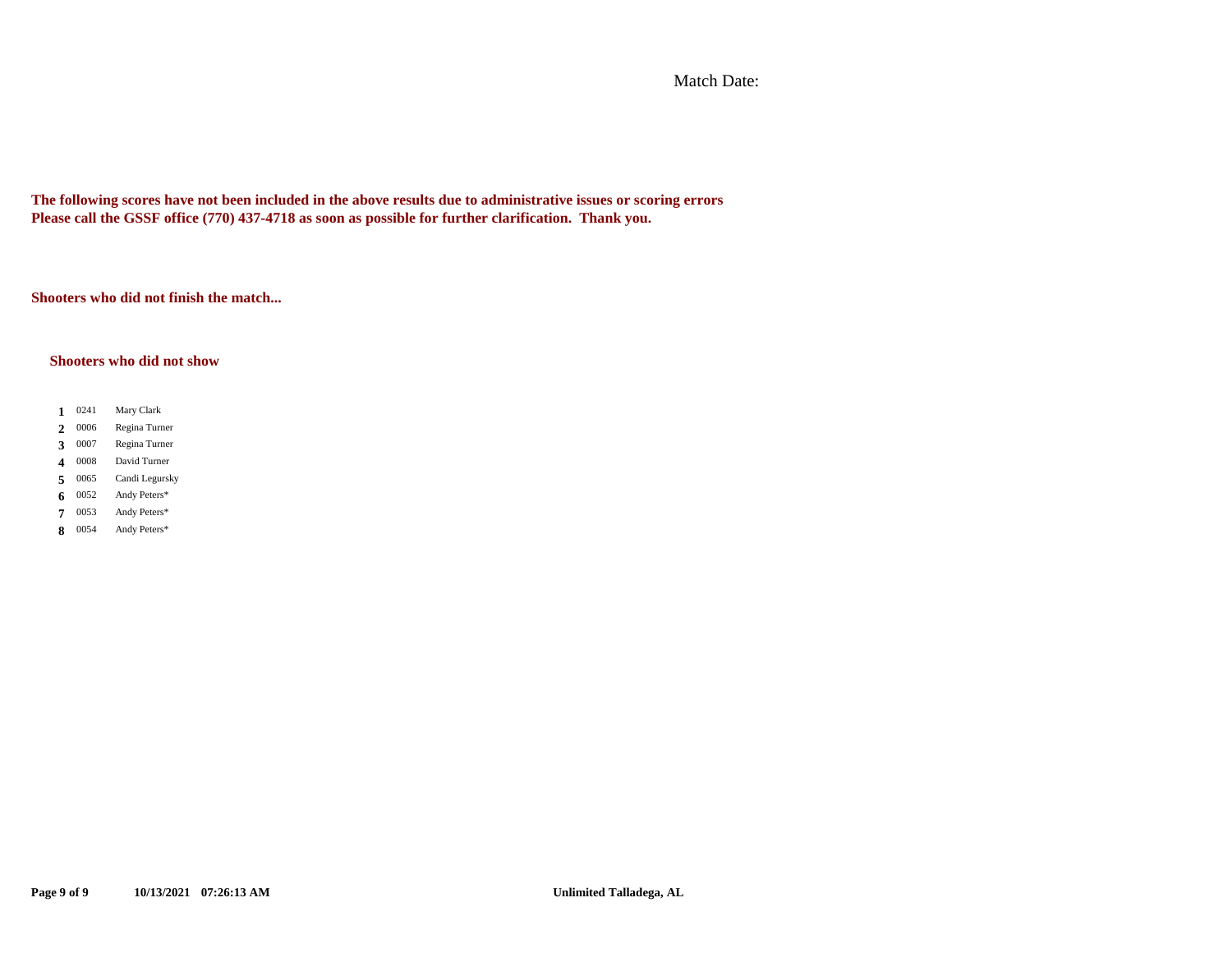# Final Civilian Rankings for the GLOCK Annual Shoot XXVIII & Gunny Challenge XVII

held at the The CMP Talladega Marksmanship Park in Talladega, AL

|                         | ShooterEntrv# / Name   | Match        | 5 to Glock |       |             |       | <b>Glock"M Totals</b> |        | <b>Glock the PlatesTotals</b> |             |             |                |                             |                            |
|-------------------------|------------------------|--------------|------------|-------|-------------|-------|-----------------------|--------|-------------------------------|-------------|-------------|----------------|-----------------------------|----------------------------|
|                         |                        | <b>Total</b> | Time       | Time  | Add'L Comb' | Time  | Add'L<br><b>Time</b>  | Comb'd | Time                          | <b>Time</b> | Add'L Comb' |                | <b>Placing &amp; Prizes</b> | <b>Categories</b>          |
| 1                       | 0163 Mark Werner       | 63.59        | 16.14      | 8.00  | 24.14       | 16.99 | 3.00                  | 19.99  | 19.46                         | 0.00        | 19.46       | 1              | Pistol Place                |                            |
| $\overline{2}$          | 0296 Jacob Everett     | 65.39        | 18.45      | 7.00  | 25.45       | 17.04 | 4.00                  | 21.04  | 18.90                         | 0.00        | 18.90       | 2              | 100 Place                   |                            |
| 3                       | 0179 Brian Thompson    | 65.96        | 19.19      | 2.00  | 21.19       | 17.72 | 8.00                  | 25.72  | 19.05                         | 0.00        | 19.05       |                | 75 Super Senior             | Super Senior               |
| 3                       |                        | 65.96        | 19.19      | 2.00  | 21.19       | 17.72 | 8.00                  | 25.72  | 19.05                         | 0.00        | 19.05       | $\overline{3}$ | 75 Place                    | Super Senior               |
| $\overline{\mathbf{4}}$ | 0465 Aaron Cobb        | 66.01        | 18.22      | 0.00  | 18.22       | 14.97 | 14.00                 | 28.97  | 18.82                         | 0.00        | 18.82       |                |                             |                            |
| 5                       | 0018 Mark Mayo         | 66.15        | 22.62      | 3.00  | 25.62       | 19.65 | 0.00                  | 19.65  | 20.88                         | 0.00        | 20.88       |                |                             |                            |
| 6                       | 0515 Austin Eidson     | 69.74        | 27.78      | 2.00  | 29.78       | 22.42 | 1.00                  | 23.42  | 16.54                         | 0.00        | 16.54       |                |                             |                            |
| 7                       | 0215 Shukhrat Artikov  | 70.12        | 19.98      | 5.00  | 24.98       | 19.20 | 5.00                  | 24.20  | 20.94                         | 0.00        | 20.94       |                | 75 Senior                   | Senior                     |
| 8                       | 0322 Marcus Allison    | 70.88        | 21.77      | 6.00  | 27.77       | 20.77 | 4.00                  | 24.77  | 18.34                         | 0.00        | 18.34       |                |                             |                            |
| 9                       | 0455 James Wilkerson   | 71.65        | 21.08      | 4.00  | 25.08       | 17.86 | 10.00                 | 27.86  | 18.71                         | 0.00        | 18.71       |                |                             |                            |
| 10                      | 0109 Chris Zowodny     | 73.30        | 18.15      | 15.00 | 33.15       | 18.32 | 2.00                  | 20.32  | 19.83                         | 0.00        | 19.83       |                |                             |                            |
| 11                      | 0148 Marcus Christian  | 73.78        | 17.67      | 4.00  | 21.67       | 15.52 | 17.00                 | 32.52  | 19.59                         | 0.00        | 19.59       |                |                             |                            |
| 12                      | 0036 Rick Steinberger  | 73.98        | 24.60      | 5.00  | 29.60       | 21.88 | 1.00                  | 22.88  | 21.50                         | 0.00        | 21.50       |                | 50 Random                   | Super Senior               |
| 13                      | 0406 Jason Jones       | 74.48        | 21.53      | 5.00  | 26.53       | 20.41 | 9.00                  | 29.41  | 18.54                         | 0.00        | 18.54       |                |                             |                            |
| 14                      | 0069 John Moody        | 74.83        | 20.95      | 3.00  | 23.95       | 21.05 | 1.00                  | 22.05  | 28.83                         | 0.00        | 28.83       |                | 75 Challenged               | Challenged, Super Senior   |
| 15                      | 0463 Matthew Hegwood   | 74.89        | 19.50      | 3.00  | 22.50       | 20.10 | 10.00                 | 30.10  | 22.29                         | 0.00        | 22.29       |                |                             |                            |
| 16                      | 0310 Hugh Sosebee Jr.  | 75.23        | 19.60      | 8.00  | 27.60       | 16.52 | 12.00                 | 28.52  | 19.11                         | 0.00        | 19.11       |                |                             | Senior                     |
| 17                      | 0280 Edward Love       | 75.46        | 24.38      | 1.00  | 25.38       | 23.33 | 6.00                  | 29.33  | 20.75                         | 0.00        | 20.75       |                | Pistol Random               | Super Senior               |
| 18                      | 0316 Scott Gilbertson  | 76.15        | 26.54      | 4.00  | 30.54       | 23.16 | 3.00                  | 26.16  | 19.45                         | 0.00        | 19.45       |                |                             | Super Senior               |
| 19                      | 0332 Jackie Graham     | 77.87        | 21.39      | 6.00  | 27.39       | 18.02 | 11.00                 | 29.02  | 21.46                         | 0.00        | 21.46       |                |                             | Super Senior               |
| 20                      | 0260 Cheryll Allison   | 79.87        | 20.54      | 14.00 | 34.54       | 17.67 | 9.00                  | 26.67  | 18.66                         | 0.00        | 18.66       |                | 75 Adult Female             | <b>Adult Female</b>        |
| 21                      | 0253 Jeff Robinson     | 81.39        | 21.10      | 4.00  | 25.10       | 19.88 | 13.00                 | 32.88  | 23.41                         | 0.00        | 23.41       |                |                             | Senior                     |
| 22                      | 0090 Jonathan Johnston | 81.41        | 23.99      | 9.00  | 32.99       | 22.68 | 3.00                  | 25.68  | 22.74                         | 0.00        | 22.74       |                |                             |                            |
| 23                      | 0487 James Brooks      | 81.48        | 22.02      | 5.00  | 27.02       | 22.07 | 7.00                  | 29.07  | 25.39                         | 0.00        | 25.39       |                |                             | Senior                     |
| 24                      | 0364 Austin Crane      | 81.79        | 17.72      | 13.00 | 30.72       | 18.55 | 10.00                 | 28.55  | 22.52                         | 0.00        | 22.52       |                |                             |                            |
| 25                      | 0438 Martha Goodfellow | 84.45        | 25.81      | 6.00  | 31.81       | 26.03 | 3.00                  | 29.03  | 23.61                         | 0.00        | 23.61       |                |                             | Adult Female, Super Senior |
| 26                      | 0272 Thad Burton       | 84.74        | 23.47      | 1.00  | 24.47       | 21.86 | 10.00                 | 31.86  | 28.41                         | 0.00        | 28.41       |                |                             |                            |
| 27                      | 0493 John McCall       | 85.16        | 17.40      | 6.00  | 23.40       | 23.32 | 17.00                 | 40.32  | 21.44                         | 0.00        | 21.44       |                |                             |                            |
| 28                      | 0221 Chris Click       | 85.62        | 24.49      | 5.00  | 29.49       | 22.71 | 11.00                 | 33.71  | 22.42                         | 0.00        | 22.42       |                |                             |                            |
| 29                      | 0380 Michael Heater    | 85.75        | 18.62      | 14.00 | 32.62       | 14.17 | 13.00                 | 27.17  | 25.96                         | 0.00        | 25.96       |                |                             |                            |
| 30                      | 0439 Donald Goodfellow | 86.47        | 27.85      | 8.00  | 35.85       | 25.71 | 1.00                  | 26.71  | 23.91                         | 0.00        | 23.91       |                |                             | Super Senior               |
| 31                      | 0219 Derek Burton      | 87.29        | 26.78      | 1.00  | 27.78       | 26.04 | 5.00                  | 31.04  | 28.47                         | 0.00        | 28.47       |                |                             |                            |
| 32                      | 0398 James Ford III    | 87.61        | 30.99      | 2.00  | 32.99       | 28.82 | 1.00                  | 29.82  | 24.80                         | 0.00        | 24.80       |                |                             |                            |
| 33                      | 0138 Paul Guidice      | 87.73        | 21.40      | 16.00 | 37.40       | 16.89 | 11.00                 | 27.89  | 22.44                         | 0.00        | 22.44       |                | Pistol Random               |                            |
| 34                      | 0278 Carl Wilson       | 88.18        | 20.01      | 17.00 | 37.01       | 21.47 | 9.00                  | 30.47  | 20.70                         | 0.00        | 20.70       |                |                             | Senior                     |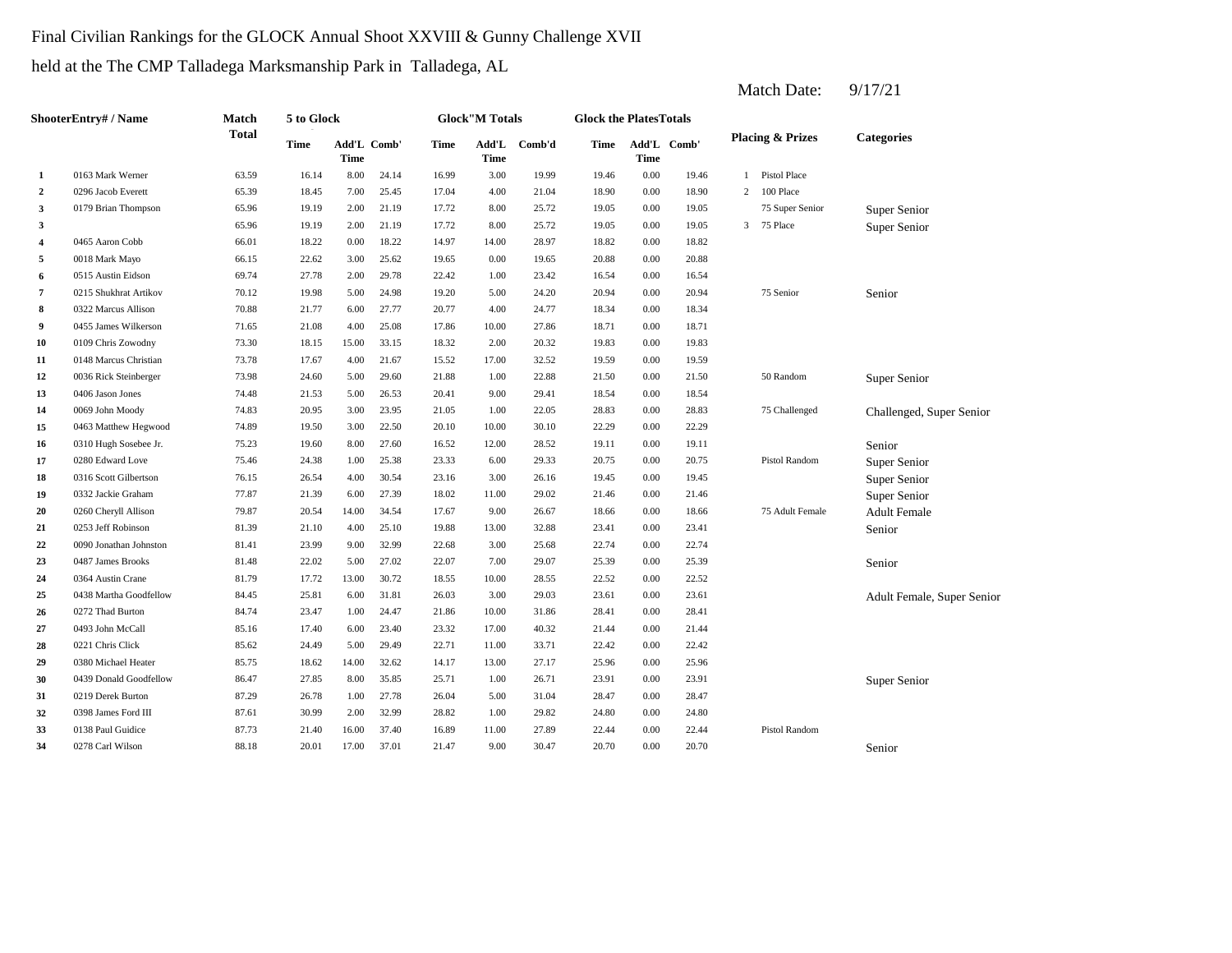|    | <b>ShooterEntry# / Name</b> | Match        | 5 to Glock  |                            |       |       | <b>Glock"M Totals</b> |        | <b>Glock the PlatesTotals</b> |       |             |                             |                            |
|----|-----------------------------|--------------|-------------|----------------------------|-------|-------|-----------------------|--------|-------------------------------|-------|-------------|-----------------------------|----------------------------|
|    |                             | <b>Total</b> | <b>Time</b> | Add'L Comb'<br><b>Time</b> |       | Time  | Add'L<br>Time         | Comb'd | Time                          | Time  | Add'L Comb' | <b>Placing &amp; Prizes</b> | <b>Categories</b>          |
| 35 | 0526 James Masters          | 88.78        | 27.81       | 2.00                       | 29.81 | 27.93 | 2.00                  | 29.93  | 29.04                         | 0.00  | 29.04       |                             |                            |
| 36 | 0108 David Vaughan          | 88.83        | 30.86       | 2.00                       | 32.86 | 21.59 | 9.00                  | 30.59  | 25.38                         | 0.00  | 25.38       |                             |                            |
| 37 | 0223 David Dickerson        | 89.46        | 21.29       | 26.00                      | 47.29 | 19.80 | 2.00                  | 21.80  | 20.37                         | 0.00  | 20.37       |                             |                            |
| 38 | 0255 Patrick Norton         | 89.93        | 23.26       | 10.00                      | 33.26 | 20.04 | 7.00                  | 27.04  | 29.63                         | 0.00  | 29.63       |                             |                            |
| 39 | 0231 Ken McLemore           | 90.02        | 33.80       | 0.00                       | 33.80 | 26.78 | 2.00                  | 28.78  | 27.44                         | 0.00  | 27.44       |                             | Senior                     |
| 40 | 0459 Lawrence Savino        | 90.14        | 21.32       | 15.00                      | 36.32 | 19.07 | 5.00                  | 24.07  | 29.75                         | 0.00  | 29.75       |                             | Senior                     |
| 41 | 0258 Walter Pritchard       | 91.74        | 22.61       | 17.00                      | 39.61 | 21.71 | 6.00                  | 27.71  | 24.42                         | 0.00  | 24.42       |                             | Senior                     |
| 42 | 0144 Bryant Brough          | 91.75        | 16.90       | 18.00                      | 34.90 | 17.53 | 10.00                 | 27.53  | 29.32                         | 0.00  | 29.32       |                             |                            |
| 43 | 0187 Joseph Brendemuehl     | 92.69        | 27.15       | 6.00                       | 33.15 | 26.10 | 6.00                  | 32.10  | 27.44                         | 0.00  | 27.44       |                             |                            |
| 44 | 0265 Stephen Shearin        | 92.97        | 23.06       | 8.00                       | 31.06 | 25.13 | 11.00                 | 36.13  | 25.78                         | 0.00  | 25.78       |                             | Senior                     |
| 45 | 0209 Carl Green             | 95.55        | 29.25       | 0.00                       | 29.25 | 29.54 | 6.00                  | 35.54  | 30.76                         | 0.00  | 30.76       |                             | Senior                     |
| 46 | 0077 Victor Harrelson       | 96.06        | 29.76       | 2.00                       | 31.76 | 27.38 | 4.00                  | 31.38  | 32.92                         | 0.00  | 32.92       |                             | Senior                     |
| 47 | 0303 Steven Langer          | 96.55        | 30.34       | 4.00                       | 34.34 | 27.10 | 7.00                  | 34.10  | 28.11                         | 0.00  | 28.11       |                             | Senior                     |
| 48 | 0370 Amin Khan              | 98.53        | 30.50       | 4.00                       | 34.50 | 35.31 | 2.00                  | 37.31  | 26.72                         | 0.00  | 26.72       |                             |                            |
| 49 | 0240 Dianna Snell           | 100.63       | 27.35       | 6.00                       | 33.35 | 25.46 | 8.00                  | 33.46  | 33.82                         | 0.00  | 33.82       |                             | Adult Female, Super Senior |
| 50 | 0426 Robert Fiorentini      | 100.73       | 15.76       | 22.00                      | 37.76 | 18.02 | 26.00                 | 44.02  | 18.95                         | 0.00  | 18.95       |                             |                            |
| 51 | 0441 Jason Worley           | 101.40       | 27.69       | 3.00                       | 30.69 | 20.91 | 26.00                 | 46.91  | 23.80                         | 0.00  | 23.80       |                             |                            |
| 52 | 0113 Robert Kaylor          | 103.11       | 37.79       | 5.00                       | 42.79 | 29.83 | 3.00                  | 32.83  | 27.49                         | 0.00  | 27.49       |                             | Super Senior               |
| 53 | 0444 Hayden Olive           | 106.53       | 23.77       | 15.00                      | 38.77 | 19.46 | 21.00                 | 40.46  | 27.30                         | 0.00  | 27.30       | 50 Random                   |                            |
| 54 | 0186 Mark Fricton           | 109.21       | 39.68       | 3.00                       | 42.68 | 32.36 | 7.00                  | 39.36  | 27.17                         | 0.00  | 27.17       |                             |                            |
| 55 | 0353 Mark Jacobs            | 113.71       | 17.44       | 34.00                      | 51.44 | 19.35 | 19.00                 | 38.35  | 23.92                         | 0.00  | 23.92       |                             |                            |
| 56 | 0524 Mark Pattillo          | 114.96       | 21.36       | 22.00                      | 43.36 | 19.73 | 22.00                 | 41.73  | 29.87                         | 0.00  | 29.87       |                             |                            |
| 57 | 0284 Tom Lindsay            | 117.88       | 18.46       | 22.00                      | 40.46 | 20.50 | 21.00                 | 41.50  | 35.92                         | 0.00  | 35.92       |                             | Senior                     |
| 58 | 0337 Darryl Daugherty       | 121.03       | 23.31       | 13.00                      | 36.31 | 29.89 | 30.00                 | 59.89  | 24.83                         | 0.00  | 24.83       |                             | Senior                     |
| 59 | 0377 Mansoor Sabree         | 122.91       | 24.71       | 14.00                      | 38.71 | 27.54 | 10.00                 | 37.54  | 36.66                         | 10.00 | 46.66       |                             | Super Senior               |
| 60 | 0157 Ed Grissom             | 123.27       | 19.40       | 12.00                      | 31.40 | 18.80 | 44.00                 | 62.80  | 29.07                         | 0.00  | 29.07       |                             | Senior                     |
| 61 | 0196 Jamie Sue Sloan        | 124.80       | 32.17       | 7.00                       | 39.17 | 29.50 | 9.00                  | 38.50  | 37.13                         | 10.00 | 47.13       |                             | Adult Female, Super Senior |
| 62 | 0250 Paul Rogers            | 124.93       | 34.72       | 8.00                       | 42.72 | 31.74 | 10.00                 | 41.74  | 40.47                         | 0.00  | 40.47       |                             | Super Senior               |
| 63 | 0414 Kevin Wedhorn          | 126.28       | 18.63       | 34.00                      | 52.63 | 19.03 | 11.00                 | 30.03  | 23.62                         | 20.00 | 43.62       |                             |                            |
| 64 | 0489 Buzz McFadden          | 127.03       | 31.17       | 10.00                      | 41.17 | 27.73 | 20.00                 | 47.73  | 38.13                         | 0.00  | 38.13       |                             |                            |
| 65 | 0188 Thomas Lowe            | 127.65       | 34.17       | 20.00                      | 54.17 | 28.83 | 6.00                  | 34.83  | 38.65                         | 0.00  | 38.65       |                             | Senior                     |
| 66 | 0409 Cherron Taylor         | 129.60       | 27.85       | 23.00                      | 50.85 | 23.64 | 25.00                 | 48.64  | 30.11                         | 0.00  | 30.11       |                             |                            |
| 67 | 0012 Franklin Bohannon      | 131.10       | 25.57       | 23.00                      | 48.57 | 22.42 | 23.00                 | 45.42  | 37.11                         | 0.00  | 37.11       |                             | Super Senior               |
| 68 | 0020 David Goodrich         | 132.53       | 28.59       | 24.00                      | 52.59 | 22.94 | 26.00                 | 48.94  | 31.00                         | 0.00  | 31.00       |                             | Super Senior               |
| 69 | 0271 Steve Waller           | 132.61       | 27.32       | 14.00                      | 41.32 | 25.83 | 26.00                 | 51.83  | 39.46                         | 0.00  | 39.46       |                             | Senior                     |
| 70 | 0347 Christopher Herring    | 135.49       | 31.26       | 17.00                      | 48.26 | 33.15 | 17.00                 | 50.15  | 37.08                         | 0.00  | 37.08       |                             |                            |
| 71 | 0478 Keduo Yu               | 136.31       | 28.80       | 29.00                      | 57.80 | 24.95 | 17.00                 | 41.95  | 36.56                         | 0.00  | 36.56       | 2 year membership rer       |                            |
| 72 | 0499 Noah Vaughn            | 136.58       | 14.02       | 36.00                      | 50.02 | 19.85 | 42.00                 | 61.85  | 24.71                         | 0.00  | 24.71       |                             |                            |
| 73 | 0252 Melburn Knight         | 139.25       | 44.69       | 6.00                       | 50.69 | 42.50 | 6.00                  | 48.50  | 40.06                         | 0.00  | 40.06       |                             | Super Senior               |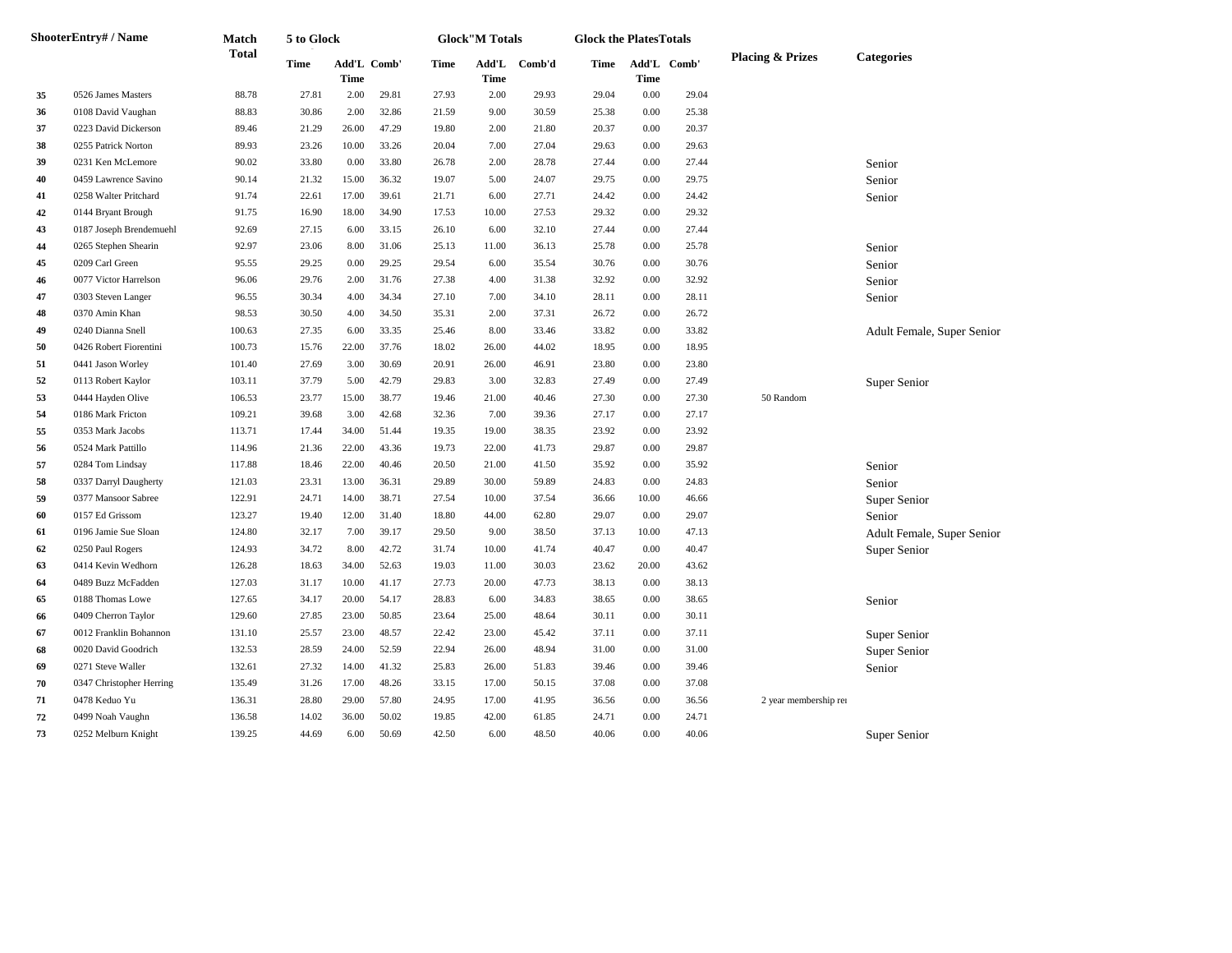|     | <b>ShooterEntry# / Name</b> | Match        | 5 to Glock |                            |        |       | <b>Glock"M Totals</b> |        | <b>Glock the PlatesTotals</b> |        |             |                             |                            |
|-----|-----------------------------|--------------|------------|----------------------------|--------|-------|-----------------------|--------|-------------------------------|--------|-------------|-----------------------------|----------------------------|
|     |                             | <b>Total</b> | Time       | Add'L Comb'<br><b>Time</b> |        | Time  | Add'L<br>Time         | Comb'd | Time                          | Time   | Add'L Comb' | <b>Placing &amp; Prizes</b> | <b>Categories</b>          |
| 74  | 0165 Tamire McKenna         | 143.25       | 35.07      | 8.00                       | 43.07  | 29.34 | 9.00                  | 38.34  | 61.84                         | 0.00   | 61.84       |                             | Adult Female, Senior       |
| 75  | 0266 Jeff Hudlow            | 143.54       | 25.03      | 15.00                      | 40.03  | 30.31 | 18.00                 | 48.31  | 55.20                         | 0.00   | 55.20       | 2 year membership rer       | Senior                     |
| 76  | 0530 David Prestley         | 144.00       | 40.33      | 4.00                       | 44.33  | 39.70 | 18.00                 | 57.70  | 41.97                         | 0.00   | 41.97       |                             |                            |
| 77  | 0010 David Ferson           | 146.03       | 30.47      | 37.00                      | 67.47  | 25.68 | 11.00                 | 36.68  | 41.88                         | 0.00   | 41.88       | 50 Random                   | Super Senior               |
| 78  | 0040 Susan Hall             | 146.26       | 43.10      | 14.00                      | 57.10  | 34.81 | 5.00                  | 39.81  | 49.35                         | 0.00   | 49.35       |                             | Adult Female, Super Senior |
| 79  | 0274 James Bolling          | 146.72       | 20.88      | 14.00                      | 34.88  | 23.78 | 26.00                 | 49.78  | 42.06                         | 20.00  | 62.06       |                             | Super Senior               |
| 80  | 0531 Darryl Prestley        | 149.70       | 46.71      | 4.00                       | 50.71  | 44.48 | 2.00                  | 46.48  | 52.51                         | 0.00   | 52.51       |                             |                            |
| 81  | 0505 Coleman Henderson      | 151.06       | 20.74      | 30.00                      | 50.74  | 19.58 | 46.00                 | 65.58  | 34.74                         | 0.00   | 34.74       |                             |                            |
| 82  | 0021 Ken Hill               | 151.42       | 28.98      | 20.00                      | 48.98  | 23.67 | 22.00                 | 45.67  | 46.77                         | 10.00  | 56.77       |                             | Senior                     |
| 83  | 0238 Marcella Price         | 156.24       | 39.38      | 12.00                      | 51.38  | 36.22 | 15.00                 | 51.22  | 53.64                         | 0.00   | 53.64       |                             | Adult Female, Senior       |
| 84  | 0194 Mark Shafer            | 163.16       | 34.76      | 24.00                      | 58.76  | 36.22 | 14.00                 | 50.22  | 44.18                         | 10.00  | 54.18       | 50 Random                   |                            |
| 85  | 0037 Ken Dunham             | 171.45       | 56.24      | 4.00                       | 60.24  | 67.79 | 6.00                  | 73.79  | 37.42                         | 0.00   | 37.42       |                             | Super Senior               |
| 86  | 0529 Steve Camp             | 174.71       | 25.07      | 55.00                      | 80.07  | 19.92 | 27.00                 | 46.92  | 37.72                         | 10.00  | 47.72       |                             |                            |
| 87  | 0432 Kyle Wedhorn           | 194.81       | 16.61      | 24.00                      | 40.61  | 17.96 | 12.00                 | 29.96  | 34.24                         | 90.00  | 124.24      |                             |                            |
| 88  | 0086 Ann Sullivan           | 211.21       | 65.75      | 11.00                      | 76.75  | 50.50 | 11.00                 | 61.50  | 62.96                         | 10.00  | 72.96       |                             | Senior                     |
| 89  | 0520 Dwight Jones           | 220.88       | 22.72      | 44.00                      | 66.72  | 22.86 | 51.00                 | 73.86  | 60.30                         | 20.00  | 80.30       |                             |                            |
| 90  | 0479 Ronnie Shrout          | 234.94       | 33.62      | 31.00                      | 64.62  | 31.05 | 34.00                 | 65.05  | 55.27                         | 50.00  | 105.27      |                             |                            |
| 91  | 0024 David Pawlowski        | 239.33       | 36.91      | 38.00                      | 74.91  | 45.56 | 38.00                 | 83.56  | 60.86                         | 20.00  | 80.86       |                             | Super Senior               |
| 92  | 0496 Brandon Jones          | 241.76       | 40.64      | 48.00                      | 88.64  | 45.54 | 34.00                 | 79.54  | 53.58                         | 20.00  | 73.58       | 2 year membership rer       |                            |
| 93  | 0089 Donald Cifelli         | 242.33       | 70.83      | 8.00                       | 78.83  | 52.07 | 19.00                 | 71.07  | 92.43                         | 0.00   | 92.43       |                             | Super Senior               |
| 94  | 0207 Christian Green        | 242.78       | 34.81      | 41.00                      | 75.81  | 34.47 | 13.00                 | 47.47  | 79.50                         | 40.00  | 119.50      |                             |                            |
| 95  | 0488 Tim Burks              | 257.89       | 37.63      | 37.00                      | 74.63  | 39.78 | 29.00                 | 68.78  | 94.48                         | 20.00  | 114.48      |                             | Challenged                 |
| 96  | 0484 Patricia Walker        | 261.68       | 32.67      | 30.00                      | 62.67  | 31.95 | 16.00                 | 47.95  | 61.06                         | 90.00  | 151.06      |                             | Adult Female, Senior       |
| 97  | 0014 Thomas Hammett         | 263.21       | 41.77      | 34.00                      | 75.77  | 43.30 | 46.00                 | 89.30  | 58.14                         | 40.00  | 98.14       | 75 Junior Male              | Junior Male                |
| 98  | 0492 Rodney Schmidt         | 269.08       | 40.85      | 33.00                      | 73.85  | 39.82 | 20.00                 | 59.82  | 75.41                         | 60.00  | 135.41      |                             | Super Senior               |
| 99  | 0306 Susan Langer           | 283.17       | 44.00      | 15.00                      | 59.00  | 40.37 | 20.00                 | 60.37  | 73.80                         | 90.00  | 163.80      |                             | Adult Female, Senior       |
| 100 | 0383 Paul Achary            | 284.31       | 15.27      | 57.00                      | 72.27  | 23.58 | 46.00                 | 69.58  | 52.46                         | 90.00  | 142.46      |                             |                            |
| 101 | 0397 Michael Harder         | 296.00       | 32.87      | 27.00                      | 59.87  | 37.21 | 39.00                 | 76.21  | 69.92                         | 90.00  | 159.92      |                             | Senior                     |
| 102 | 0425 Dennis Hudson          | 299.15       | 28.72      | 25.00                      | 53.72  | 29.24 | 49.00                 | 78.24  | 67.19                         | 100.00 | 167.19      |                             |                            |
| 103 | 0002 Keith Nolen            | 301.53       | 24.41      | 24.00                      | 48.41  | 19.05 | 55.00                 | 74.05  | 69.07                         | 110.00 | 179.07      | 2 year membership rer       |                            |
| 104 | 0143 Clifford Baldwin       | 302.84       | 39.70      | 30.00                      | 69.70  | 52.61 | 52.00                 | 104.61 | 58.53                         | 70.00  | 128.53      |                             | Senior                     |
| 105 | 0305 Cierra Langer          | 311.59       | 34.68      | 53.00                      | 87.68  | 34.56 | 24.00                 | 58.56  | 65.35                         | 100.00 | 165.35      | 75 Junior Female            | <b>Junior Female</b>       |
| 106 | 0191 Truitt Mallory         | 326.29       | 36.26      | 51.00                      | 87.26  | 38.13 | 35.00                 | 73.13  | 95.90                         | 70.00  | 165.90      |                             | Super Senior               |
| 107 | 0127 Tab Choate             | 335.68       | 43.72      | 57.00                      | 100.72 | 50.63 | 86.00                 | 136.63 | 68.33                         | 30.00  | 98.33       |                             | Senior                     |
| 108 | 0528 Paul Tuinei            | 353.64       | 27.84      | 58.00                      | 85.84  | 26.22 | 50.00                 | 76.22  | 61.58                         | 130.00 | 191.58      |                             |                            |
| 109 | 0375 Abena Kuumba           | 378.12       | 61.76      | 35.00                      | 96.76  | 60.02 | 42.00                 | 102.02 | 99.34                         | 80.00  | 179.34      |                             | Adult Female, Super Senior |
| 110 | 0411 Nicholas Wawryszuk     | 398.23       | 28.89      | 88.00                      | 116.89 | 43.13 | 48.00                 | 91.13  | 80.21                         | 110.00 | 190.21      |                             |                            |
| 111 | 0475 Ming Zheng             | 443.50       | 66.10      | 39.00                      | 105.10 | 86.39 | 48.00                 | 134.39 | 134.01                        | 70.00  | 204.01      |                             | Senior                     |
| 112 | 0457 Charles McClellan      | 446.04       | 40.48      | 43.00                      | 83.48  | 44.94 | 35.00                 | 79.94  | 102.62                        | 180.00 | 282.62      |                             |                            |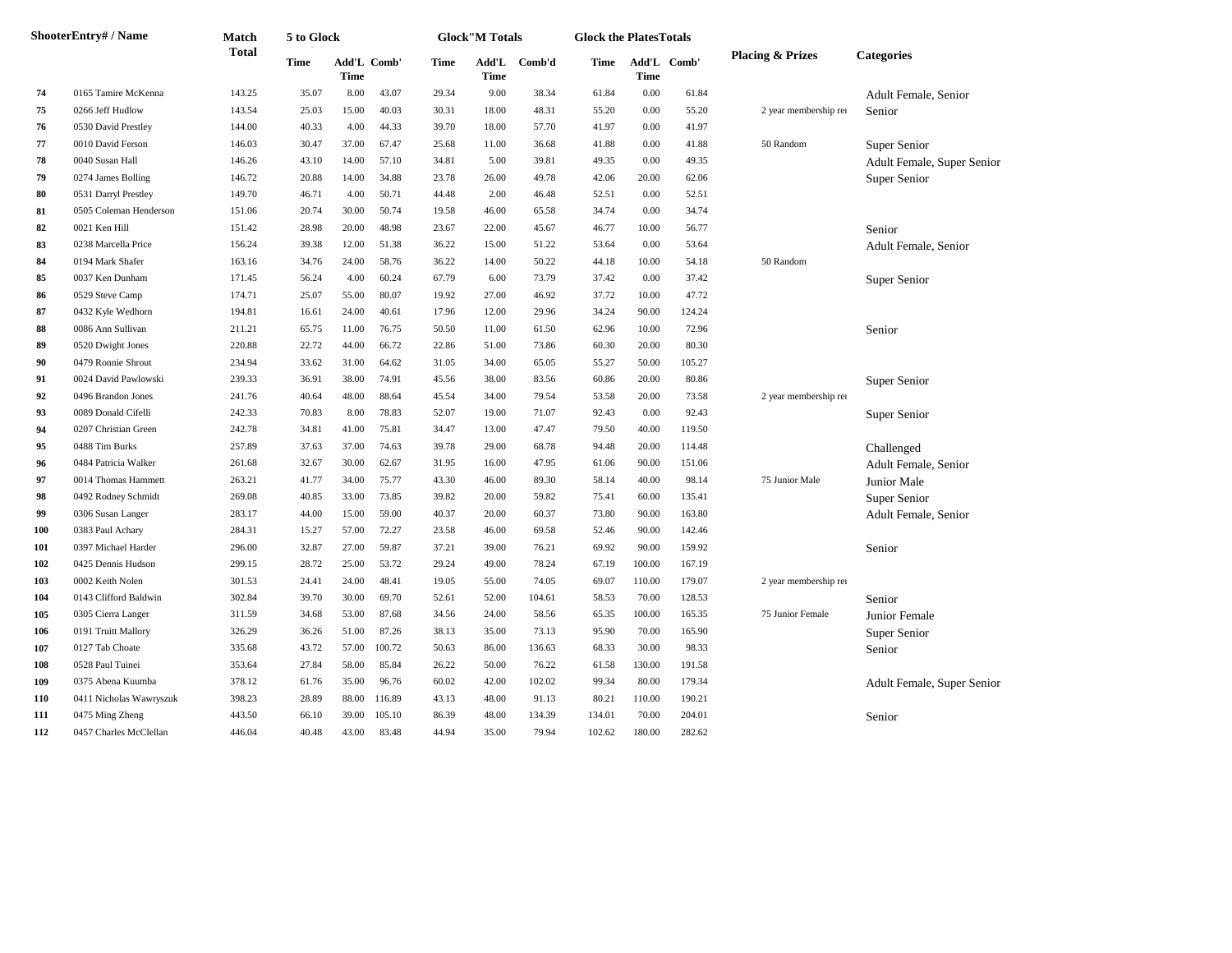|     | ShooterEntry# / Name | Match  | 5 to Glock |                     |        |             | <b>Glock</b> "M Totals |        | <b>Glock the PlatesTotals</b> |               |        |                             |                     |
|-----|----------------------|--------|------------|---------------------|--------|-------------|------------------------|--------|-------------------------------|---------------|--------|-----------------------------|---------------------|
|     |                      | Total  | Time       | Add'L Comb'<br>Time |        | <b>Time</b> | Add'L<br>Time          | Comb'd | Time                          | Add'L<br>Time | Comb'  | <b>Placing &amp; Prizes</b> | Categories          |
| 113 | 0477 Jesse Zheng     | 508.62 | 33.08      | 59.00               | 92.08  | 45.47       | 71.00                  | 116.47 | 130.07                        | 170.00        | 300.07 | 2 year membership rer       |                     |
| 114 | 0476 SHirley Zheng   | 631.69 | 61.23      | 131.00              | 192.23 | 76.06       | 51.00                  | 127.06 | 162.40                        | 150.00        | 312.40 |                             | <b>Adult Female</b> |
| 115 | 0413 Michael Mahaney | 633.91 | 24.10      | 8.00                | 32.10  | 299.97      | 270.00                 | 569.97 | 31.84                         | 0.00          | 31.84  |                             |                     |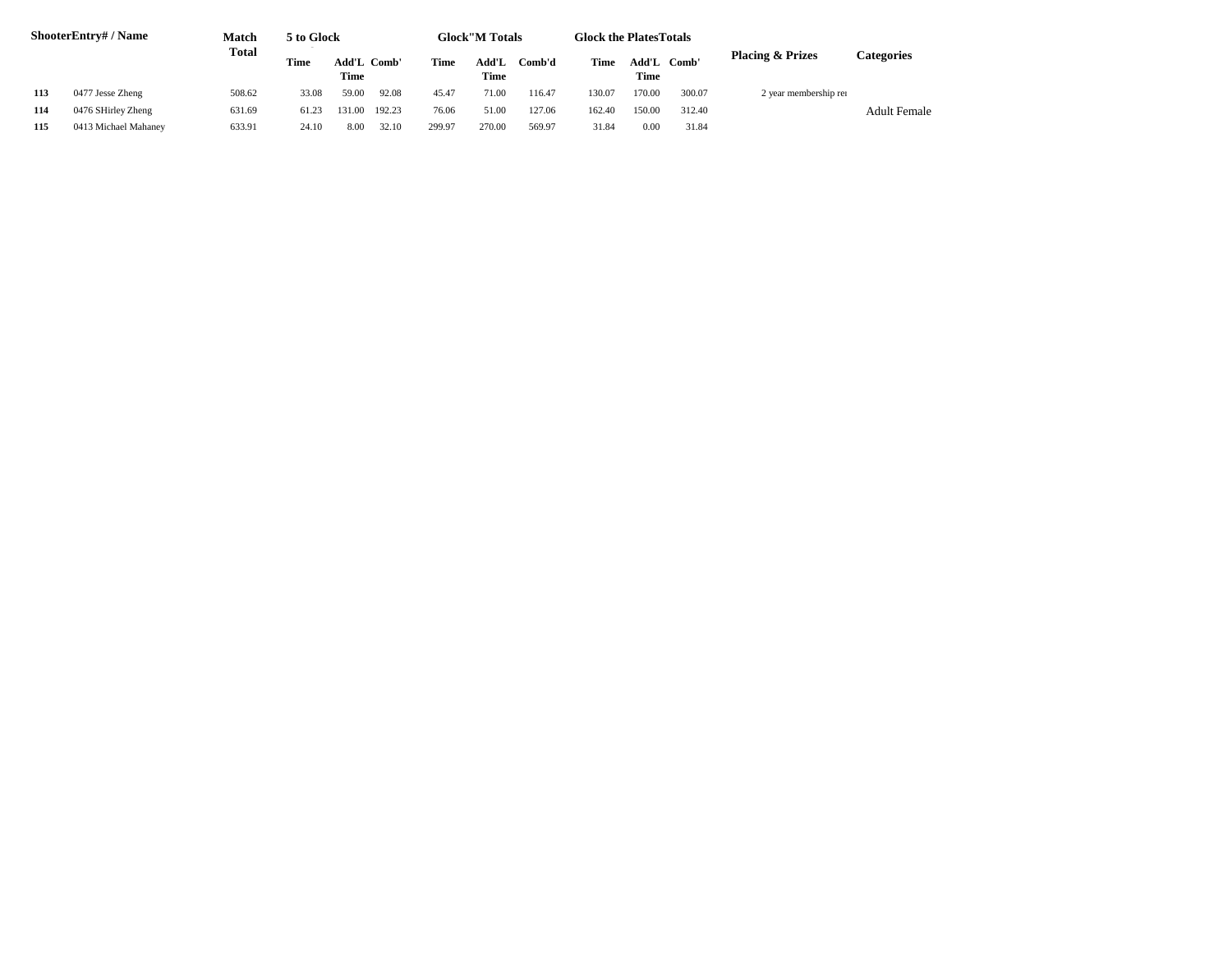Final Competition Rankings for the GLOCK Annual Shoot XXVIII & Gunny Challenge XVII

held at the The CMP Talladega Marksmanship Park in Talladega, AL

|                | <b>ShooterEntry#/Name</b> | Match        | 5 to Glock |                            |       |       | <b>Glock"M Totals</b> |        | <b>Glock the PlatesTotals</b> |             |             |                |                             |
|----------------|---------------------------|--------------|------------|----------------------------|-------|-------|-----------------------|--------|-------------------------------|-------------|-------------|----------------|-----------------------------|
|                |                           | <b>Total</b> | Time       | Add'L Comb'<br><b>Time</b> |       | Time  | Add'L<br>Time         | Comb'd | Time                          | <b>Time</b> | Add'L Comb' |                | <b>Placing &amp; Prizes</b> |
| 1              | 0329 Brad Balsley*        | 35.25        | 10.76      | 1.00                       | 11.76 | 10.35 | 1.00                  | 11.35  | 12.14                         | $0.00\,$    | 12.14       | $\overline{c}$ | 100 Place                   |
| $\overline{2}$ | 0175 Danny Clifton*       | 38.40        | 12.12      | 2.00                       | 14.12 | 12.30 | 1.00                  | 13.30  | 10.98                         | 0.00        | 10.98       | 1              | Pistol Place                |
| 3              | 0294 Andrea Boone*        | 38.97        | 13.17      | 3.00                       | 16.17 | 11.90 | 2.00                  | 13.90  | 8.90                          | 0.00        | 8.90        | 3              | 75 Place                    |
| $\overline{4}$ | 0389 Bryan Wilhite*       | 39.24        | 13.67      | 0.00                       | 13.67 | 12.99 | 2.00                  | 14.99  | 10.58                         | 0.00        | 10.58       | $\mathbf{1}$   | \$3000.00 Gunny Chal        |
| 5              | 0134 Tony Boone*          | 40.97        | 14.48      | 1.00                       | 15.48 | 12.73 | 1.00                  | 13.73  | 11.76                         | 0.00        | 11.76       |                |                             |
| 6              | 0511 Quinton Ho*          | 41.64        | 14.74      | 0.00                       | 14.74 | 12.89 | 2.00                  | 14.89  | 12.01                         | 0.00        | 12.01       |                |                             |
| $\overline{7}$ | 0469 Brian Giovannini*    | 43.08        | 15.03      | 0.00                       | 15.03 | 12.89 | 2.00                  | 14.89  | 13.16                         | 0.00        | 13.16       |                |                             |
| 8              | 0212 Aaron Armentrout*    | 43.20        | 14.54      | 1.00                       | 15.54 | 12.39 | 4.00                  | 16.39  | 11.27                         | 0.00        | 11.27       |                |                             |
| 9              | 0286 Greg Snyder*         | 43.94        | 15.26      | 2.00                       | 17.26 | 14.12 | 0.00                  | 14.12  | 12.56                         | 0.00        | 12.56       |                |                             |
| 10             | 0434 Butch Barton*        | 44.44        | 14.20      | 4.00                       | 18.20 | 12.01 | 3.00                  | 15.01  | 11.23                         | 0.00        | 11.23       |                |                             |
| 11             | 0268 William Zaidel*      | 45.04        | 16.76      | 0.00                       | 16.76 | 14.01 | 1.00                  | 15.01  | 13.27                         | 0.00        | 13.27       |                |                             |
| 12             | 0289 Charles Ellison*     | 45.81        | 13.63      | 2.00                       | 15.63 | 14.51 | 0.00                  | 14.51  | 15.67                         | 0.00        | 15.67       |                |                             |
| 13             | 0060 Rickey Howell*       | 46.34        | 16.75      | 0.00                       | 16.75 | 14.04 | 1.00                  | 15.04  | 14.55                         | 0.00        | 14.55       |                |                             |
| 14             | 0342 Thomas Fariss*       | 47.68        | 15.53      | 2.00                       | 17.53 | 13.89 | 3.00                  | 16.89  | 13.26                         | 0.00        | 13.26       |                |                             |
| 15             | 0045 Rodney Leeber*       | 48.47        | 15.06      | 1.00                       | 16.06 | 15.86 | 3.00                  | 18.86  | 13.55                         | 0.00        | 13.55       |                |                             |
| 16             | 0394 Joey Dicicco*        | 49.50        | 14.60      | 2.00                       | 16.60 | 13.97 | 6.00                  | 19.97  | 12.93                         | 0.00        | 12.93       |                |                             |
| 17             | 0169 Jay Welch*           | 49.90        | 16.63      | 1.00                       | 17.63 | 15.20 | 3.00                  | 18.20  | 14.07                         | 0.00        | 14.07       |                |                             |
| 18             | 0082 John Farrar*         | 50.30        | 14.48      | 7.00                       | 21.48 | 12.56 | 4.00                  | 16.56  | 12.26                         | 0.00        | 12.26       |                | 50 Random                   |
| 19             | 0308 Josh Harriss*        | 53.72        | 17.06      | 7.00                       | 24.06 | 13.20 | 2.00                  | 15.20  | 14.46                         | 0.00        | 14.46       |                |                             |
| 20             | 0456 James Wilkerson      | 60.00        | 22.54      | 0.00                       | 22.54 | 18.11 | 4.00                  | 22.11  | 15.35                         | 0.00        | 15.35       | $\mathbf{1}$   | Pistol Place                |
| 21             | 0049 Michael Tighe*       | 61.59        | 19.50      | 3.00                       | 22.50 | 18.78 | 2.00                  | 20.78  | 18.31                         | 0.00        | 18.31       |                |                             |
| 22             | 0154 James Garner*        | 62.81        | 19.30      | 9.00                       | 28.30 | 18.54 | 1.00                  | 19.54  | 14.97                         | 0.00        | 14.97       |                |                             |
| 23             | 0164 Mark Werner*         | 63.23        | 17.49      | 3.00                       | 20.49 | 18.07 | 6.00                  | 24.07  | 18.67                         | 0.00        | 18.67       |                |                             |
| 24             | 0525 Fred King*           | 63.64        | 13.24      | 9.00                       | 22.24 | 12.99 | 2.00                  | 14.99  | 16.41                         | 10.00       | 26.41       |                |                             |
| 25             | 0217 Shukhrat Artikov     | 63.84        | 19.94      | 1.00                       | 20.94 | 17.53 | 3.00                  | 20.53  | 22.37                         | 0.00        | 22.37       | 2              | 100 Place                   |
| 26             | 0402 Reed Vestal*         | 64.15        | 17.83      | 9.00                       | 26.83 | 15.50 | 4.00                  | 19.50  | 17.82                         | 0.00        | 17.82       |                |                             |
| 27             | 0292 Roger Read*          | 65.46        | 16.09      | 8.00                       | 24.09 | 15.14 | 9.00                  | 24.14  | 17.23                         | 0.00        | 17.23       |                | 50 Random                   |
| 28             | 0282 Edward Love          | 65.56        | 22.06      | 1.00                       | 23.06 | 22.54 | 1.00                  | 23.54  | 18.96                         | 0.00        | 18.96       | 3              | 75 Place                    |
| 29             | 0324 Marcus Allison       | 66.92        | 21.39      | 4.00                       | 25.39 | 18.24 | 3.00                  | 21.24  | 20.29                         | 0.00        | 20.29       |                |                             |
| 30             | 0297 Jacob Everett        | 67.30        | 18.28      | 5.00                       | 23.28 | 17.89 | 4.00                  | 21.89  | 22.13                         | 0.00        | 22.13       |                |                             |
| 31             | 0235 Stephen Price*       | 68.38        | 17.00      | 10.00                      | 27.00 | 15.19 | 8.00                  | 23.19  | 18.19                         | 0.00        | 18.19       |                |                             |
| 32             | 0150 Marcus Christian     | 68.53        | 17.71      | 9.00                       | 26.71 | 15.41 | 10.00                 | 25.41  | 16.41                         | 0.00        | 16.41       |                | 2 year membership rer       |
| 33             | 0467 Aaron Cobb           | 68.68        | 18.20      | 1.00                       | 19.20 | 14.31 | 16.00                 | 30.31  | 19.17                         | 0.00        | 19.17       |                |                             |
| 34             | 0091 Jonathan Johnston    | 68.75        | 20.80      | 2.00                       | 22.80 | 22.71 | 2.00                  | 24.71  | 21.24                         | 0.00        | 21.24       |                |                             |
| 35             | 0065 Jim Mark*            | 69.80        | 22.35      | 1.00                       | 23.35 | 19.96 | 3.00                  | 22.96  | 23.49                         | 0.00        | 23.49       |                | 50 Random                   |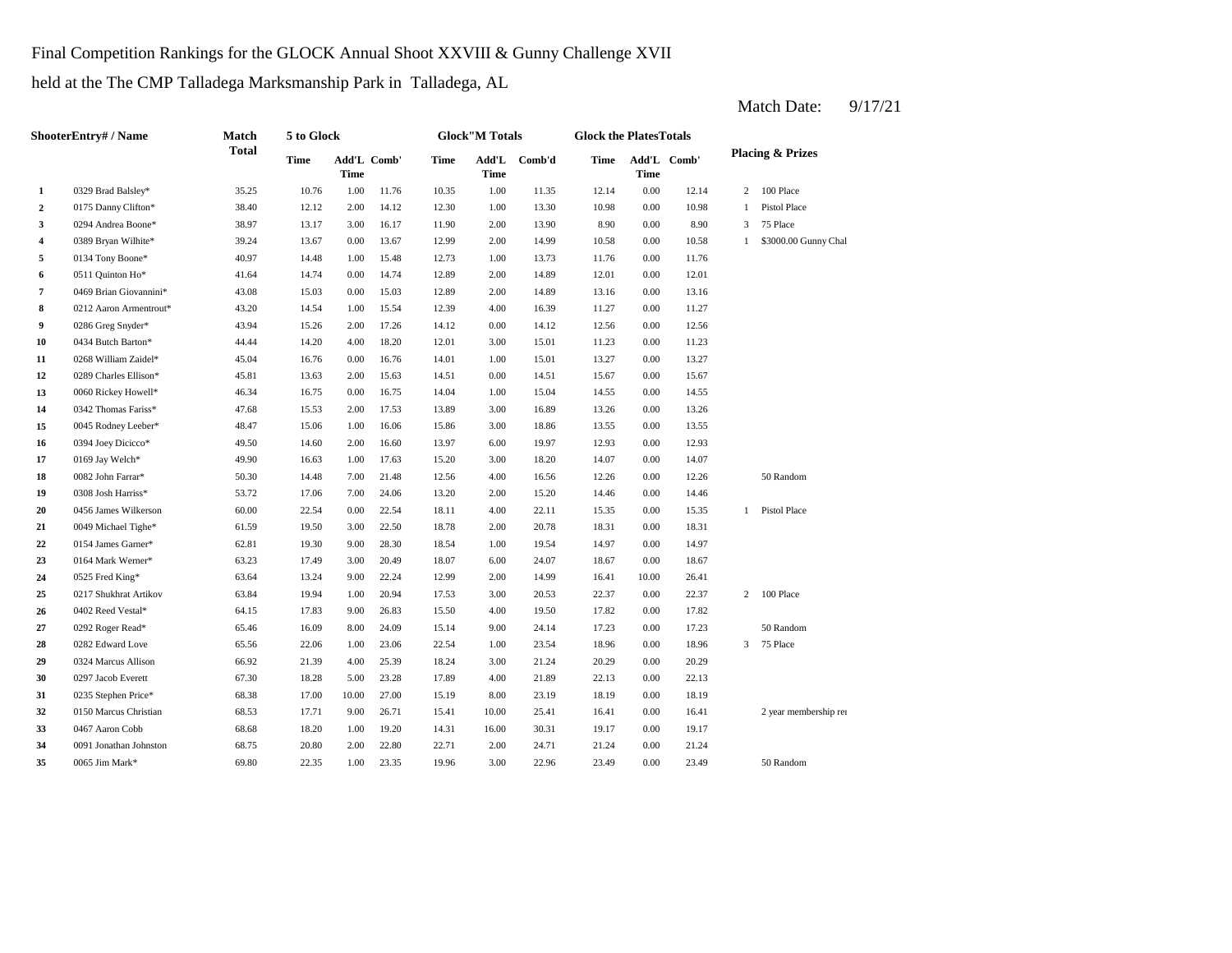|    | <b>ShooterEntry#/Name</b> | Match        | 5 to Glock  |             |             |       | <b>Glock"M Totals</b> |        | <b>Glock the PlatesTotals</b> |                     |       |                             |
|----|---------------------------|--------------|-------------|-------------|-------------|-------|-----------------------|--------|-------------------------------|---------------------|-------|-----------------------------|
|    |                           | <b>Total</b> | <b>Time</b> | <b>Time</b> | Add'L Comb' | Time  | Add'L<br>Time         | Comb'd | Time                          | Add'L Comb'<br>Time |       | <b>Placing &amp; Prizes</b> |
| 36 | 0146 Bryant Brough        | 70.10        | 19.79       | 4.00        | 23.79       | 18.55 | 7.00                  | 25.55  | 20.76                         | 0.00                | 20.76 | 50 Random                   |
| 37 | 0508 Patrick O'Malley*    | 71.39        | 23.50       | 7.00        | 30.50       | 21.74 | 1.00                  | 22.74  | 18.15                         | 0.00                | 18.15 | 50 Random                   |
| 38 | 0451 Gary Thibodaux*      | 72.63        | 15.82       | 12.00       | 27.82       | 13.86 | 12.00                 | 25.86  | 18.95                         | 0.00                | 18.95 | 50 Random                   |
| 39 | 0448 Christopher Digges*  | 73.38        | 23.20       | 1.00        | 24.20       | 20.97 | 3.00                  | 23.97  | 25.21                         | 0.00                | 25.21 |                             |
| 40 | 0359 Mike Ross*           | 74.97        | 16.82       | 13.00       | 29.82       | 15.90 | 12.00                 | 27.90  | 17.25                         | 0.00                | 17.25 |                             |
| 41 | 0125 Robert Milner*       | 75.43        | 21.21       | 5.00        | 26.21       | 19.09 | 5.00                  | 24.09  | 25.13                         | 0.00                | 25.13 |                             |
| 42 | 0180 Brian Thompson       | 75.69        | 18.99       | 10.00       | 28.99       | 17.07 | 8.00                  | 25.07  | 21.63                         | 0.00                | 21.63 |                             |
| 43 | 0244 Camille Brown*       | 76.22        | 18.13       | 8.00        | 26.13       | 24.89 | 2.00                  | 26.89  | 23.20                         | 0.00                | 23.20 |                             |
| 44 | 0366 Charles Matthess*    | 76.51        | 24.47       | 0.00        | 24.47       | 23.85 | 1.00                  | 24.85  | 27.19                         | 0.00                | 27.19 |                             |
| 45 | 0495 John McCall          | 78.83        | 17.01       | 11.00       | 28.01       | 19.38 | 12.00                 | 31.38  | 19.44                         | 0.00                | 19.44 |                             |
| 46 | 0078 Victor Harrelson     | 79.72        | 28.84       | 2.00        | 30.84       | 25.28 | 5.00                  | 30.28  | 18.60                         | 0.00                | 18.60 |                             |
| 47 | 0522 Marcelino Aviles     | 80.02        | 25.21       | 2.00        | 27.21       | 26.91 | 0.00                  | 26.91  | 25.90                         | 0.00                | 25.90 |                             |
| 48 | 0172 Thomas Mansfield Jr. | 80.11        | 23.31       | 3.00        | 26.31       | 24.33 | 4.00                  | 28.33  | 25.47                         | 0.00                | 25.47 |                             |
| 49 | 0514 Steve Dorman         | 80.15        | 24.65       | 1.00        | 25.65       | 25.95 | 4.00                  | 29.95  | 24.55                         | 0.00                | 24.55 |                             |
| 50 | 0318 Scott Gilbertson     | 81.78        | 28.36       | 2.00        | 30.36       | 24.52 | 6.00                  | 30.52  | 20.90                         | 0.00                | 20.90 |                             |
| 51 | 0119 Kemit Grafton*       | 81.82        | 21.01       | 16.00       | 37.01       | 18.96 | 4.00                  | 22.96  | 21.85                         | 0.00                | 21.85 |                             |
| 52 | 0464 Matthew Hegwood      | 83.55        | 19.30       | 5.00        | 24.30       | 18.77 | 15.00                 | 33.77  | 25.48                         | 0.00                | 25.48 |                             |
| 53 | 0335 Jackie Graham        | 84.28        | 21.18       | 13.00       | 34.18       | 18.53 | 13.00                 | 31.53  | 18.57                         | 0.00                | 18.57 | 50 Random                   |
| 54 | 0256 Patrick Norton       | 85.04        | 21.17       | 4.00        | 25.17       | 20.43 | 10.00                 | 30.43  | 29.44                         | 0.00                | 29.44 |                             |
| 55 | 0320 Bret Lankford*       | 86.85        | 24.55       | 3.00        | 27.55       | 22.98 | 7.00                  | 29.98  | 29.32                         | 0.00                | 29.32 |                             |
| 56 | 0381 Michael Heater       | 87.31        | 19.93       | 8.00        | 27.93       | 17.71 | 17.00                 | 34.71  | 24.67                         | 0.00                | 24.67 |                             |
| 57 | 0232 Ken McLemore         | 87.91        | 32.49       | 0.00        | 32.49       | 23.97 | 5.00                  | 28.97  | 26.45                         | 0.00                | 26.45 |                             |
| 58 | 0140 Paul Guidice         | 88.18        | 17.35       | 15.00       | 32.35       | 18.34 | 15.00                 | 33.34  | 22.49                         | 0.00                | 22.49 |                             |
| 59 | 0031 Grady Wiggins        | 88.65        | 29.97       | 2.00        | 31.97       | 25.50 | 6.00                  | 31.50  | 25.18                         | 0.00                | 25.18 | 50 Random                   |
| 60 | 0420 Chris Evans          | 88.97        | 24.19       | 4.00        | 28.19       | 25.92 | 2.00                  | 27.92  | 32.86                         | 0.00                | 32.86 |                             |
| 61 | 0445 Hayden Olive         | 89.81        | 24.81       | 14.00       | 38.81       | 22.06 | 13.00                 | 35.06  | 15.94                         | 0.00                | 15.94 |                             |
| 62 | 0259 Walter Pritchard     | 89.95        | 25.04       | 10.00       | 35.04       | 23.21 | 3.00                  | 26.21  | 28.70                         | 0.00                | 28.70 |                             |
| 63 | 0151 Robert Faber         | 90.07        | 24.95       | 9.00        | 33.95       | 26.56 | 3.00                  | 29.56  | 26.56                         | 0.00                | 26.56 |                             |
| 64 | 0460 Lawrence Savino      | 91.70        | 20.90       | 11.00       | 31.90       | 22.77 | 10.00                 | 32.77  | 27.03                         | 0.00                | 27.03 | Pistol Random               |
| 65 | 0222 Chris Click          | 92.77        | 23.60       | 4.00        | 27.60       | 21.10 | 7.00                  | 28.10  | 27.07                         | 10.00               | 37.07 |                             |
| 66 | 0371 Amin Khan            | 93.26        | 32.89       | 0.00        | 32.89       | 32.78 | 1.00                  | 33.78  | 26.59                         | 0.00                | 26.59 |                             |
| 67 | 0070 John Moody           | 95.06        | 19.80       | 12.00       | 31.80       | 18.43 | 20.00                 | 38.43  | 24.83                         | 0.00                | 24.83 |                             |
| 68 | 0007 Jim Graf*            | 96.67        | 25.36       | 13.00       | 38.36       | 21.49 | 8.00                  | 29.49  | 28.82                         | 0.00                | 28.82 |                             |
| 69 | 0355 Mark Jacobs          | 97.16        | 17.64       | 24.00       | 41.64       | 17.03 | 9.00                  | 26.03  | 29.49                         | 0.00                | 29.49 |                             |
| 70 | 0095 David Mittler        | 97.37        | 16.73       | 13.00       | 29.73       | 15.96 | 30.00                 | 45.96  | 21.68                         | 0.00                | 21.68 |                             |
| 71 | 0498 Glenn Waterworth     | 100.18       | 19.72       | 22.00       | 41.72       | 19.24 | 15.00                 | 34.24  | 24.22                         | 0.00                | 24.22 |                             |
| 72 | 0013 Franklin Bohannon    | 100.23       | 25.87       | 12.00       | 37.87       | 19.84 | 13.00                 | 32.84  | 29.52                         | 0.00                | 29.52 |                             |
| 73 | 0339 Darryl Daugherty     | 101.45       | 18.89       | 25.00       | 43.89       | 18.70 | 11.00                 | 29.70  | 27.86                         | 0.00                | 27.86 |                             |
| 74 | 0068 William Brendemuehl  | 105.23       | 22.92       | 12.00       | 34.92       | 22.02 | 8.00                  | 30.02  | 30.29                         | 10.00               | 40.29 |                             |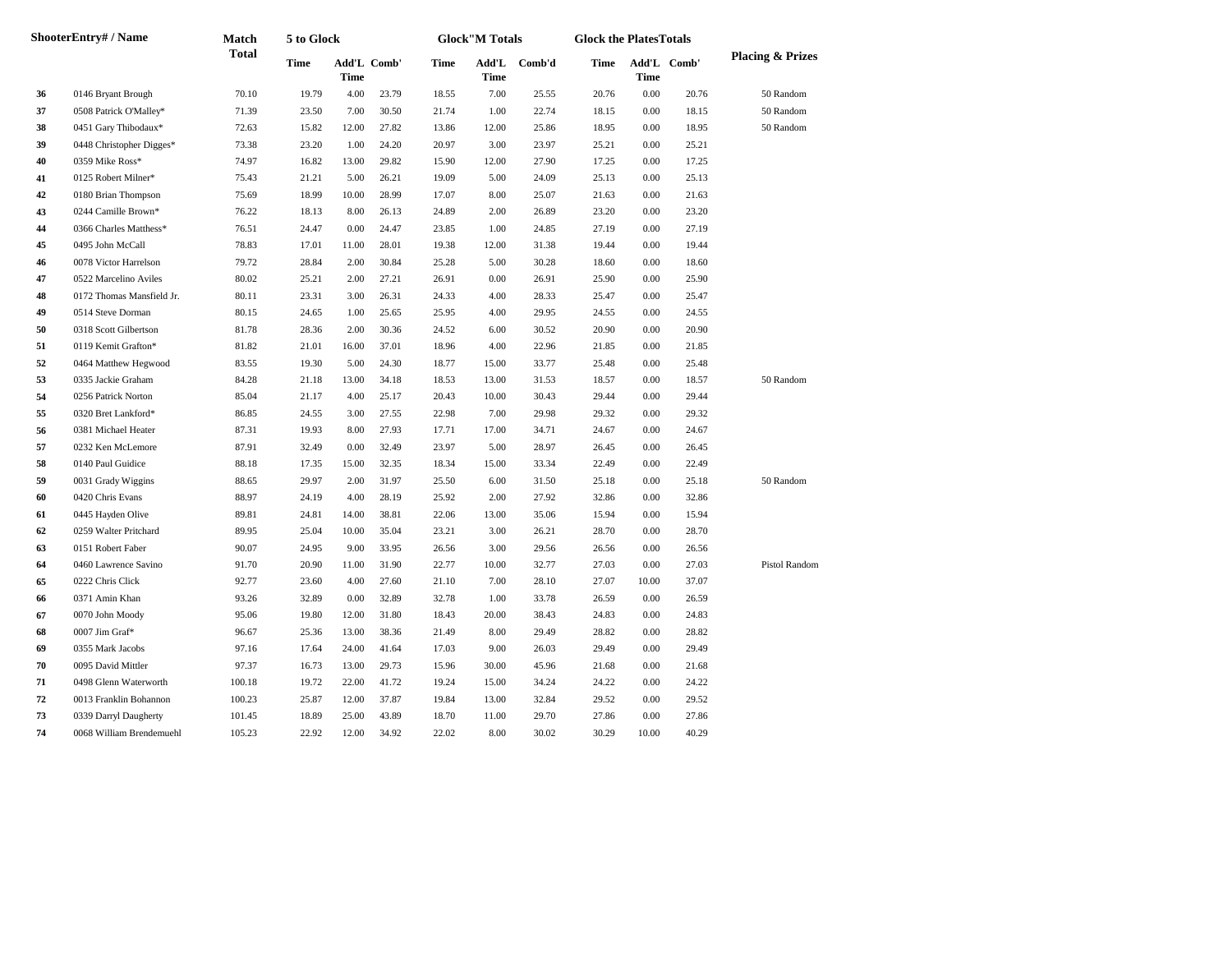|    | ShooterEntry# / Name   | Match        | 5 to Glock  |                            |               |             | <b>Glock"M Totals</b> |        | <b>Glock the PlatesTotals</b> |             |             |                             |
|----|------------------------|--------------|-------------|----------------------------|---------------|-------------|-----------------------|--------|-------------------------------|-------------|-------------|-----------------------------|
|    |                        | <b>Total</b> | <b>Time</b> | Add'L Comb'<br><b>Time</b> |               | <b>Time</b> | Add'L<br><b>Time</b>  | Comb'd | <b>Time</b>                   | <b>Time</b> | Add'L Comb' | <b>Placing &amp; Prizes</b> |
| 75 | 0220 Derek Burton      | 105.71       | 28.65       | 3.00                       | 31.65         | 24.22       | 21.00                 | 45.22  | 28.84                         | 0.00        | 28.84       |                             |
| 76 | 0407 Jason Jones       | 107.80       | 21.76       | 9.00                       | 30.76         | 18.17       | 11.00                 | 29.17  | 27.87                         | 20.00       | 47.87       |                             |
| 77 | 0500 Noah Vaughn       | 112.38       | 12.95       | 39.00                      | 51.95         | 17.37       | 11.00                 | 28.37  | 32.06                         | $0.00\,$    | 32.06       |                             |
| 78 | 0227 Woody Geisler     | 113.18       | 29.33       | 6.00                       | 35.33         | 31.77       | 4.00                  | 35.77  | 42.08                         | 0.00        | 42.08       |                             |
| 79 | 0057 Ronald Ausman Jr. | 121.64       | 30.60       | 15.00                      | 45.60         | 33.23       | 6.00                  | 39.23  | 36.81                         | 0.00        | 36.81       |                             |
| 80 | 0033 Robert Guidice    | 136.44       | 22.39       | 34.00                      | 56.39         | 27.16       | 15.00                 | 42.16  | 37.89                         | 0.00        | 37.89       |                             |
| 81 | 0491 Buzz McFadden     | 146.74       | 31.35       | 32.00                      | 63.35         | 30.17       | 17.00                 | 47.17  | 36.22                         | 0.00        | 36.22       |                             |
| 82 | 0326 Kenneth Kerr      | 149.84       | 33.92       | 8.00                       | 41.92         | 31.01       | 5.00                  | 36.01  | 51.91                         | 20.00       | 71.91       |                             |
| 83 | 0011 David Ferson      | 151.57       | 29.93       | 16.00                      | 45.93         | 28.67       | 18.00                 | 46.67  | 38.97                         | 20.00       | 58.97       |                             |
| 84 | 0195 Mark Shafer       | 151.73       | 32.41       | 25.00                      | 57.41         | 40.31       | 13.00                 | 53.31  | 41.01                         | 0.00        | 41.01       |                             |
| 85 | 0041 John L. Johnson   | 152.66       | 32.50       | 6.00                       | 38.50         | 27.20       | 15.00                 | 42.20  | 41.96                         | 30.00       | 71.96       | 50 Random                   |
| 86 | 0378 Mansoor Sabree    | 154.11       | 26.46       | 26.00                      | 52.46         | 30.60       | 10.00                 | 40.60  | 41.05                         | 20.00       | 61.05       |                             |
| 87 | 0410 Cherron Taylor    | 158.98       | 18.98       | 51.00                      | 69.98         | 22.58       | 34.00                 | 56.58  | 32.42                         | 0.00        | 32.42       |                             |
| 88 | 0461 Julie Hartley     | 163.02       | 25.97       | 7.00                       | 32.97         | 25.01       | 10.00                 | 35.01  | 35.04                         | 60.00       | 95.04       | 50 Random                   |
| 89 | 0248 Brian Gabel       | 165.48       | 30.11       | 16.00                      | 46.11         | 30.47       | 20.00                 | 50.47  | 48.90                         | 20.00       | 68.90       |                             |
| 90 | 0189 Thomas Lowe       | 178.55       | 36.06       | 28.00                      | 64.06         | 29.46       | 26.00                 | 55.46  | 49.03                         | 10.00       | 59.03       |                             |
| 91 | 0472 Paul Jones        | 187.40       | 32.10       | 13.00                      | 45.10         | 31.92       | 43.00                 | 74.92  | 57.38                         | 10.00       | 67.38       |                             |
| 92 | 0251 Paul Rogers       | 194.21       | 33.77       | 28.00                      | 61.77         | 34.70       | 19.00                 | 53.70  | 58.74                         | 20.00       | 78.74       |                             |
| 93 | 0239 Marcella Price    | 202.93       | 36.23       | 14.00                      | 50.23         | 37.18       | 24.00                 | 61.18  | 61.52                         | 30.00       | 91.52       |                             |
| 94 | 0015 Thomas Hammett    | 211.08       | 37.93       | 29.00                      | 66.93         | 34.83       | 23.00                 | 57.83  | 56.32                         | 30.00       | 86.32       |                             |
| 95 | 0192 Truitt Mallory    | 220.60       | 35.50       | 38.00                      | 73.50         | 35.67       | 18.00                 | 53.67  | 83.43                         | 10.00       | 93.43       |                             |
| 96 | 0128 Tab Choate        | 302.72       | 46.44       | 46.00                      | 92.44         | 41.26       | 27.00                 | 68.26  | 72.02                         | 70.00       | 142.02      |                             |
| 97 | 0376 Abena Kuumba      | 354.11       | 55.12       | 25.00                      | 80.12         | 66.07       | 62.00                 | 128.07 | 85.92                         | 60.00       | 145.92      |                             |
| 98 | 0474 Shawne Bodden     | 375.03       | 25.02       | 114.00                     | 139.02        | 39.81       | 41.00                 | 80.81  | 65.20                         | 90.00       | 155.20      |                             |
| 99 | 0385 Paul Achary       | 776.17       | 22.75       |                            | 158.00 180.75 | 299.97      | 270.00                | 569.97 | 25.45                         | 0.00        | 25.45       |                             |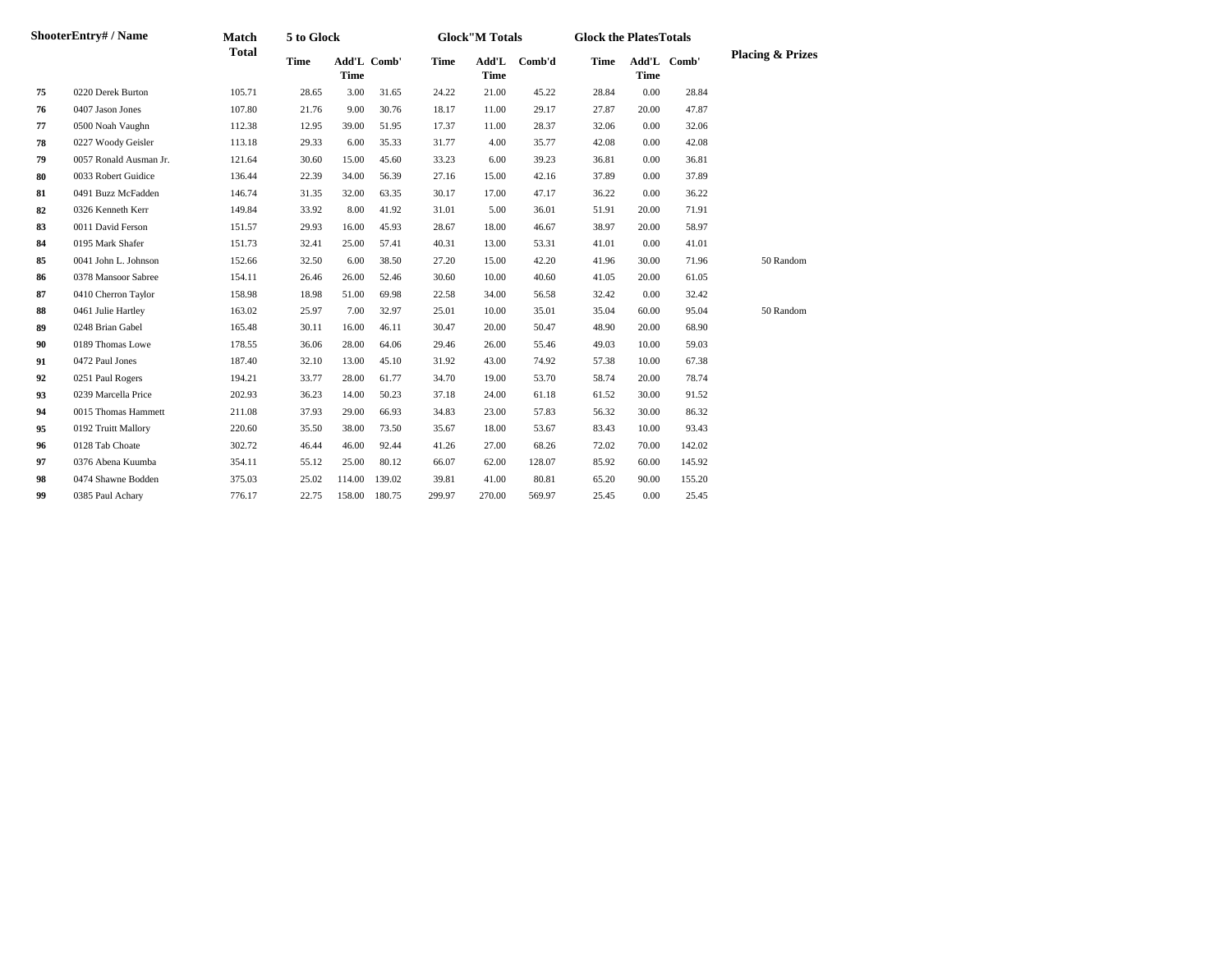## Final Guardian Rankings for the GLOCK Annual Shoot XXVIII & Gunny Challenge XVII

held at the The CMP Talladega Marksmanship Park in Talladega, AL

**1 1 1.000 22.05 1.000 22.04 1.000 30.44 22.05 22.05 22.04 1.000 22.04 1.000 22.04 1.000 22.04 2** 4.00 26.76 0203 Rick Gibbs 76.56 21.62 4.00 25.62 20.18 24.18 **2 2 2 2 2 2 20.76 21.62 20.62 20.18 20.76 24.18 26.76 2 2 2 2 2 2 20.76 21.62 20.62 20.18 20.76 24.18 26.76 3** 3.00 23.94 0503 Darrell Collins 78.04 22.03 8.00 30.03 **4** 7.00 21.32 0523 Christopher Lamm 78.82 22.41 9.00 31.41 19.09 **5**  $0.03$  Jonathan Krall **81.41** 23.89 8.00 31.89 17.97 3.00 20.97 28.55 **6** 0107 Joshua Watkins 82.01 30.21 4.00 34.21 20.21 8.00 28.21 19.59 **7** 5.00 24.13 0521 Marcelino Aviles 82.81 27.07 1.00 28.07 25.61 30.61 **8** 0497 Glenn Waterworth 82.89 17.64 19.00 36.64 21.18 4.00 25.18 21.07 **9** 1.00 25.35 0424 Chris Yarian 84.31 25.37 9.00 34.37 23.59 24.59 0.00 **10** 0513 Steve Dorman 86.25 24.00 6.00 30.00 22.43 10.00 32.43 23.82 0.00 23.82 **11** 0348 Peter Laing **87.35** 23.80 10.00 33.80 20.77 8.00 28.77 24.78 **12** 13.00 24.81 0416 Brett Browning 92.86 24.47 7.00 31.47 23.58 **13** 15.00 24.25 0105 Courey Carter 94.85 27.59 8.00 35.59 20.01 **14** 21.00 21.01 0094 David Mittler 96.75 15.64 22.00 37.64 17.10 38.10 **15** 0418 Chris Evans **15** 97.93 27.41 2.00 29.41 26.87 7.00 33.87 34.65 **16** 0276 Jonathan Wood 98.43 22.70 9.00 31.70 22.35 18.00 40.35 26.38 0.00 **17** 0026 Leonard Whetsel **102.22** 30.73 7.00 37.73 28.68 1.00 29.68 34.81 0.00 34.81 **18** 9.00 38.44 **188** 9.00 247 Brian Gabel **19.63** 19.21 28.14 7.00 35.14 29.44 9.00 38.44 29.63 **19** 0030 Grady Wiggins 109.30 29.66 15.00 44.66 30.84 9.00 39.84 24.80 **20** 0517 Tommy Masters 111.75 42.25 0.00 42.25 32.83 1.00 33.83 35.67 **21** 0087 Doug Sullivan 121.23 42.38 8.00 50.38 35.00 1.00 36.00 34.85 **22** 21.00 33.63 0532 Douglas Lesh 127.73 24.51 23.00 47.51 25.59 **23** 0106 Joseph Sullivan 145.82 35.12 26.00 61.12 24.61 27.00 51.61 33.09 **24** 8056 Ronald Ausman Jr. 150.33 29.79 27.00 56.79 38.73 8.00 46.73 46.81 0.00 25 0485 Amanda Moore 152.77 18.88 22.00 40.88 18.63 25.00 43.63 48.26 20.00 **26** 13.00 47.04 0374 Josh Dorsey 158.87 31.46 9.00 40.46 28.37 41.37 **27** 0325 Kenneth Kerr 167.48 37.48 15.00 52.48 29.34 5.00 34.34 50.66 30.00 **28** 0101 John (Jay) Repetto II 168.55 32.22 34.00 66.22 29.16 24.00 53.16 39.17 10.00 **29** 0102 Jamison Troutt 182.19 31.26 15.00 46.26 26.28 34.00 60.28 35.65 40.00 **30** 0104 Joey Rossetti 213.73 35.56 63.00 98.56 24.88 40.00 64.88 40.29 10.00 50.29 **31** 0099 Chase Gordy 226.90 56.21 35.00 91.21 37.00 37.00 74.00 41.69 **32 43.00 58.14 40.00 58.14 40.00 53.14 40.75 40.75 55.75 44.57 45.00 58.57 58.14 40.00 98.14** 74.00 20.00 61.69 0386 Wilson Lee 253.46 40.75 25.00 65.75 44.57 45.00 89.57 75.65 49.17 2 year membership ren 80.66 Challenged, Super Senior 30.00 77.04 68.26 75 Guardian Female Guardian Female 46.81 Senior 0.00 33.09 46.59 0.00 33.63 36.00 0.00 34.85 Super Senior 33.83 0.00 35.67 Super Senior 39.84 0.00 24.80 Super Senior Senior 0247 Brian Gabel 103.21 28.14 7.00 35.14 29.44 9.00 38.44 29.63 0.00 29.63 26.38 0.00 34.65 0.00 21.01 Super Senior 0418 Chris Evans **97.93** 27.41 2.00 29.41 2.6.87 7.00 33.87 35.01 0.00 24.25 36.58 0.00 24.81 Senior Senior 0348 Peter Laing 2014 87.35 23.80 10.00 33.80 20.77 8.00 28.77 24.78 0.00 24.78 25.35 0.00 21.07 0.00 24.13 Senior 0.00 19.59 2 year membership renewal Random 0.00 28.55 2 year membership renewal Random 26.09 0.00 21.32 21.07 3.00 24.07 23.94 0.00 23.94 3 75 Place 24.18 0.00 26.76 75 Super Senior Challenged, Super Senior 24.18 0.00 26.76 75 Challenged Challenged, Super Senior 76.56 21.62 4.00 25.62 20.18 0.00 26.76 2 100 Place Challenged, Super Senior 76.56 21.62 4.00 25.62 20.18 22.64 75 Senior Senior 1 Pistol Place Senior 75.13 26.44 4.00 30.44 22.05 22.05 0.00 **1** 0360 William Sims 75.13 26.44 4.00 30.44 22.05 0.00 22.05 22.64 0.00 22.64 **Categories Time Add'L Time** Add'L Comb' **Time Add'L Time Comb'd Time Add'L Comb' Time ShooterEntry# / Name Match Total 5 to Glock Time Glock"M Totals Glock the PlatesTotals Placing & Prizes**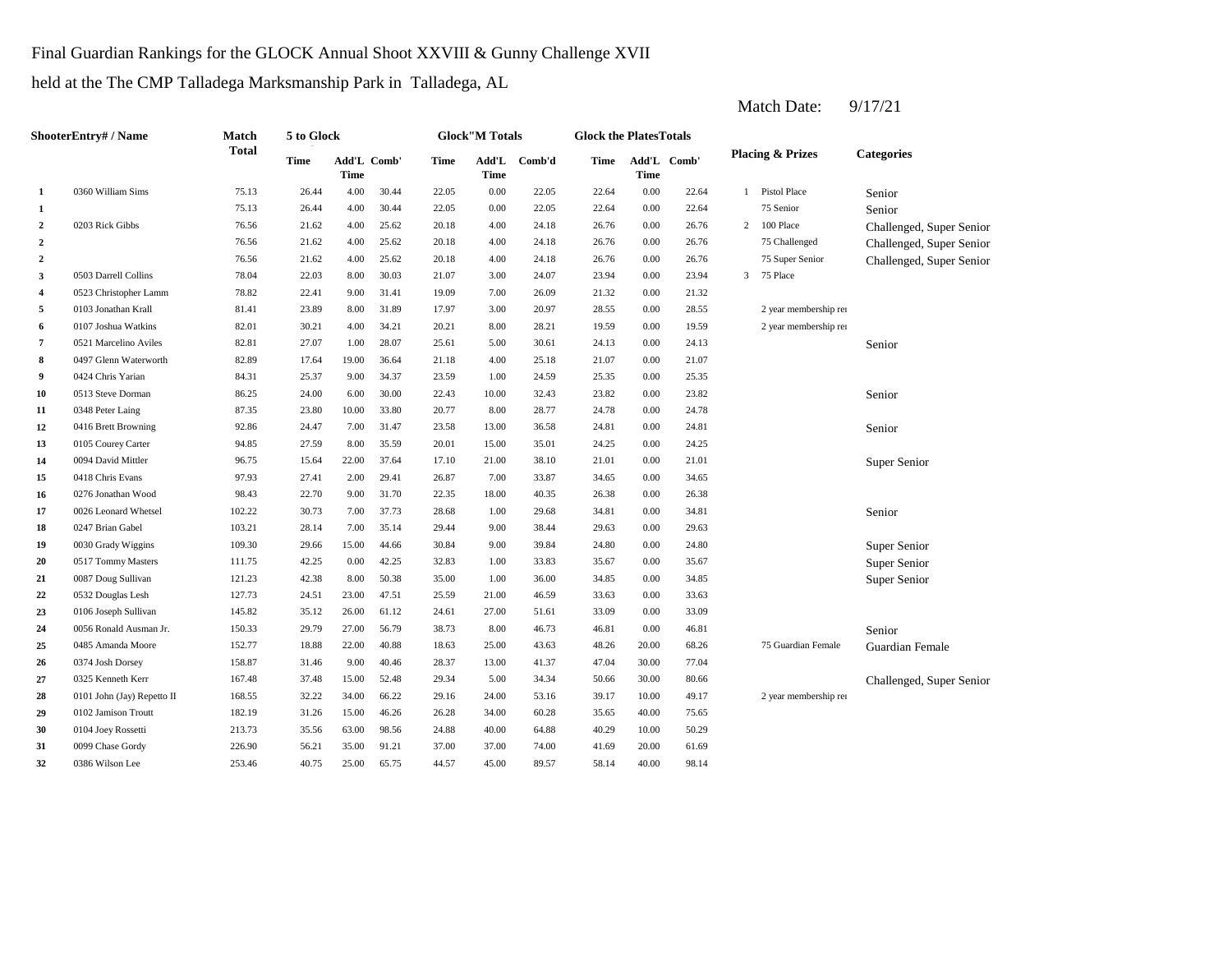| <b>ShooterEntry#/Name</b> |                        | Match<br>Total | 5 to Glock<br><b>Glock</b> "M Totals<br><b>Glock the Plates Totals</b> |                     |       |        |               |        |       |             |             |                             |              |
|---------------------------|------------------------|----------------|------------------------------------------------------------------------|---------------------|-------|--------|---------------|--------|-------|-------------|-------------|-----------------------------|--------------|
|                           |                        |                | <b>Time</b>                                                            | Add'L Comb'<br>Time |       | Time   | Add'L<br>Time | Comb'd | Time  | <b>Time</b> | Add'L Comb' | <b>Placing &amp; Prizes</b> | Categories   |
| 33                        | 0032 Charles Haygood   | 371.36         | 38.62                                                                  | 24.00               | 62.62 | 55.52  | 30.00         | 85.52  | 73.22 | 150.00      | 223.22      |                             |              |
| 34                        | 0100 Harold Overstreet | 448.50         | 30.44                                                                  | 8.00                | 38.44 | 293.73 | 47.00         | 340.73 | 39.33 | 30.00       | 69.33       |                             | Super Senior |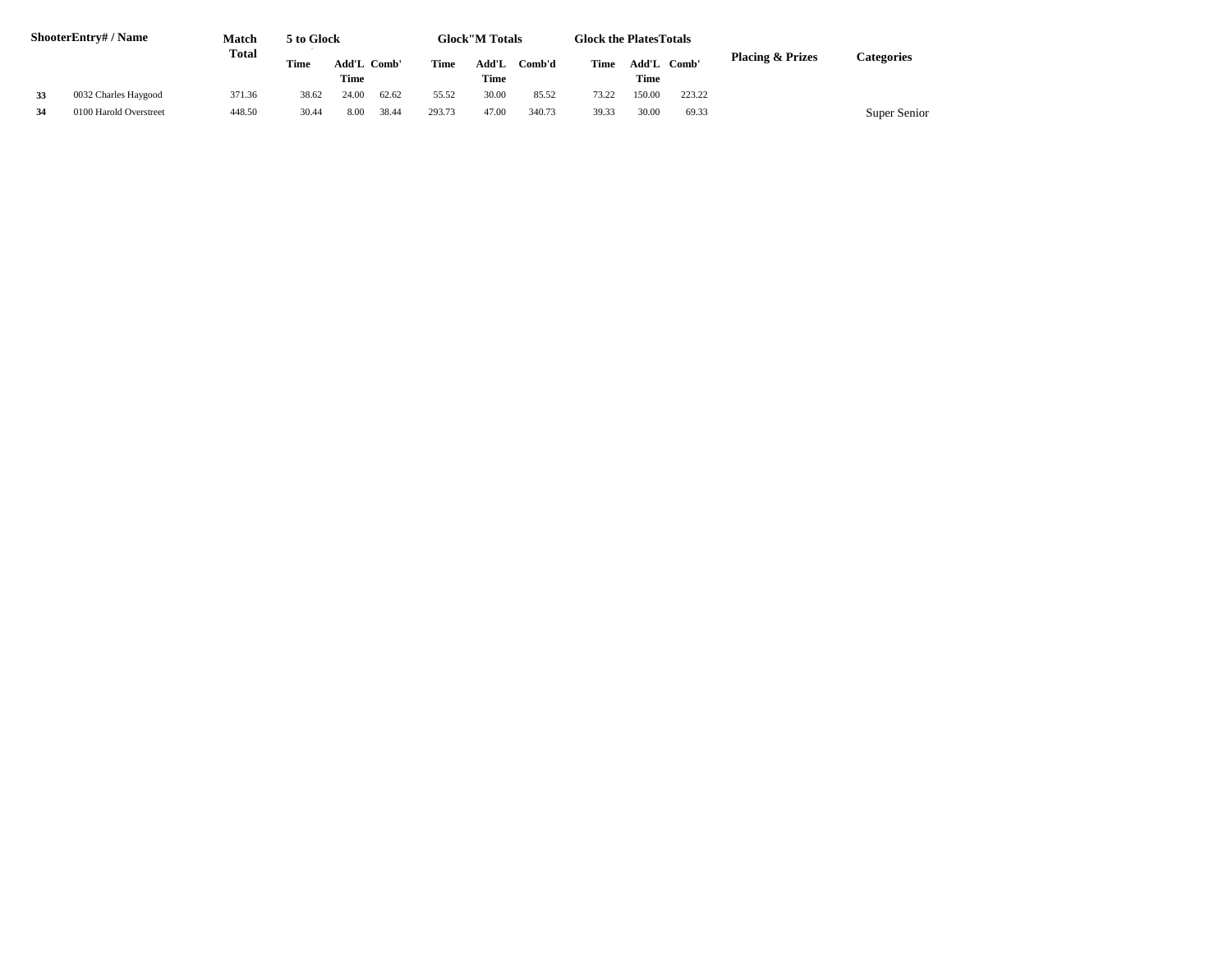Final Heavy Metal Rankings for the GLOCK Annual Shoot XXVIII & Gunny Challenge XVII

held at the The CMP Talladega Marksmanship Park in Talladega, AL

**2** 0392 Bryan Wilhite\* 39.59 14.02 0.00 14.02 13.22 0.00 13.22 12.35 **3** 0137 Tony Boone\* 49.57 16.70 1.00 17.70 13.75 3.00 16.75 15.12 **4** 3.00 13.61 0288 Greg Snyder\* 49.58 18.53 0.00 18.53 **5** 0.00 14.08 0178 Danny Clifton\* 51.74 16.27 6.00 22.27 15.39 **6** 0185 David Schuster\* **53.26** 12.97 7.00 19.97 14.78 3.00 17.78 15.51 **7** 5.00 16.02 0345 Thomas Fariss\* 53.36 16.25 1.00 17.25 15.09 20.09 **8** 0063 Rickey Howell\* 54.52 19.09 4.00 23.09 15.11 1.00 16.11 15.32 0.00 **9**  $0.452$  Gary Thibodaux\* 55.35 17.05 1.00 18.05 15.57 5.00 20.57 16.73 0.00 **10** 0085 John Farrar\* **57.23** 15.22 5.00 20.22 13.99 8.00 21.99 15.02 0.00 15.02 **11** 0237 Stephen Price\* 59.00 18.30 5.00 23.30 16.02 4.00 20.02 15.68 **12** 0405 Reed Vestal\* 61.45 18.35 4.00 22.35 16.77 9.00 25.77 13.33 **13** 0110 Chris Zowodny 63.79 19.29 3.00 22.29 17.15 5.00 22.15 19.35 **14** 0.00 16.43 0264 Matthew Hunady\* 64.00 18.10 13.00 31.10 16.47 **15** 0147 Bryant Brough 65.65 19.18 1.00 20.18 18.95 8.00 26.95 18.52 **16** 0270 William Zaidel\* **19.39** 19.86 5.00 24.86 15.41 11.00 26.41 19.12 **17** 0302 Shannon McGill\* 72.50 22.13 0.00 22.13 17.77 13.00 30.77 19.60 **18 0352 Jonathan Hopkinson\*** 73.74 **18.06 11.00 29.06 16.38 6.00 22.38 22.30 0.00 19** 0202 Tina Gibbs\* **19.39 19.39 19.39 19.39 19.39 19.00 19.39 19.39 19.39 19.39 19.39 19.39 19.39 20** 5.00 20.58 0225 David Dickerson 78.54 20.89 13.00 33.89 19.07 **21** 0319 Scott Gilbertson 80.61 26.10 3.00 29.10 23.88 7.00 30.88 20.63 **22** 0468 Aaron Cobb 81.77 22.82 6.00 28.82 19.11 9.00 28.11 24.84 **23** 1.00 28.08 0052 Michael Tighe\* 84.21 21.47 6.00 27.47 27.66 28.66 **24** 0527 James Masters 86.72 28.15 6.00 34.15 26.18 7.00 33.18 19.39 0.00 **25** 0079 Victor Harrelson 88.92 30.89 4.00 34.89 27.55 4.00 31.55 22.48 0.00 22.48 **26** 0234 Ken McLemore **20.86** 33.10 0.00 33.10 29.27 4.00 33.27 24.49 **27** 6.00 31.45 0093 Jonathan Johnston 94.33 28.43 4.00 32.43 24.45 30.45 **28** 0369 Charles Matthess\* 95.07 28.15 10.00 38.15 25.29 6.00 31.29 25.63 0.00 **29** 0423 Chris Evans **26.58** 26.14 7.00 33.14 25.43 4.00 29.43 34.01 **30** 0336 Jackie Graham **99.53** 25.33 17.00 42.33 20.74 9.00 29.74 27.46 **31**  $0.314$  Jim Graf\* **102.58** 27.65 4.00 31.65 23.92 9.00 32.92 38.01 **32** 0122 Kemit Grafton\* 110.30 22.15 15.00 37.15 19.98 25.00 44.98 28.17 0.00 **33** 9198 Jamie Sue Sloan 112.92 33.85 2.00 35.85 31.69 9.00 40.69 36.38 0.00 36.38 **34** 0190 Thomas Lowe 115.19 32.68 11.00 43.68 30.96 5.00 35.96 35.55 **35** 4.00 45.13 **50 Random 127.09** 32.32 13.00 45.32 32.64 4.00 36.64 45.13 0.00 45.13 50 Random 35.96 0.00 35.55 0027 Leonard Whetsel 127.09 32.32 13.00 45.32 32.64 4.00 36.64 28.17 0.00 38.01 29.74 0.00 27.46 0314 Jim Graf\* 102.58 27.65 4.00 31.65 23.92 9.00 32.92 25.63 0423 Chris Evans 96.58 26.14 7.00 33.14 25.43 29.43 0.00 34.01 0.00 31.45 33.27 0.00 24.49 19.39 0.00 28.08 28.11 0.00 24.84 23.88 30.88 0.00 20.63 24.07 20.58 0.00 20.58 3 75 Place 22.30 0.00 19.60 26.41 0.00 19.12 0.00 18.52 2 100 Place 16.47 0.00 16.43 0.00 19.35 1 Pistol Place 25.77 0.00 13.33 20.02 15.68 0.00 15.68 50 Random 16.73 15.32 50 Random 0.00 16.02 0.00 15.51 50 Random 15.39 0.00 14.08 14.44 3.00 17.44 13.61 0.00 13.61 3 75 Place 16.75 15.12 0.00 15.12 2 100 Place 13.22 0.00 13.22 12.35 0.00 12.35 1 Pistol Place 11.40 0.00 11.40 1 Pistol MatchMeister **Comb' Comb'd Time Add'L 1** 0331 Brad Balsley\* 34.45 10.83 2.00 12.83 10.22 0.00 10.22 Add'L Comb' **Time Add'L Time Time ShooterEntry# / Name Match Total 5 to Glock Time Glock"M Totals Glock the PlatesTotals Placing & Prizes Time Add'L Time**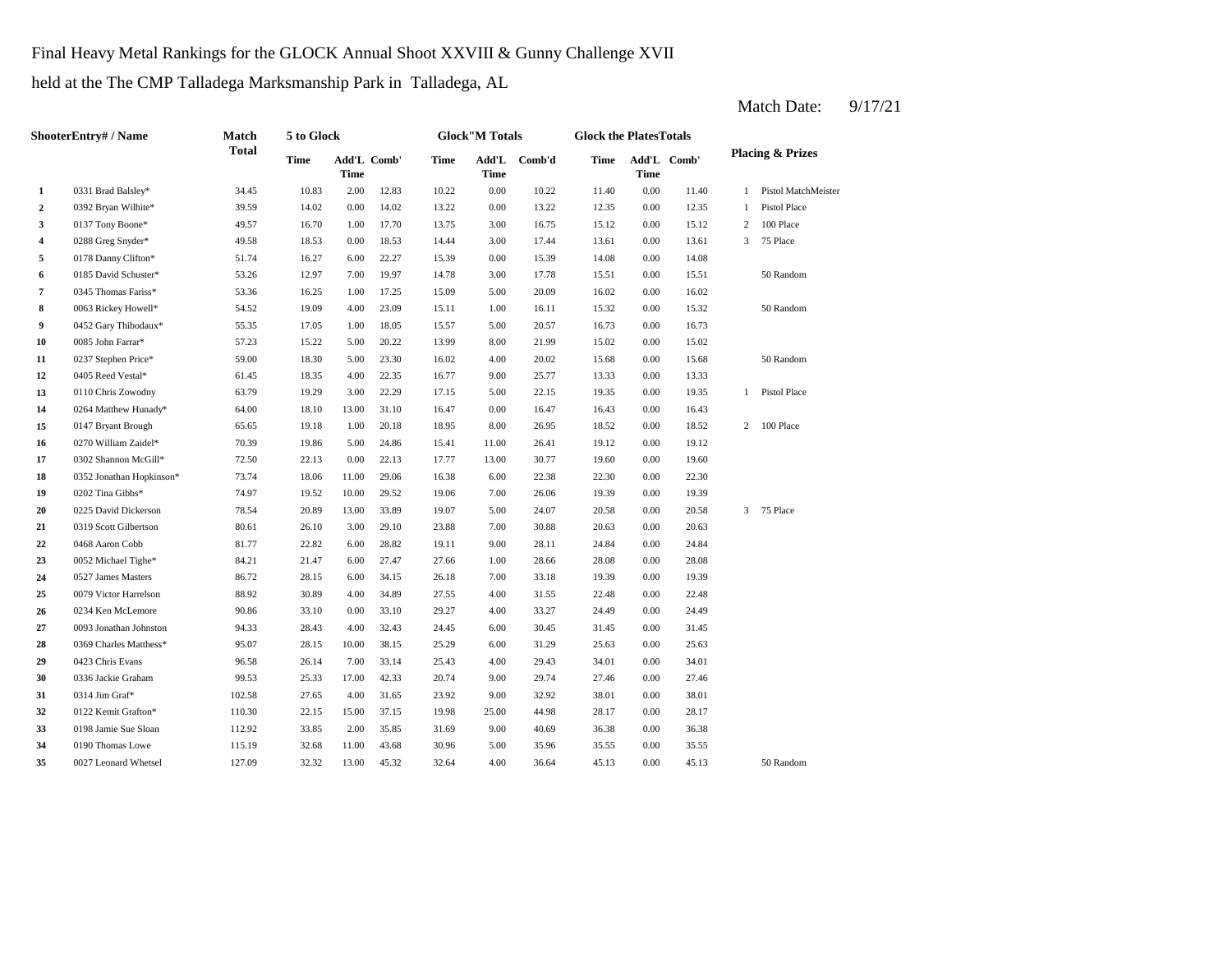| <b>ShooterEntry# / Name</b> |                        | Match  | 5 to Glock |                     |        |        | <b>Glock</b> "M Totals |        | <b>Glock the PlatesTotals</b> |               |        |                             |
|-----------------------------|------------------------|--------|------------|---------------------|--------|--------|------------------------|--------|-------------------------------|---------------|--------|-----------------------------|
|                             |                        | Total  | Time       | Add'L Comb'<br>Time |        | Time   | Add'L<br>Time          | Comb'd | Time                          | Add'L<br>Time | Comb'  | <b>Placing &amp; Prizes</b> |
| 36                          | 0115 Robert Kaylor     | 139.83 | 40.24      | 13.00               | 53.24  | 36.62  | 10.00                  | 46.62  | 39.97                         | 0.00          | 39.97  |                             |
| 37                          | 0428 Robert Fiorentini | 144.45 | 16.74      | 25.00               | 41.74  | 24.27  | 42.00                  | 66.27  | 36.44                         | 0.00          | 36.44  |                             |
| 38                          | 0446 Hayden Olive      | 159.47 | 33.19      | 32.00               | 65.19  | 28.69  | 27.00                  | 55.69  | 38.59                         | 0.00          | 38.59  |                             |
| 39                          | 0039 Ken Dunham        | 188.69 | 61.64      | 6.00                | 67.64  | 56.98  | 7.00                   | 63.98  | 57.07                         | 0.00          | 57.07  |                             |
| 40                          | 0098 David Mittler     | 192.42 | 19.25      | 34.00               | 53.25  | 22.74  | 55.00                  | 77.74  | 41.43                         | 20.00         | 61.43  |                             |
| 41                          | 0035 Scott Saxton      | 202.55 | 32.64      | 25.00               | 57.64  | 28.55  | 32.00                  | 60.55  | 54.36                         | 30.00         | 84.36  |                             |
| 42                          | 0023 Ken Hill          | 306.80 | 29.70      | 27.00               | 56.70  | 119.38 | 97.00                  | 216.38 | 33.72                         | 0.00          | 33.72  | Pistol Random               |
| 43                          | 0019 JJ Faro           | 332.16 | 36.54      | 56.00               | 92.54  | 47.05  | 10.00                  | 57.05  | 82.57                         | 100.00        | 182.57 |                             |
| 44                          | 0129 Tab Choate        | 343.43 | 45.72      | 60.00               | 105.72 | 47.20  | 48.00                  | 95.20  | 82.51                         | 60.00         | 142.51 |                             |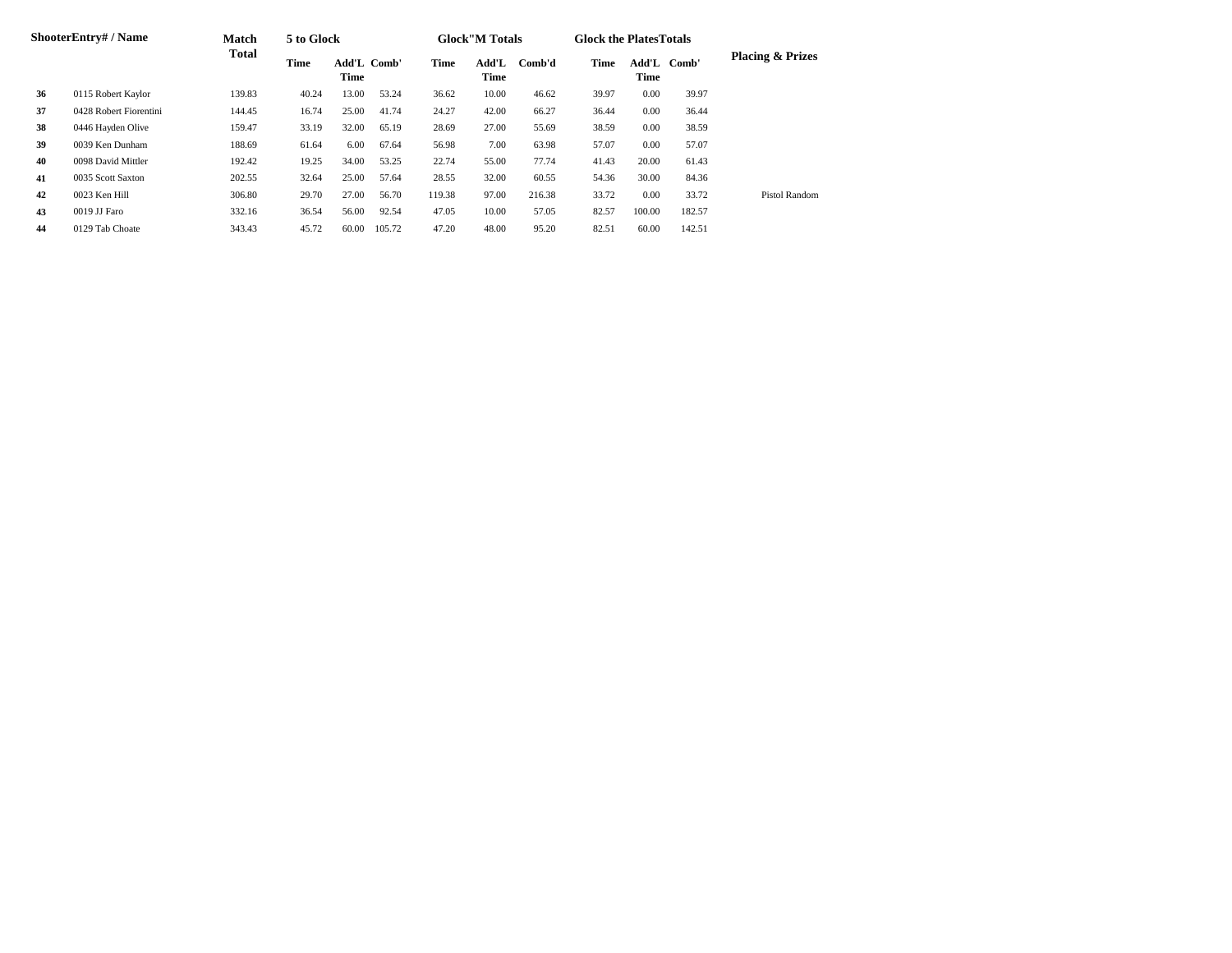Final Major Sub Rankings for the GLOCK Annual Shoot XXVIII & Gunny Challenge XVII

held at the The CMP Talladega Marksmanship Park in Talladega, AL

**2** 1.00 13.62 0341 Thomas Fariss\* 36.26 9.44 3.00 12.44 9.20 10.20 0.00 **3** 0393 Joey Dicicco\* 37.68 10.57 1.00 11.57 10.31 0.00 10.31 15.80 **4** 0388 Bryan Wilhite\* 38.14 9.62 1.00 10.62 10.19 2.00 12.19 15.33 **5** 0174 Danny Clifton\* 39.40 10.46 1.00 11.46 11.01 0.00 11.01 16.93 **6** 0.059 Rickey Howell\* 40.19 11.92 1.00 12.92 10.92 0.00 10.92 16.35 0.00 **7** 0450 Gary Thibodaux\* **41.35** 9.56 0.00 9.56 10.82 1.00 11.82 19.97 0.00 19.97 **8** 0401 Reed Vestal\* **41.52** 10.41 2.00 12.41 10.47 0.00 10.47 18.64 **9** 0184 David Schuster\* **42.41** 8.93 3.00 11.93 10.20 6.00 16.20 14.28 **10** 0350 Jonathan Hopkinson\* 46.80 11.55 3.00 14.55 10.08 2.00 12.08 20.17 0.00 **11** 0211 Aaron Armentrout\* **47.24** 8.85 4.00 12.85 8.73 10.00 18.73 15.66 0.00 15.66 **12** 0131 Wallace Knight\* **47.34** 13.80 2.00 15.80 12.17 1.00 13.17 18.37 **13** 0262 Matthew Hunady\* 49.05 11.26 0.00 11.26 10.92 1.00 11.92 15.87 **14** 0204 Rick Gibbs **14.68** 14.68 **14.68** 14.68 **14.43 14.43 22.62 15** 0.00 16.35 0285 Greg Snyder\* 53.29 12.23 0.00 12.23 14.71 14.71 **16 1081** John Farrar<sup>\*</sup> **16 11.88 11.74 12.00 11.74 11.74 11.00 11.88 11.88 17** 0124 Robert Milner\* **57.83** 13.96 1.00 14.96 16.09 0.00 16.09 26.78 0.00 **18** 0267 William Zaidel\* 58.77 13.55 0.00 13.55 12.86 0.00 12.86 22.36 10.00 32.36 **19** 0.064 Jim Mark\* 60.46 14.85 1.00 15.85 17.95 0.00 17.95 26.66 **20** 0111 Tobie Tomlinson\* 61.25 21.92 0.00 21.92 15.86 1.00 16.86 22.47 **21** 0200 Tina Gibbs\* **67.33** 13.95 2.00 15.95 14.55 6.00 20.55 20.83 **22** 0224 David Dickerson 68.57 15.88 2.00 17.88 14.91 1.00 15.91 24.78 10.00 **23 6.00 19.53 23.64 69.86 15.69 1.00 16.69 13.53 6.00 19.53 23.64 24** 2.00 29.87 0315 James Wallis\* Jr. 71.47 15.47 6.00 21.47 18.13 20.13 0.00 **25** 1.00 **17.04 25** 1.00 **17.04 29.10 25** 1.00 **17.04 29.10 25 26** 0.00 24.73 0118 Kemit Grafton\* 88.74 14.40 5.00 19.40 14.61 14.61 30.00 **27** 0088 Doug Sullivan **128.00** 90.03 25.89 0.00 25.89 25.14 1.00 26.14 38.00 0.00 38.00 **28** 0073 Daniel Johnson\* 90.07 13.04 2.00 15.04 14.14 1.00 15.14 19.89 **29** 0145 Bryant Brough 94.55 14.25 6.00 20.25 15.70 0.00 15.70 28.60 **30** 0334 Jackie Graham **95.70** 17.84 10.00 27.84 15.42 9.00 24.42 23.44 **31** 0317 Scott Gilbertson 122.25 17.87 5.00 22.87 21.51 1.00 22.51 36.87 40.00 **32** 0346 Marcus Christian 130.73 11.32 15.00 26.32 11.17 18.00 29.17 25.24 50.00 75.24 **33 6.00 512 Jim Graf\* 131.68 14.48 9.00 23.48 16.64 6.00 22.64 35.56 34** 0299 Shannon McGill\* 167.91 18.34 3.00 21.34 20.62 31.00 51.62 34.95 **35 47.26 36.29 36.29 41.029 40.65 47.26 4.00 4.00 51.26 80.29 30.00 110.29** 60.00 94.95 0038 Ken Dunham 207.20 40.65 5.00 45.65 47.26 4.00 51.26 80.29 30.00 22.64 50.00 85.56 0312 Jim Graf\* 131.68 14.48 9.00 23.48 16.64 76.87 20.00 43.44 15.70 30.00 58.60 15.14 19.89 40.00 59.89 50 Random 54.73 3 Knife Place 29.87 0193 Barry Miles 6 72.02 13.04 4.00 17.04 14.88 1.00 15.88 29.10 10.00 39.10 10.00 33.64 34.78 2 Etool Place 30.83 50 Random 0.00 22.47 0200 Tina Gibbs\* 67.33 13.95 2.00 15.95 14.55 6.00 20.55 20.83 10.00 17.95 26.66 0.00 26.66 26.78 20.00 34.88 10.00 26.35 Pistol Random 0081 John Farrar\* 55.92 9.74 2.00 11.74 8.30 1.00 9.30 22.62 1 100 Place 10.00 25.87 0204 Rick Gibbs 51.73 14.68 0.00 14.68 14.43 0.00 14.43 22.62 0.00 13.17 0.00 18.37 20.17 0.00 14.28 10.47 0.00 18.64 16.35 0.00 16.93 12.19 0.00 15.33 0.00 15.80 3 75 Place 13.62 2 100 Place 1 Pistol Place **1** 0133 Tony Boone\* 33.00 9.63 0.00 9.63 9.10 0.00 9.10 14.27 0.00 14.27 **Placing & Prizes Time Add'L Time** Add'L Comb' Add'L **Comb'd Time Comb'd Time Add'L Comb' Time ShooterEntry# / Name Match Total 5 to Glock Time Glock"M Totals Glock the PlatesTotals**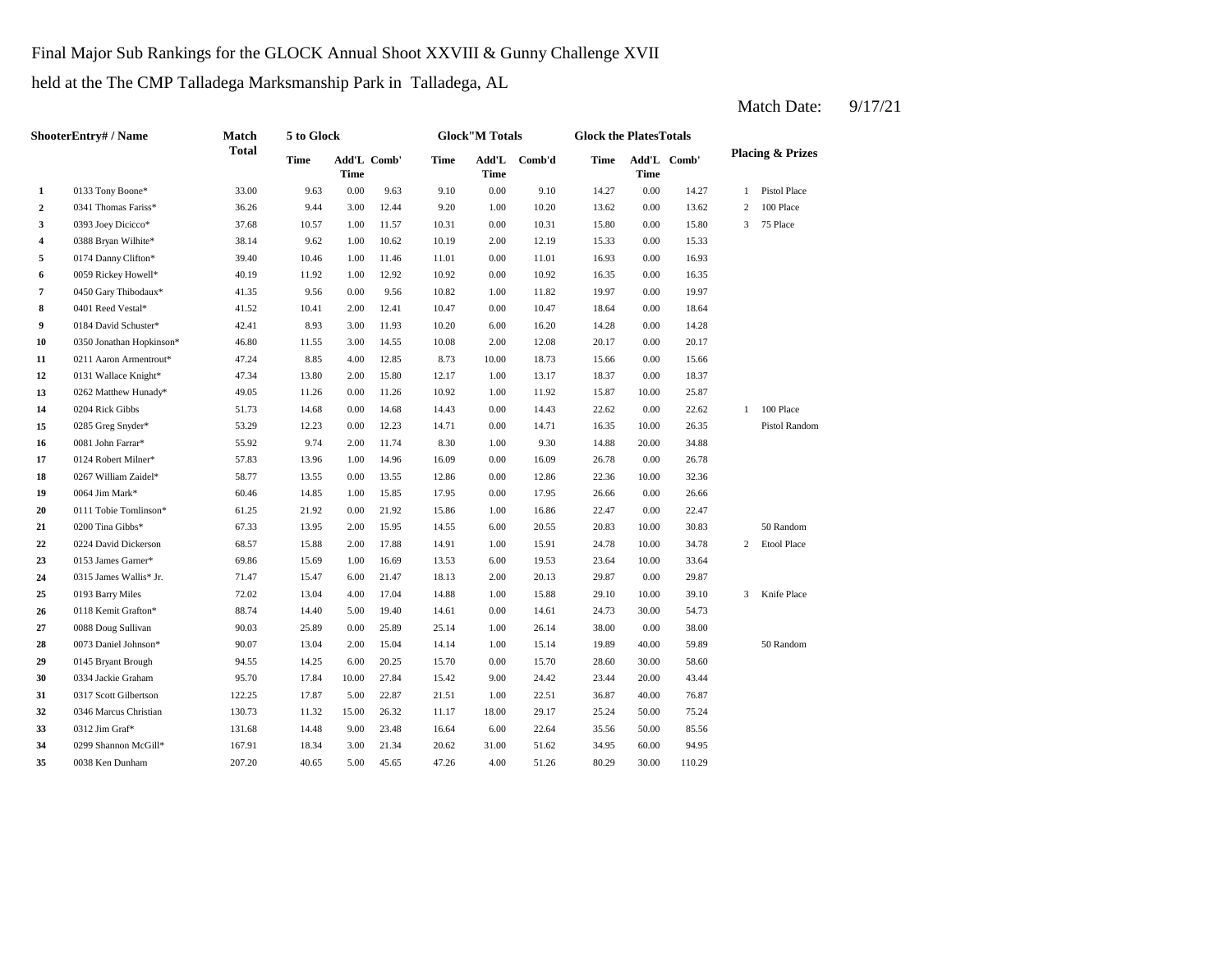| ShooterEntry# / Name |                        | Match  | <b>Glock</b> "M Totals<br>5 to Glock<br><b>Glock the Plates Totals</b> |       |             |       |               |        |       |               |        |                             |
|----------------------|------------------------|--------|------------------------------------------------------------------------|-------|-------------|-------|---------------|--------|-------|---------------|--------|-----------------------------|
|                      |                        | Total  | Time                                                                   | Time  | Add'L Comb' | Time  | Add'L<br>Time | Comb'd | Time  | Add'L<br>Time | Comb'  | <b>Placing &amp; Prizes</b> |
| 36                   | 0506 Coleman Henderson | 229.83 | 10.65                                                                  | 17.00 | 27.65       | 11.44 | 25.00         | 36.44  | 35.74 | 130.00        | 165.74 |                             |
| 37                   | 0408 David Pawlowski   | 266.98 | 24.55                                                                  | 12.00 | 36.55       | 23.03 | 14.00         | 37.03  | 43.40 | 150.00        | 193.40 |                             |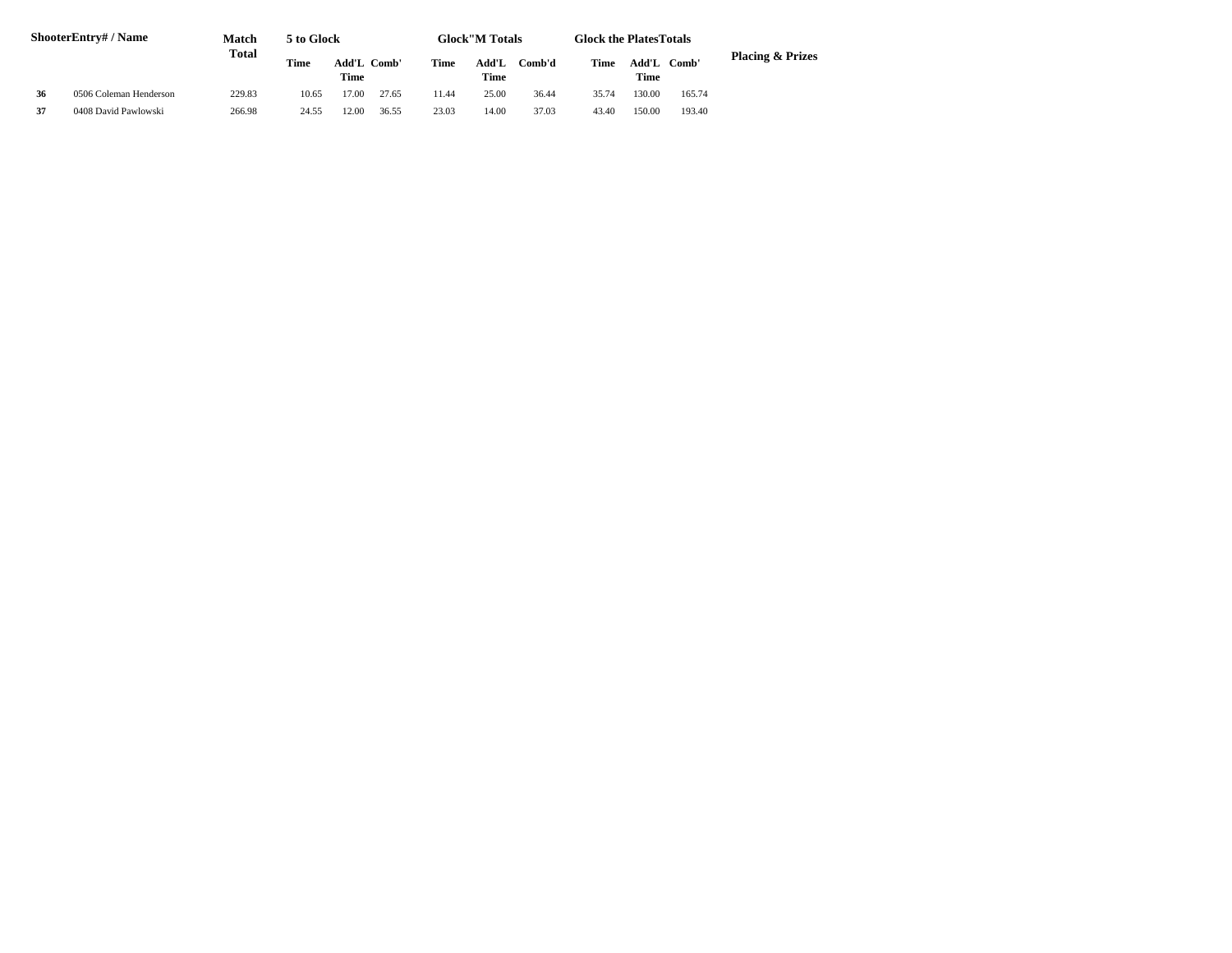Final Master Stock Rankings for the GLOCK Annual Shoot XXVIII & Gunny Challenge XVII

held at the The CMP Talladega Marksmanship Park in Talladega, AL

| <b>ShooterEntry#/Name</b> |                          | Match        | 5 to Glock |          |             |       | <b>Glock</b> "M Totals |              | <b>Glock the PlatesTotals</b> |      |             |                |                             |
|---------------------------|--------------------------|--------------|------------|----------|-------------|-------|------------------------|--------------|-------------------------------|------|-------------|----------------|-----------------------------|
|                           |                          | <b>Total</b> | Time       | Time     | Add'L Comb' | Time  | Time                   | Add'L Comb'd | Time                          | Time | Add'L Comb' |                | <b>Placing &amp; Prizes</b> |
| $\mathbf{1}$              | 0330 Brad Balsley*       | 35.00        | 10.63      | $0.00\,$ | 10.63       | 10.44 | 4.00                   | 14.44        | 9.93                          | 0.00 | 9.93        |                | 2 100 Place                 |
| $\overline{2}$            | 0295 Andrea Boone*       | 36.42        | 13.36      | 1.00     | 14.36       | 12.30 | 0.00                   | 12.30        | 9.76                          | 0.00 | 9.76        | $\mathbf{1}$   | Pistol Place                |
| 3                         | 0391 Bryan Wilhite*      | 36.73        | 13.36      | 0.00     | 13.36       | 13.23 | 0.00                   | 13.23        | 10.14                         | 0.00 | 10.14       | 3 <sup>7</sup> | 75 Place                    |
| 4                         | 0136 Tony Boone*         | 41.46        | 14.77      | 1.00     | 15.77       | 13.46 | 0.00                   | 13.46        | 12.23                         | 0.00 | 12.23       |                |                             |
| 5                         | 0396 Joey Dicicco*       | 43.12        | 14.34      | 5.00     | 19.34       | 14.18 | 1.00                   | 15.18        | 8.60                          | 0.00 | 8.60        |                | 4 Pistol Gunny Challeng     |
| 6                         | 0047 Rodney Leeber*      | 43.14        | 15.48      | 1.00     | 16.48       | 14.51 | 0.00                   | 14.51        | 12.15                         | 0.00 | 12.15       |                |                             |
| 7                         | 0177 Danny Clifton*      | 43.66        | 16.26      | 0.00     | 16.26       | 14.04 | 1.00                   | 15.04        | 12.36                         | 0.00 | 12.36       | 2              | \$2000.00 Gunny Chal        |
| 8                         | 0344 Thomas Fariss*      | 43.67        | 15.54      | 1.00     | 16.54       | 13.35 | 0.00                   | 13.35        | 13.78                         | 0.00 | 13.78       |                |                             |
| 9                         | 0230 David Knight*       | 44.37        | 13.53      | 2.00     | 15.53       | 12.94 | 3.00                   | 15.94        | 12.90                         | 0.00 | 12.90       |                |                             |
| 10                        | 0214 Aaron Armentrout*   | 44.73        | 13.99      | 4.00     | 17.99       | 12.17 | 1.00                   | 13.17        | 13.57                         | 0.00 | 13.57       |                |                             |
| 11                        | 0084 John Farrar*        | 45.83        | 14.21      | 2.00     | 16.21       | 12.71 | 4.00                   | 16.71        | 12.91                         | 0.00 | 12.91       |                |                             |
| 12                        | 0481 Jeffrey Bucci*      | 46.80        | 17.00      | 2.00     | 19.00       | 15.46 | 0.00                   | 15.46        | 12.34                         | 0.00 | 12.34       |                |                             |
| 13                        | 0512 Quinton Ho*         | 47.48        | 14.27      | 5.00     | 19.27       | 13.02 | 1.00                   | 14.02        | 14.19                         | 0.00 | 14.19       |                |                             |
| 14                        | 0471 Brian Giovannini*   | 48.53        | 15.90      | 2.00     | 17.90       | 13.01 | 7.00                   | 20.01        | 10.62                         | 0.00 | 10.62       |                |                             |
| 15                        | 0436 Butch Barton*       | 49.09        | 13.00      | 7.00     | 20.00       | 11.63 | 5.00                   | 16.63        | 12.46                         | 0.00 | 12.46       |                |                             |
| 16                        | 0062 Rickey Howell*      | 49.23        | 17.14      | 2.00     | 19.14       | 15.32 | 0.00                   | 15.32        | 14.77                         | 0.00 | 14.77       |                |                             |
| 17                        | 0171 Jay Welch*          | 51.20        | 15.75      | 3.00     | 18.75       | 14.69 | 2.00                   | 16.69        | 15.76                         | 0.00 | 15.76       |                |                             |
| 18                        | 0502 Josh Boody*         | 53.20        | 15.19      | 8.00     | 23.19       | 13.28 | 2.00                   | 15.28        | 14.73                         | 0.00 | 14.73       |                |                             |
| 19                        | 0291 Charles Ellison*    | 53.34        | 14.53      | 8.00     | 22.53       | 15.41 | 2.00                   | 17.41        | 13.40                         | 0.00 | 13.40       |                |                             |
| 20                        | 0309 Josh Harriss*       | 54.54        | 17.40      | 0.00     | 17.40       | 15.07 | 5.00                   | 20.07        | 17.07                         | 0.00 | 17.07       |                | \$20.00 Random              |
| 21                        | 0051 Michael Tighe*      | 56.41        | 18.85      | 3.00     | 21.85       | 17.61 | 1.00                   | 18.61        | 15.95                         | 0.00 | 15.95       |                |                             |
| 22                        | 0404 Reed Vestal*        | 57.41        | 16.27      | 5.00     | 21.27       | 15.87 | 3.00                   | 18.87        | 17.27                         | 0.00 | 17.27       |                |                             |
| 23                        | 0412 Maddie Mahaney*     | 60.07        | 18.12      | 5.00     | 23.12       | 17.77 | 2.00                   | 19.77        | 17.18                         | 0.00 | 17.18       |                |                             |
| 24                        | 0181 Brian Thompson      | 60.34        | 19.74      | 2.00     | 21.74       | 17.67 | 4.00                   | 21.67        | 16.93                         | 0.00 | 16.93       |                |                             |
| 25                        | 0483 Michael Prodan*     | 62.92        | 17.04      | 9.00     | 26.04       | 15.71 | 8.00                   | 23.71        | 13.17                         | 0.00 | 13.17       |                |                             |
| 26                        | 0283 Mark Allison*       | 63.98        | 20.36      | 2.00     | 22.36       | 16.07 | 4.00                   | 20.07        | 21.55                         | 0.00 | 21.55       |                |                             |
| 27                        | 0156 James Garner*       | 66.65        | 19.64      | 9.00     | 28.64       | 16.29 | 5.00                   | 21.29        | 16.72                         | 0.00 | 16.72       |                |                             |
| 28                        | 0075 Daniel Johnson*     | 70.16        | 18.04      | 1.00     | 19.04       | 19.70 | 8.00                   | 27.70        | 23.42                         | 0.00 | 23.42       |                |                             |
| 29                        | 0126 Robert Milner*      | 70.28        | 22.02      | 2.00     | 24.02       | 20.68 | 4.00                   | 24.68        | 21.58                         | 0.00 | 21.58       |                |                             |
| 30                        | 0293 Roger Read*         | 70.99        | 15.16      | 16.00    | 31.16       | 14.89 | 7.00                   | 21.89        | 17.94                         | 0.00 | 17.94       |                |                             |
| 31                        | 0201 Tina Gibbs*         | 75.44        | 19.65      | 14.00    | 33.65       | 18.34 | 3.00                   | 21.34        | 20.45                         | 0.00 | 20.45       |                |                             |
| 32                        | 0509 Patrick O'Malley*   | 77.02        | 24.31      | 2.00     | 26.31       | 24.55 | 4.00                   | 28.55        | 22.16                         | 0.00 | 22.16       |                |                             |
| 33                        | 0351 Jonathan Hopkinson* | 77.97        | 16.36      | 21.00    | 37.36       | 13.78 | 7.00                   | 20.78        | 19.83                         | 0.00 | 19.83       |                |                             |
| 34                        | 0067 Jim Mark*           | 80.50        | 21.12      | 3.00     | 24.12       | 23.72 | 8.00                   | 31.72        | 24.66                         | 0.00 | 24.66       |                |                             |
| 35                        | 0029 Keith Kelley*       | 80.54        | 24.06      | 7.00     | 31.06       | 22.74 | 3.00                   | 25.74        | 23.74                         | 0.00 | 23.74       |                |                             |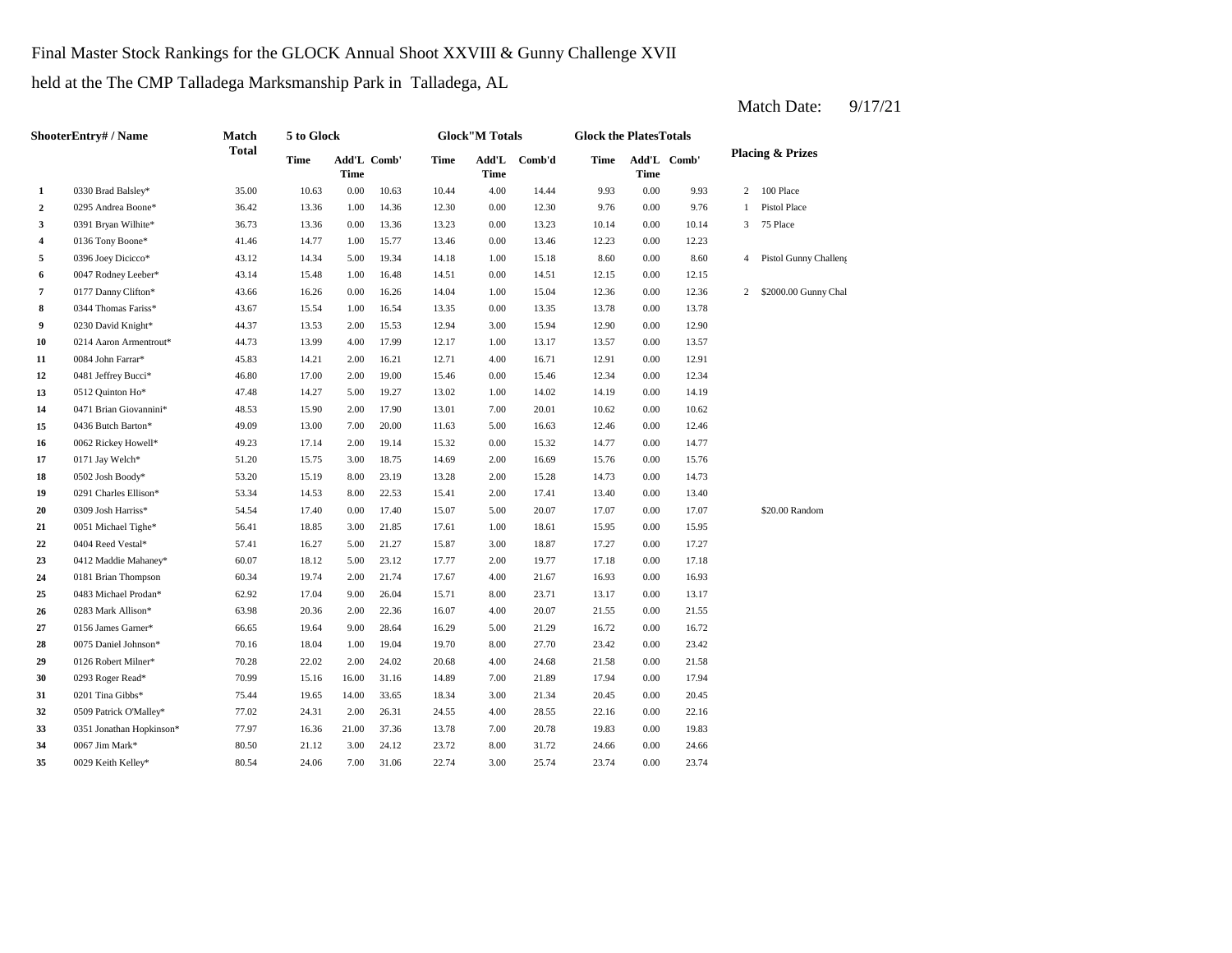| ShooterEntry# / Name |                          | Match  | 5 to Glock  |       |             |       | <b>Glock</b> "M Totals |        | <b>Glock the PlatesTotals</b> |             |             |                             |
|----------------------|--------------------------|--------|-------------|-------|-------------|-------|------------------------|--------|-------------------------------|-------------|-------------|-----------------------------|
|                      |                          | Total  | <b>Time</b> | Time  | Add'L Comb' | Time  | Add'L<br>Time          | Comb'd | Time                          | <b>Time</b> | Add'L Comb' | <b>Placing &amp; Prizes</b> |
| 36                   | 0121 Kemit Grafton*      | 81.32  | 23.14       | 6.00  | 29.14       | 19.89 | 8.00                   | 27.89  | 24.29                         | 0.00        | 24.29       |                             |
| 37                   | 0458 Chuck Evans         | 84.02  | 18.50       | 6.00  | 24.50       | 16.05 | 22.00                  | 38.05  | 21.47                         | 0.00        | 21.47       |                             |
| 38                   | 0368 Charles Matthess*   | 84.75  | 25.61       | 4.00  | 29.61       | 24.18 | 2.00                   | 26.18  | 28.96                         | 0.00        | 28.96       |                             |
| 39                   | 0440 Peter Straub*       | 85.96  | 28.72       | 18.00 | 46.72       | 22.30 | 3.00                   | 25.30  | 13.94                         | 0.00        | 13.94       |                             |
| 40                   | 0449 Christopher Digges* | 87.69  | 23.19       | 10.00 | 33.19       | 26.22 | 6.00                   | 32.22  | 22.28                         | 0.00        | 22.28       |                             |
| 41                   | 0112 Tobie Tomlinson*    | 88.08  | 30.71       | 3.00  | 33.71       | 26.27 | 2.00                   | 28.27  | 26.10                         | 0.00        | 26.10       |                             |
| 42                   | 0246 Camille Brown*      | 90.09  | 17.84       | 11.00 | 28.84       | 19.14 | 24.00                  | 43.14  | 18.11                         | 0.00        | 18.11       |                             |
| 43                   | 0422 Chris Evans         | 93.52  | 26.41       | 3.00  | 29.41       | 23.06 | 12.00                  | 35.06  | 29.05                         | 0.00        | 29.05       |                             |
| 44                   | 0301 Shannon McGill*     | 93.75  | 19.95       | 11.00 | 30.95       | 16.15 | 12.00                  | 28.15  | 24.65                         | 10.00       | 34.65       |                             |
| 45                   | 0321 Bret Lankford*      | 95.06  | 25.52       | 12.00 | 37.52       | 22.59 | 7.00                   | 29.59  | 27.95                         | 0.00        | 27.95       |                             |
| 46                   | 0097 David Mittler       | 97.77  | 17.90       | 20.00 | 37.90       | 17.90 | 20.00                  | 37.90  | 21.97                         | 0.00        | 21.97       |                             |
| 47                   | 0008 Jim Graf*           | 100.66 | 23.36       | 15.00 | 38.36       | 20.81 | 18.00                  | 38.81  | 23.49                         | 0.00        | 23.49       |                             |
| 48                   | 0462 Kevin Wedhorn       | 104.47 | 17.42       | 28.00 | 45.42       | 16.81 | 19.00                  | 35.81  | 23.24                         | 0.00        | 23.24       |                             |
| 49                   | 0454 Barbara Thibodaux*  | 110.57 | 25.33       | 10.00 | 35.33       | 20.89 | 22.00                  | 42.89  | 32.35                         | 0.00        | 32.35       |                             |
| 50                   | 0373 Amin Khan           | 112.55 | 34.90       | 1.00  | 35.90       | 34.19 | 6.00                   | 40.19  | 36.46                         | 0.00        | 36.46       |                             |
| 51                   | 0168 Glenn Meyer*        | 116.47 | 23.83       | 25.00 | 48.83       | 24.46 | 15.00                  | 39.46  | 28.18                         | 0.00        | 28.18       |                             |
| 52                   | 0486 Amanda Moore        | 131.57 | 18.82       | 28.00 | 46.82       | 20.09 | 21.00                  | 41.09  | 43.66                         | 0.00        | 43.66       |                             |
| 53                   | 0519 Tommy Masters       | 133.16 | 42.57       | 4.00  | 46.57       | 41.89 | 2.00                   | 43.89  | 42.70                         | 0.00        | 42.70       |                             |
| 54                   | 0379 Mansoor Sabree      | 148.65 | 26.44       | 19.00 | 45.44       | 28.68 | 21.00                  | 49.68  | 43.53                         | 10.00       | 53.53       |                             |
| 55                   | 0017 Thomas Hammett      | 281.41 | 39.04       | 55.00 | 94.04       | 34.03 | 33.00                  | 67.03  | 60.34                         | 60.00       | 120.34      |                             |
|                      |                          |        |             |       |             |       |                        |        |                               |             |             |                             |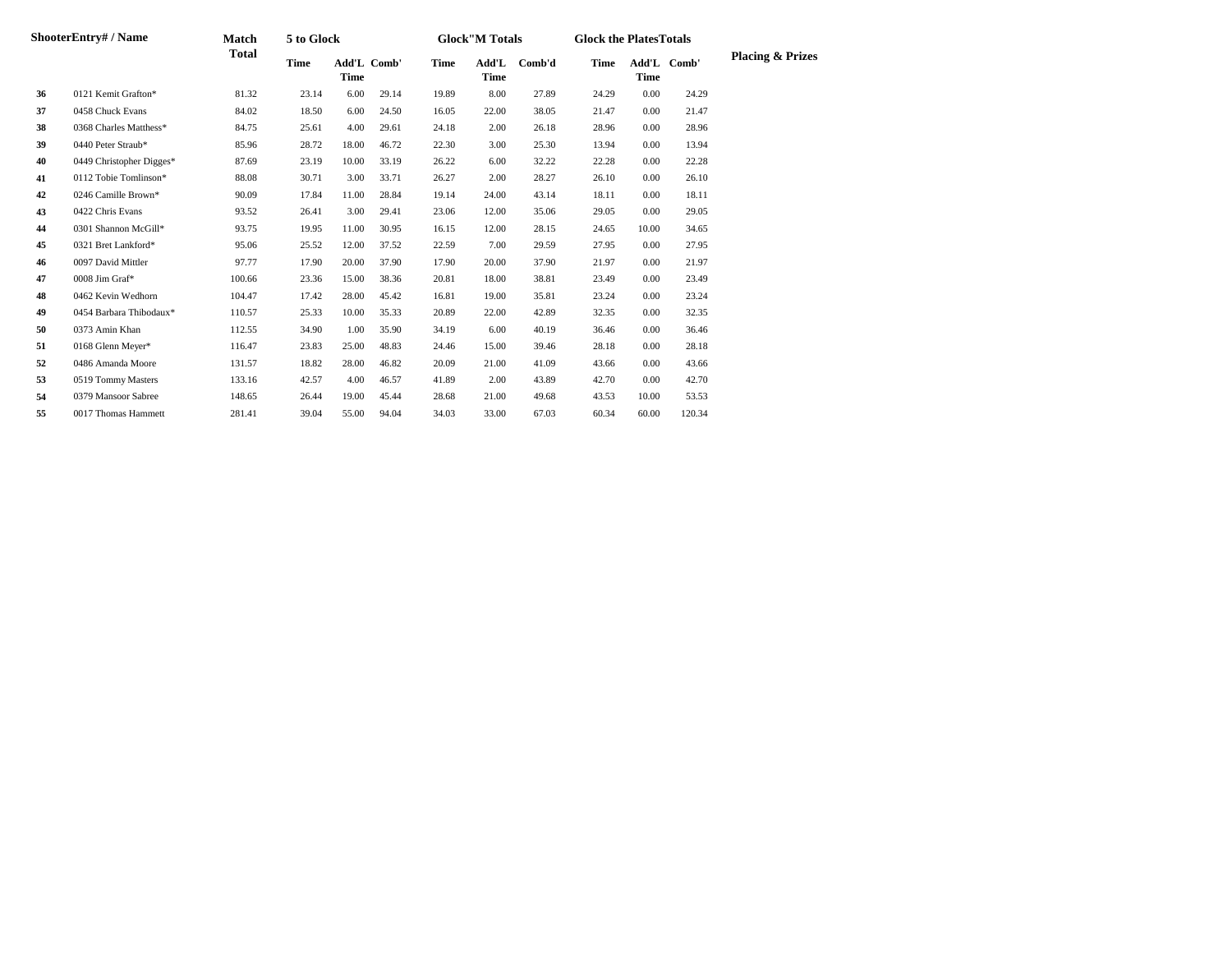Final SubCompact Rankings for the GLOCK Annual Shoot XXVIII & Gunny Challenge XVII

held at the The CMP Talladega Marksmanship Park in Talladega, AL

| <b>ShooterEntry#/Name</b> |                          | Match        | 5 to Glock |                            |       | <b>Glock"M Totals</b> |               |        |       | <b>Glock the PlatesTotals</b> |             |                |                             |  |
|---------------------------|--------------------------|--------------|------------|----------------------------|-------|-----------------------|---------------|--------|-------|-------------------------------|-------------|----------------|-----------------------------|--|
|                           |                          | <b>Total</b> | Time       | Add'L Comb'<br><b>Time</b> |       | Time                  | Add'L<br>Time | Comb'd | Time  | <b>Time</b>                   | Add'L Comb' |                | <b>Placing &amp; Prizes</b> |  |
| 1                         | 0229 David Knight*       | 42.50        | 13.76      | 0.00                       | 13.76 | 14.20                 | 3.00          | 17.20  | 11.54 | $0.00\,$                      | 11.54       | 1              | Pistol Place                |  |
| $\overline{2}$            | 0132 Tony Boone*         | 44.33        | 14.40      | 0.00                       | 14.40 | 13.68                 | 2.00          | 15.68  | 14.25 | 0.00                          | 14.25       | $\overline{c}$ | 100 Place                   |  |
| 3                         | 0501 Josh Boody*         | 45.43        | 14.40      | 6.00                       | 20.40 | 12.31                 | 0.00          | 12.31  | 12.72 | 0.00                          | 12.72       | 3              | 75 Place                    |  |
| $\overline{4}$            | 0387 Bryan Wilhite*      | 45.66        | 13.36      | 1.00                       | 14.36 | 14.84                 | 3.00          | 17.84  | 13.46 | 0.00                          | 13.46       |                | 50 Random                   |  |
| 5                         | 0480 Jeffrey Bucci*      | 45.99        | 16.01      | 2.00                       | 18.01 | 15.24                 | 0.00          | 15.24  | 12.74 | 0.00                          | 12.74       |                |                             |  |
| 6                         | 0328 Brad Balsley*       | 46.83        | 10.91      | 0.00                       | 10.91 | 10.49                 | 14.00         | 24.49  | 11.43 | 0.00                          | 11.43       | 3              | \$1000.00 Gunny Chal        |  |
| $\overline{7}$            | 0173 Danny Clifton*      | 47.81        | 14.41      | 3.00                       | 17.41 | 14.07                 | 2.00          | 16.07  | 14.33 | 0.00                          | 14.33       |                |                             |  |
| 8                         | 0340 Thomas Fariss*      | 49.44        | 16.10      | 2.00                       | 18.10 | 13.47                 | 3.00          | 16.47  | 14.87 | 0.00                          | 14.87       |                |                             |  |
| 9                         | 0183 David Schuster*     | 50.13        | 13.61      | 2.00                       | 15.61 | 14.58                 | 6.00          | 20.58  | 13.94 | 0.00                          | 13.94       |                |                             |  |
| 10                        | 0044 Rodney Leeber*      | 52.31        | 16.74      | 3.00                       | 19.74 | 14.90                 | 4.00          | 18.90  | 13.67 | 0.00                          | 13.67       |                |                             |  |
| 11                        | 0072 Daniel Johnson*     | 53.76        | 18.18      | 1.00                       | 19.18 | 19.68                 | 1.00          | 20.68  | 13.90 | 0.00                          | 13.90       |                |                             |  |
| 12                        | 0042 Chris Edwards*      | 55.61        | 19.32      | 1.00                       | 20.32 | 18.83                 | 1.00          | 19.83  | 15.46 | 0.00                          | 15.46       |                |                             |  |
| 13                        | 0080 John Farrar*        | 59.41        | 15.34      | 7.00                       | 22.34 | 13.59                 | 6.00          | 19.59  | 17.48 | 0.00                          | 17.48       |                |                             |  |
| 14                        | 0400 Reed Vestal*        | 59.82        | 16.00      | 8.00                       | 24.00 | 16.52                 | 3.00          | 19.52  | 16.30 | 0.00                          | 16.30       |                |                             |  |
| 15                        | 0482 Michael Prodan*     | 60.53        | 14.95      | 10.00                      | 24.95 | 15.42                 | 7.00          | 22.42  | 13.16 | 0.00                          | 13.16       |                | 2 year membership rer       |  |
| 16                        | 0130 Wallace Knight*     | 62.10        | 21.51      | 4.00                       | 25.51 | 16.95                 | 1.00          | 17.95  | 18.64 | 0.00                          | 18.64       |                | Pistol Random               |  |
| 17                        | 0349 Jonathan Hopkinson* | 62.65        | 15.55      | 7.00                       | 22.55 | 14.21                 | 8.00          | 22.21  | 17.89 | 0.00                          | 17.89       |                |                             |  |
| 18                        | 0323 Marcus Allison      | 62.98        | 22.12      | 2.00                       | 24.12 | 19.69                 | 2.00          | 21.69  | 17.17 | 0.00                          | 17.17       | $\mathbf{1}$   | Pistol Place                |  |
| 19                        | 0216 Shukhrat Artikov    | 65.07        | 19.41      | 2.00                       | 21.41 | 20.60                 | 3.00          | 23.60  | 20.06 | 0.00                          | 20.06       | $\overline{c}$ | 100 Place                   |  |
| 20                        | 0123 Robert Milner*      | 69.42        | 21.64      | 2.00                       | 23.64 | 21.27                 | 3.00          | 24.27  | 21.51 | 0.00                          | 21.51       |                |                             |  |
| 21                        | 0199 Tina Gibbs*         | 70.32        | 18.77      | 10.00                      | 28.77 | 17.80                 | 5.00          | 22.80  | 18.75 | 0.00                          | 18.75       |                |                             |  |
| 22                        | 0058 Rickey Howell*      | 72.82        | 18.55      | 16.00                      | 34.55 | 15.60                 | 5.00          | 20.60  | 17.67 | 0.00                          | 17.67       |                |                             |  |
| 23                        | 0494 John McCall         | 73.09        | 17.78      | 6.00                       | 23.78 | 19.80                 | 10.00         | 29.80  | 19.51 | 0.00                          | 19.51       | 3              | 75 Place                    |  |
| 24                        | 0507 Patrick O'Malley*   | 73.80        | 22.63      | 4.00                       | 26.63 | 20.00                 | 2.00          | 22.00  | 25.17 | 0.00                          | 25.17       |                |                             |  |
| 25                        | 0311 Hugh Sosebee Jr.    | 74.20        | 19.56      | 6.00                       | 25.56 | 18.41                 | 11.00         | 29.41  | 19.23 | 0.00                          | 19.23       |                |                             |  |
| 26                        | 0261 Matthew Hunady*     | 76.86        | 17.47      | 16.00                      | 33.47 | 14.77                 | 6.00          | 20.77  | 22.62 | 0.00                          | 22.62       |                |                             |  |
| 27                        | 0516 Austin Eidson       | 77.02        | 28.97      | 3.00                       | 31.97 | 22.27                 | 5.00          | 27.27  | 17.78 | 0.00                          | 17.78       |                |                             |  |
| 28                        | 0447 Christopher Digges* | 77.15        | 25.58      | 6.00                       | 31.58 | 21.44                 | 3.00          | 24.44  | 21.13 | 0.00                          | 21.13       |                |                             |  |
| 29                        | 0281 Edward Love         | 77.32        | 23.59      | 3.00                       | 26.59 | 22.27                 | 9.00          | 31.27  | 19.46 | 0.00                          | 19.46       |                |                             |  |
| 30                        | 0048 Michael Tighe*      | 77.57        | 22.31      | 7.00                       | 29.31 | 21.00                 | 3.00          | 24.00  | 24.26 | 0.00                          | 24.26       |                |                             |  |
| 31                        | 0254 Jeff Robinson       | 77.74        | 21.35      | 10.00                      | 31.35 | 18.38                 | 5.00          | 23.38  | 23.01 | 0.00                          | 23.01       |                |                             |  |
| 32                        | 0358 Mike Ross*          | 78.31        | 18.29      | 10.00                      | 28.29 | 15.78                 | 11.00         | 26.78  | 23.24 | 0.00                          | 23.24       |                |                             |  |
| 33                        | 0241 Karl Snell          | 81.47        | 22.89      | 1.00                       | 23.89 | 23.78                 | 9.00          | 32.78  | 24.80 | 0.00                          | 24.80       |                |                             |  |
| 34                        | 0365 Charles Matthess*   | 82.84        | 24.42      | 2.00                       | 26.42 | 25.98                 | 7.00          | 32.98  | 23.44 | 0.00                          | 23.44       |                | 50 Random                   |  |
| 35                        | 0453 Barbara Thibodaux*  | 83.59        | 22.69      | 5.00                       | 27.69 | 21.16                 | 12.00         | 33.16  | 22.74 | 0.00                          | 22.74       |                |                             |  |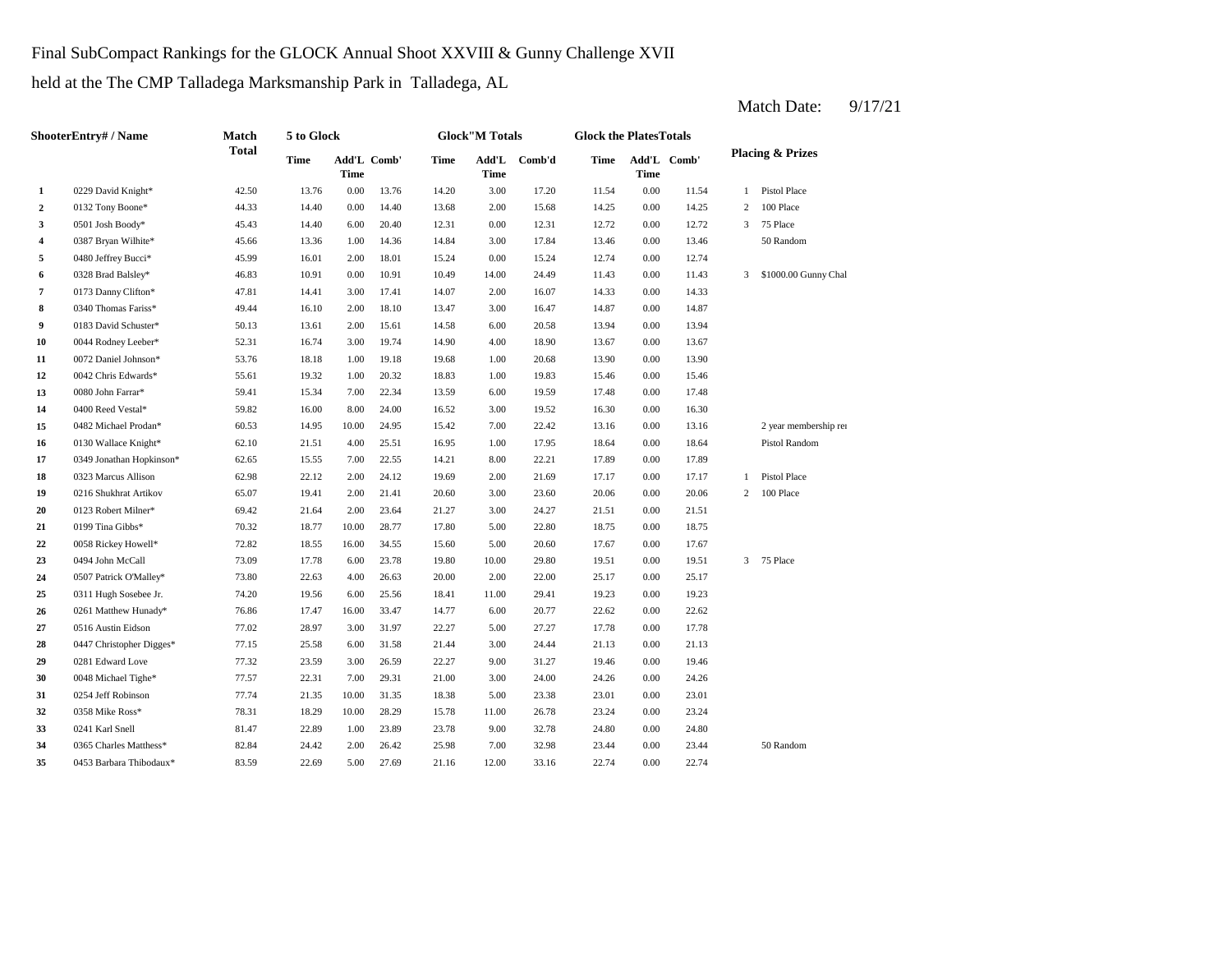| ShooterEntry# / Name |                       | Match        | 5 to Glock  |                            |       |             | <b>Glock"M Totals</b> |        |       | <b>Glock the PlatesTotals</b> |             |                             |  |
|----------------------|-----------------------|--------------|-------------|----------------------------|-------|-------------|-----------------------|--------|-------|-------------------------------|-------------|-----------------------------|--|
|                      |                       | <b>Total</b> | <b>Time</b> | Add'L Comb'<br><b>Time</b> |       | <b>Time</b> | Add'L<br><b>Time</b>  | Comb'd | Time  | <b>Time</b>                   | Add'L Comb' | <b>Placing &amp; Prizes</b> |  |
| 36                   | 0333 Jackie Graham    | 87.01        | 23.32       | 11.00                      | 34.32 | 20.58       | 12.00                 | 32.58  | 20.11 | 0.00                          | 20.11       |                             |  |
| 37                   | 0466 Aaron Cobb       | 91.61        | 20.13       | 16.00                      | 36.13 | 19.63       | 2.00                  | 21.63  | 23.85 | 10.00                         | 33.85       | \$20.00 Random              |  |
| 38                   | 0431 Tom Reburn       | 91.76        | 22.80       | 10.00                      | 32.80 | 20.80       | 14.00                 | 34.80  | 24.16 | 0.00                          | 24.16       |                             |  |
| 39                   | 0117 Kemit Grafton*   | 93.26        | 21.81       | 5.00                       | 26.81 | 19.01       | 24.00                 | 43.01  | 23.44 | 0.00                          | 23.44       |                             |  |
| 40                   | 0304 Steven Langer    | 95.26        | 31.23       | 3.00                       | 34.23 | 26.00       | 7.00                  | 33.00  | 28.03 | 0.00                          | 28.03       |                             |  |
| 41                   | 0442 Joshua Horne     | 95.53        | 26.18       | 4.00                       | 30.18 | 22.60       | 18.00                 | 40.60  | 24.75 | 0.00                          | 24.75       |                             |  |
| 42                   | 0152 James Garner*    | 96.79        | 22.60       | 11.00                      | 33.60 | 18.52       | 14.00                 | 32.52  | 30.67 | 0.00                          | 30.67       |                             |  |
| 43                   | 0139 Paul Guidice     | 96.97        | 18.78       | 19.00                      | 37.78 | 18.40       | 10.00                 | 28.40  | 30.79 | 0.00                          | 30.79       |                             |  |
| 44                   | 0277 Jonathan Wood    | 98.35        | 23.47       | 13.00                      | 36.47 | 20.74       | 11.00                 | 31.74  | 30.14 | 0.00                          | 30.14       |                             |  |
| 45                   | 0399 James Ford III   | 98.97        | 26.23       | 11.00                      | 37.23 | 24.64       | 9.00                  | 33.64  | 28.10 | 0.00                          | 28.10       |                             |  |
| 46                   | 0504 Darrell Collins  | 101.18       | 22.91       | 14.00                      | 36.91 | 27.15       | 11.00                 | 38.15  | 26.12 | 0.00                          | 26.12       | 2 year membership rer       |  |
| 47                   | 0006 Jim Graf*        | 103.01       | 24.86       | 15.00                      | 39.86 | 18.98       | 10.00                 | 28.98  | 34.17 | 0.00                          | 34.17       |                             |  |
| 48                   | 0338 Darryl Daugherty | 103.78       | 27.51       | 17.00                      | 44.51 | 21.42       | 11.00                 | 32.42  | 26.85 | 0.00                          | 26.85       |                             |  |
| 49                   | 0419 Chris Evans      | 113.79       | 25.93       | 14.00                      | 39.93 | 31.80       | 11.00                 | 42.80  | 31.06 | 0.00                          | 31.06       |                             |  |
| 50                   | 0149 Marcus Christian | 115.74       | 19.46       | 34.00                      | 53.46 | 16.69       | 20.00                 | 36.69  | 25.59 | 0.00                          | 25.59       |                             |  |
| 51                   | 0354 Mark Jacobs      | 118.72       | 23.91       | 14.00                      | 37.91 | 20.45       | 7.00                  | 27.45  | 43.36 | 10.00                         | 53.36       |                             |  |
| 52                   | 0518 Tommy Masters    | 126.84       | 46.98       | 1.00                       | 47.98 | 41.32       | 3.00                  | 44.32  | 34.54 | 0.00                          | 34.54       |                             |  |
| 53                   | 0197 Jamie Sue Sloan  | 129.08       | 30.02       | 6.00                       | 36.02 | 29.35       | 11.00                 | 40.35  | 52.71 | 0.00                          | 52.71       |                             |  |
| 54                   | 0226 Woody Geisler    | 149.17       | 28.50       | 27.00                      | 55.50 | 27.04       | 24.00                 | 51.04  | 42.63 | 0.00                          | 42.63       |                             |  |
| 55                   | 0490 Buzz McFadden    | 159.70       | 25.67       | 40.00                      | 65.67 | 25.55       | 9.00                  | 34.55  | 39.48 | 20.00                         | 59.48       |                             |  |
| 56                   | 0022 Ken Hill         | 172.02       | 25.99       | 41.00                      | 66.99 | 24.55       | 29.00                 | 53.55  | 41.48 | 10.00                         | 51.48       |                             |  |
| 57                   | 0275 James Bolling    | 203.30       | 21.71       | 28.00                      | 49.71 | 24.26       | 36.00                 | 60.26  | 43.33 | 50.00                         | 93.33       |                             |  |
| 58                   | 0158 Ed Grissom       | 224.45       | 21.88       | 49.00                      | 70.88 | 23.54       | 59.00                 | 82.54  | 41.03 | 30.00                         | 71.03       |                             |  |
| 59                   | 0307 Susan Langer     | 247.54       | 44.88       | 39.00                      | 83.88 | 37.22       | 14.00                 | 51.22  | 72.44 | 40.00                         | 112.44      |                             |  |
| 60                   | 0384 Paul Achary      | 321.61       | 23.47       | 45.00                      | 68.47 | 23.66       | 46.00                 | 69.66  | 63.48 | 120.00                        | 183.48      |                             |  |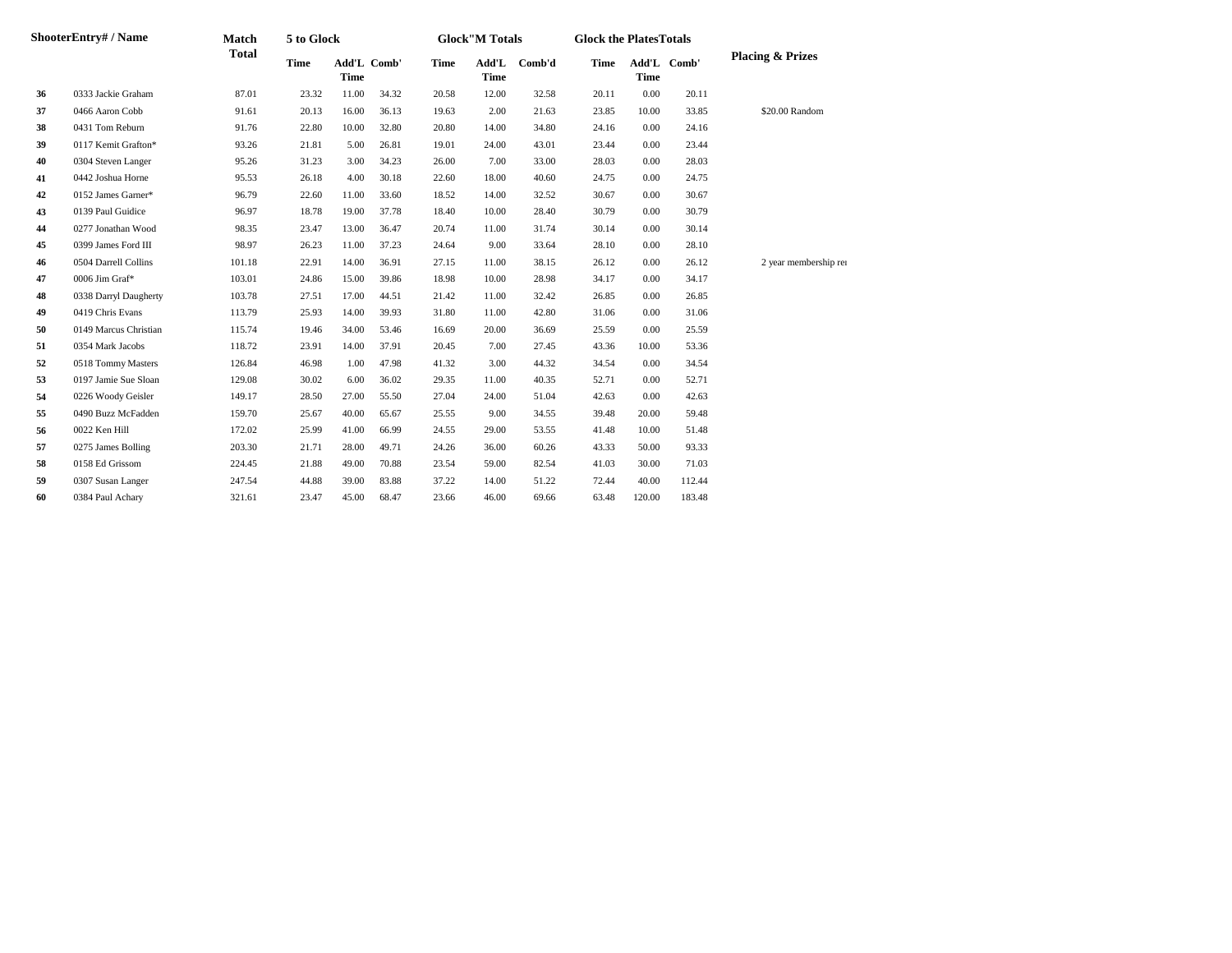Final Unlimited Rankings for the GLOCK Annual Shoot XXVIII & Gunny Challenge XVII

held at the The CMP Talladega Marksmanship Park in Talladega, AL

**2** 0135 Tony Boone\* 39.20 14.43 0.00 14.43 12.08 1.00 13.08 11.69 **3** 0390 Bryan Wilhite\* 40.61 14.33 0.00 14.33 13.96 0.00 13.96 12.32 **4** 1.05 0287 Greg Snyder\* **41.40** 14.03 3.00 17.03 12.32 1.00 13.32 11.05 **5** 0.00 11.20 0343 Thomas Fariss\* 41.48 16.89 0.00 16.89 13.39 **6** 0176 Danny Clifton\* 42.81 10.68 6.00 16.68 11.29 2.00 13.29 12.84 **7** 3395 Joey Dicicco\* 44.00 15.30 0.00 15.30 13.08 3.00 16.08 12.62 0.00 **8** 0061 Rickey Howell\* 46.15 16.68 0.00 16.68 14.14 1.00 15.14 14.33 0.00 14.33 **9** 0046 Rodney Leeber\* **46.20** 16.86 0.00 16.86 14.76 1.00 15.76 13.58 **10** 0403 Reed Vestal\* **47.04** 15.91 2.00 17.91 15.98 0.00 15.98 13.15 **11**  $0074$  Daniel Johnson\* 48.59 15.31 1.00 16.31 14.50 4.00 18.50 13.78 **12** 0435 Butch Barton\* 48.75 13.22 1.00 14.22 11.84 11.00 22.84 11.69 0.00 **13** 0043 Chris Edwards\* **49.63** 17.74 0.00 17.74 17.28 2.00 19.28 12.61 0.00 12.61 **14**  $0.170 \text{ Jay Welch*}$  51.65 16.10 1.00 17.10 14.72 3.00 17.72 16.83 **15** 0.05 James Garner\* 51.65 18.14 1.00 19.14 16.10 0.00 16.10 16.41 **16** 0263 Matthew Hunady\* 51.82 15.86 1.00 16.86 15.94 4.00 19.94 15.02 0.00 **17** 0357 Brandon Radcliffe 53.29 16.37 4.00 20.37 15.74 3.00 18.74 14.18 0.00 14.18 **18** 0290 Charles Ellison\* 53.51 13.84 5.00 18.84 13.99 4.00 17.99 16.68 0.00 **19** 0083 John Farrar\* **54.63** 14.17 12.00 26.17 11.72 5.00 16.72 11.74 0.00 11.74 **20** 0236 Stephen Price\* 55.74 17.37 1.00 18.37 14.30 8.00 22.30 15.07 **21** 0269 William Zaidel\* 56.25 15.27 13.00 28.27 14.41 1.00 15.41 1.2.57 **22** 0.00 18.88 0092 Jonathan Johnston 56.82 19.58 0.00 19.58 18.36 18.36 0.00 **23** 8.00 16.050 Michael Tighe\* 57.80 17.29 1.00 18.29 17.47 8.00 25.47 14.04 **24** 8.00 15.37 0427 Robert Fiorentini 58.26 15.70 4.00 19.70 15.19 23.19 0.00 **25** 10071 John Moody **28.36** 19.33 1.00 20.33 16.84 1.00 17.84 20.19 **26** 0218 Shukhrat Artikov 59.67 18.52 1.00 19.52 18.17 6.00 24.17 15.98 **27** 0213 Aaron Armentrout\* 59.82 13.78 11.00 24.78 13.42 8.00 21.42 13.62 0.00 **28** 0167 Glenn Meyer\* 60.15 22.23 0.00 22.23 18.79 2.00 20.79 17.13 0.00 17.13 **29** 0443 Cody Hudlow 60.64 17.91 4.00 21.91 19.03 2.00 21.03 17.70 **30** 0205 Rick Gibbs 60.94 20.01 2.00 22.01 18.41 4.00 22.41 16.52 **31** 0066 Jim Mark\* 69.70 25.23 2.00 27.23 22.71 2.00 24.71 17.76 **32** 1.00 21.14 0430 Fletcher Rutter 69.91 28.35 0.00 28.35 19.42 20.42 0.00 21.14 **33** 8.00 **26.47** 8.00 **26.47** 8.00 **26.47** 8.00 **26.47** 8.00 **26.47** 8.00 **26.47** 8.00 **26.47** 8.00 **26.47** 8.00 **26.47** 8.00 **26.47** 8.00 **26.47** 8.00 **26.47** 8.00 **26.47** 8.00 **26.47** 8.00 **26.47** 8.00 **26.47** 8.00 **26. 34** 0415 Kevin Wedhorn 71.04 16.23 15.00 31.23 15.94 5.00 20.94 18.87 **35** 10437 David Scott 1 100 23.20 1.00 27.63 21.22 1.00 22.22 23.20 1.00 23.20 0.00 18.87 0437 David Scott 73.05 22.63 5.00 27.63 21.22 22.22 0.00 26.47 0.00 23.23 0141 Paul Guidice 21.01 17.31 4.00 21.31 18.47 17.76 0.00 16.52 0066 Jim Mark\* 69.70 25.23 2.00 27.23 22.71 2.00 24.71 17.76 0.00 21.03 0.00 17.70 13.62 0.00 15.98 0.00 20.19 50 Random 15.37 3 75 Place 0071 John Moody 58.36 19.33 1.00 20.33 16.84 1.00 17.84 0.00 14.04 18.88 2 100 Place 0.00 12.57 22.30 0.00 15.07 16.68 1 Pistol Place 15.02 0.00 16.41 17.72 16.83 0.00 16.83 0170 Jay Welch\* 51.65 16.10 1.00 17.10 14.72 11.69 0.00 13.78 0.00 13.15 50 Random 15.76 0.00 13.58 12.62 0.00 12.84 13.39 0.00 11.20 12.32 1.00 13.32 11.05 0.00 11.05 13.96 12.32 0.00 12.32 3 75 Place 0.00 11.69 2 100 Place 9.56 1 Pistol Place 14.71 11.36 0.00 11.36 9.56 0.00 **Add'L Time Comb'd Time Add'L Comb' Time 1** 0470 Brian Giovannini\* 35.63 12.71 2.00 **ShooterEntry# / Name Match Total 5 to Glock Time Glock"M Totals Glock the PlatesTotals Placing & Prizes Time Add'L Time** Add'L Comb' **Time**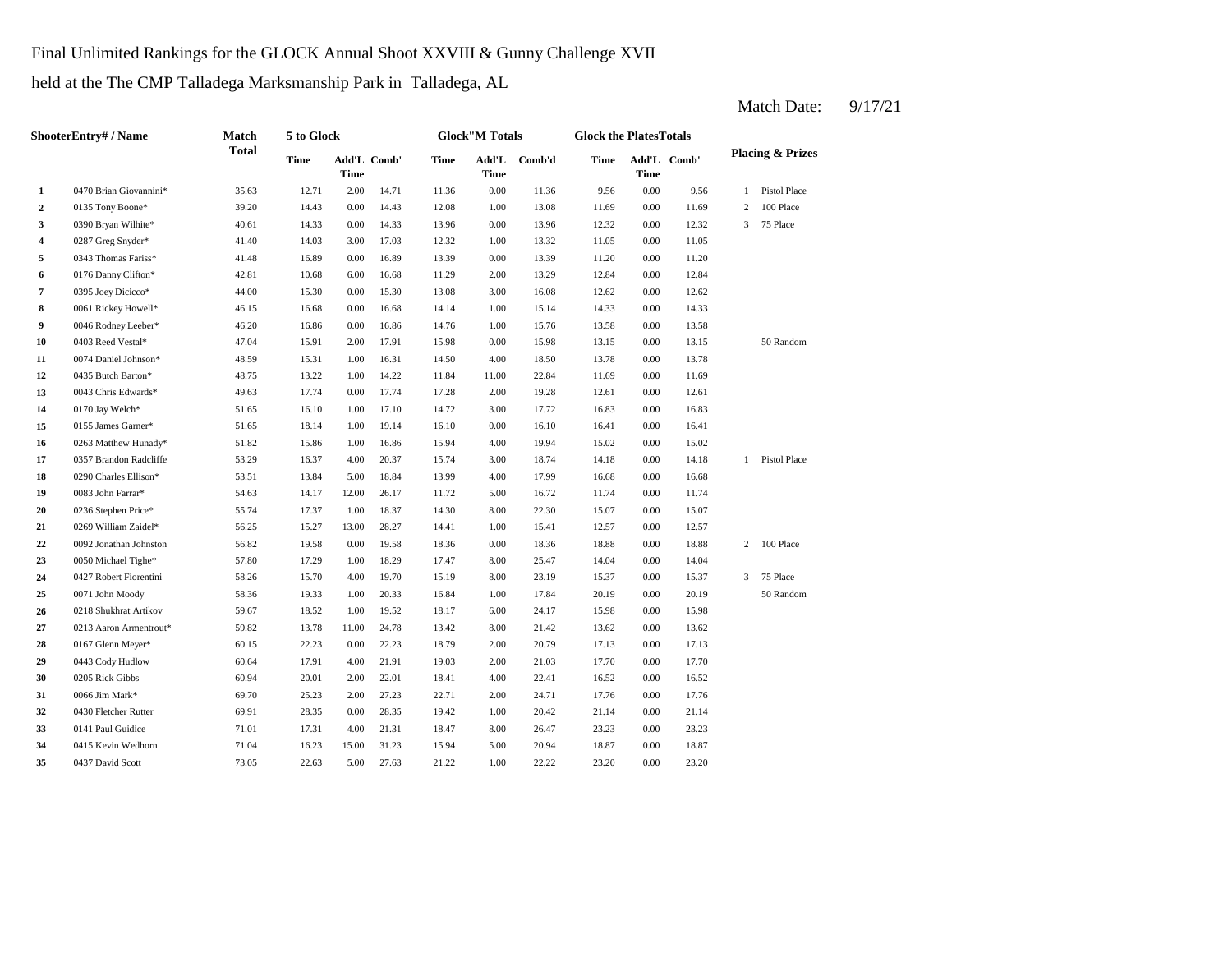| ShooterEntry# / Name |                        | Match        | 5 to Glock  |             |             | <b>Glock"M Totals</b><br><b>Glock the PlatesTotals</b> |                      |        |             |             |             |                             |
|----------------------|------------------------|--------------|-------------|-------------|-------------|--------------------------------------------------------|----------------------|--------|-------------|-------------|-------------|-----------------------------|
|                      |                        | <b>Total</b> | <b>Time</b> | <b>Time</b> | Add'L Comb' | <b>Time</b>                                            | Add'L<br><b>Time</b> | Comb'd | <b>Time</b> | <b>Time</b> | Add'L Comb' | <b>Placing &amp; Prizes</b> |
| 36                   | 0245 Camille Brown*    | 73.13        | 19.33       | 10.00       | 29.33       | 16.31                                                  | 10.00                | 26.31  | 17.49       | 0.00        | 17.49       |                             |
| 37                   | 0417 Brett Browning    | 73.56        | 28.33       | $0.00\,$    | 28.33       | 22.43                                                  | $0.00\,$             | 22.43  | 22.80       | 0.00        | 22.80       |                             |
| 38                   | 0273 Thad Burton       | 74.76        | 25.40       | 1.00        | 26.40       | 24.37                                                  | 1.00                 | 25.37  | 22.99       | 0.00        | 22.99       |                             |
| 39                   | 0257 Patrick Norton    | 75.37        | 28.99       | 4.00        | 32.99       | 19.68                                                  | 4.00                 | 23.68  | 18.70       | 0.00        | 18.70       |                             |
| 40                   | 0510 Cain Frey         | 75.38        | 16.23       | 12.00       | 28.23       | 16.73                                                  | 12.00                | 28.73  | 18.42       | 0.00        | 18.42       |                             |
| 41                   | 0120 Kemit Grafton*    | 75.58        | 18.78       | 14.00       | 32.78       | 17.55                                                  | 10.00                | 27.55  | 15.25       | 0.00        | 15.25       |                             |
| 42                   | 0300 Shannon McGill*   | 76.34        | 21.90       | 6.00        | 27.90       | 18.83                                                  | 10.00                | 28.83  | 19.61       | 0.00        | 19.61       |                             |
| 43                   | 0233 Ken McLemore      | 77.95        | 28.41       | 5.00        | 33.41       | 23.98                                                  | 1.00                 | 24.98  | 19.56       | 0.00        | 19.56       |                             |
| 44                   | 0367 Charles Matthess* | 78.32        | 27.77       | 4.00        | 31.77       | 22.55                                                  | 2.00                 | 24.55  | 22.00       | 0.00        | 22.00       |                             |
| 45                   | 0142 Ralph Alley       | 80.05        | 23.02       | 2.00        | 25.02       | 21.47                                                  | 2.00                 | 23.47  | 31.56       | 0.00        | 31.56       |                             |
| 46                   | 0433 Kyle Wedhorn      | 80.78        | 16.43       | 10.00       | 26.43       | 20.87                                                  | 9.00                 | 29.87  | 24.48       | 0.00        | 24.48       |                             |
| 47                   | 0372 Amin Khan         | 84.57        | 32.63       | 4.00        | 36.63       | 28.26                                                  | 0.00                 | 28.26  | 19.68       | 0.00        | 19.68       |                             |
| 48                   | 0279 Carl Wilson       | 85.61        | 23.69       | 9.00        | 32.69       | 24.19                                                  | 6.00                 | 30.19  | 22.73       | 0.00        | 22.73       |                             |
| 49                   | 0166 Tamire McKenna    | 88.01        | 31.19       | 1.00        | 32.19       | 25.43                                                  | 2.00                 | 27.43  | 28.39       | 0.00        | 28.39       |                             |
| 50                   | 0429 Cristi Fiorentini | 90.62        | 30.15       | 2.00        | 32.15       | 26.18                                                  | 9.00                 | 35.18  | 23.29       | 0.00        | 23.29       |                             |
| 51                   | 0421 Chris Evans       | 92.94        | 26.04       | 4.00        | 30.04       | 27.18                                                  | 5.00                 | 32.18  | 30.72       | 0.00        | 30.72       |                             |
| 52                   | 0210 Carl Green        | 94.51        | 31.44       | 8.00        | 39.44       | 28.95                                                  | 4.00                 | 32.95  | 22.12       | 0.00        | 22.12       |                             |
| 53                   | 0208 Christian Green   | 99.60        | 40.85       | 9.00        | 49.85       | 20.37                                                  | 7.00                 | 27.37  | 22.38       | 0.00        | 22.38       | 50 Random                   |
| 54                   | 0382 Michael Heater    | 100.81       | 17.55       | 18.00       | 35.55       | 20.08                                                  | 15.00                | 35.08  | 30.18       | 0.00        | 30.18       |                             |
| 55                   | 0313 Jim Graf*         | 101.37       | 21.85       | 18.00       | 39.85       | 23.40                                                  | 10.00                | 33.40  | 28.12       | 0.00        | 28.12       |                             |
| 56                   | 0034 Robert Guidice    | 107.87       | 14.03       | 32.00       | 46.03       | 17.10                                                  | 22.00                | 39.10  | 22.74       | 0.00        | 22.74       |                             |
| 57                   | 0228 Woody Geisler     | 109.94       | 30.89       | 2.00        | 32.89       | 27.12                                                  | 6.00                 | 33.12  | 43.93       | 0.00        | 43.93       |                             |
| 58                   | 0206 Tim Link          | 116.85       | 28.07       | 25.00       | 53.07       | 26.70                                                  | 5.00                 | 31.70  | 32.08       | 0.00        | 32.08       |                             |
| 59                   | 0114 Robert Kaylor     | 120.01       | 43.80       | 4.00        | 47.80       | 35.95                                                  | 5.00                 | 40.95  | 31.26       | 0.00        | 31.26       |                             |
| 60                   | 0327 Kenneth Kerr      | 124.39       | 30.22       | 4.00        | 34.22       | 30.89                                                  | 10.00                | 40.89  | 49.28       | 0.00        | 49.28       |                             |
| 61                   | 0025 David Pawlowski   | 126.65       | 34.68       | 11.00       | 45.68       | 33.64                                                  | 7.00                 | 40.64  | 40.33       | 0.00        | 40.33       |                             |
| 62                   | 0096 David Mittler     | 126.79       | 16.60       | 38.00       | 54.60       | 16.95                                                  | 33.00                | 49.95  | 22.24       | 0.00        | 22.24       |                             |
| 63                   | 0473 Paul Jones        | 144.14       | 32.32       | 12.00       | 44.32       | 29.33                                                  | 20.00                | 49.33  | 50.49       | 0.00        | 50.49       |                             |
| 64                   | 0249 Brian Gabel       | 180.78       | 29.33       | 25.00       | 54.33       | 28.22                                                  | 42.00                | 70.22  | 46.23       | 10.00       | 56.23       |                             |
| 65                   | 0016 Thomas Hammett    | 248.13       | 38.30       | 36.00       | 74.30       | 33.97                                                  | 15.00                | 48.97  | 64.86       | 60.00       | 124.86      |                             |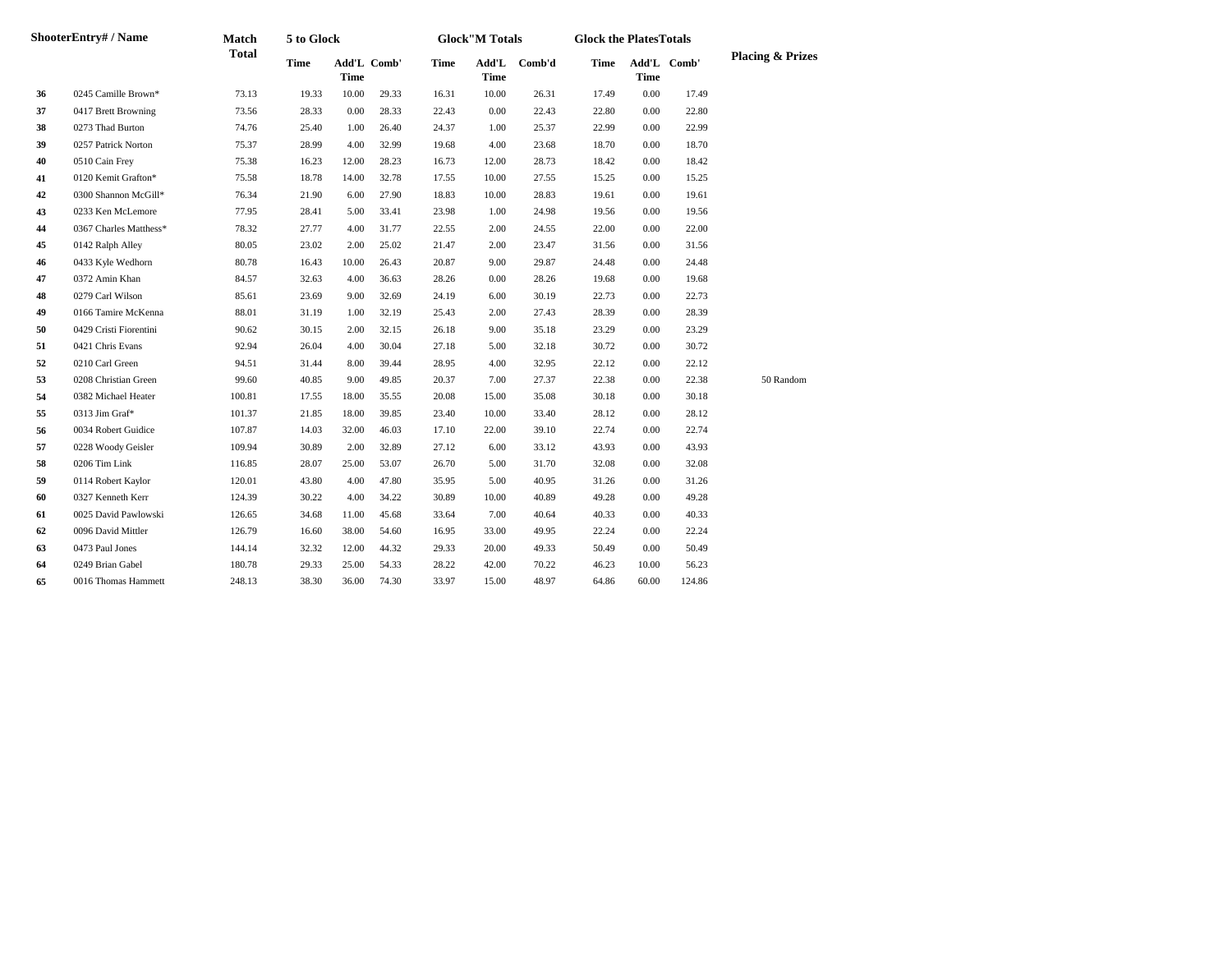**Final Team Rankings for the GLOCK Annual Shoot XXVIII & Gunny Challenge XVII**

## **held at the The CMP Talladega Marksmanship Park in Talladega, AL**

| <b>Civilian</b>     |   |        |                                           |                                                    |
|---------------------|---|--------|-------------------------------------------|----------------------------------------------------|
| <b>Standing</b>     |   | Score  | <b>Team Name</b>                          | <b>Team Members</b>                                |
|                     |   |        |                                           |                                                    |
|                     |   | 291.69 | Reboot 0110                               | James Ford III, Jason Jones, Cherron Taylor        |
|                     |   |        |                                           |                                                    |
| Guardian            |   |        |                                           |                                                    |
| <b>Standing</b>     |   | Score  | <b>Team Name</b>                          | <b>Team Members</b>                                |
|                     |   |        |                                           |                                                    |
|                     |   | 242.73 | Two GLOCK's & a Cop                       | Christopher Lamm, Rick Gibbs, Peter Laing          |
|                     | 2 | 259.31 | <b>Shot Spot Shooters</b>                 | William Sims, Chris Evans, Steve Dorman            |
| <b>Master Stock</b> |   |        |                                           |                                                    |
| <b>Standing</b>     |   | Score  | <b>Team Name</b>                          | <b>Team Members</b>                                |
|                     | 1 | 127.21 | The Three Blind Matchmeisters             |                                                    |
|                     | 2 | 137.95 | Carver Custom #1                          | Joey Dicicco*, Brad Balsley*, Butch Barton*        |
|                     |   |        |                                           | Tony Boone*, Maddie Mahaney*, Andrea Boone*        |
|                     | 3 | 167.47 | <b>GLOCK &amp; Roll</b>                   | John Farrar*, Jonathan Hopkinson*, Thomas Fariss*  |
|                     | 4 | 239.48 | Big Red, The Movie Star and Tobie Meister | Charles Matthess*, Tobie Tomlinson*, James Garner* |
|                     | 5 | 290.58 | P3 Tactical                               | Amanda Moore, Kevin Wedhorn, Josh Harriss*         |